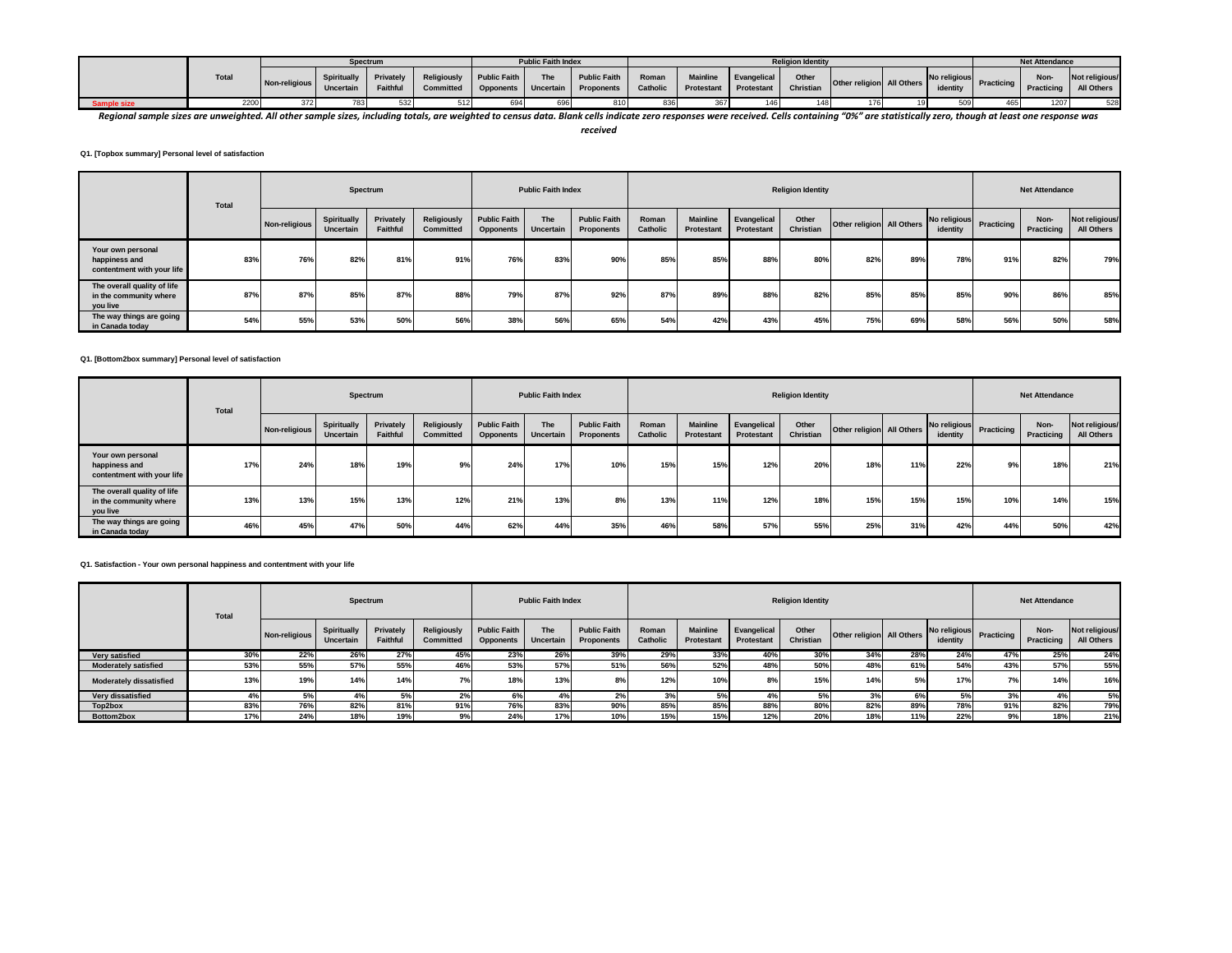#### **Q1. Satisfaction - The overall quality of life in the community where you live**

|                                | <b>Total</b> |               | Spectrum                 |                       |                                        |                                         | <b>Public Faith Index</b> |                                   |                   |                               |                                  | <b>Religion Identity</b> |                           |     |                                     |     | <b>Net Attendance</b> |                              |
|--------------------------------|--------------|---------------|--------------------------|-----------------------|----------------------------------------|-----------------------------------------|---------------------------|-----------------------------------|-------------------|-------------------------------|----------------------------------|--------------------------|---------------------------|-----|-------------------------------------|-----|-----------------------|------------------------------|
|                                |              | Non-religious | Spiritually<br>Uncertain | Privately<br>Faithful | <b>Religiously</b><br><b>Committed</b> | <b>Public Faith</b><br><b>Opponents</b> | <b>The</b><br>Uncertain   | <b>Public Faith</b><br>Proponents | Roman<br>Catholic | <b>Mainline</b><br>Protestant | Evangelical<br><b>Protestant</b> | Other<br>Christian       | Other religion All Others |     | No religious Practicing<br>identity |     | Non-<br>Practicing    | Not religious/<br>All Others |
| Very satisfied                 | 30%          | 27%           | 26%                      | 26%                   | 43%                                    | <b>20%</b>                              | 28%                       | 40%                               | 27%               | 36%                           | 43%                              | 23%                      | 36%                       | 20% | <b>27%</b>                          | 43% | 26%                   | 27%                          |
| <b>Moderately satisfied</b>    | 57%          | 59%           | 60%                      | 61%                   | 45%                                    | 59%                                     | 59%                       | 52%                               | 60%               | 53%                           | 46%                              | 60%                      | 49%                       | 65% | 58%                                 | 47% | 59%                   | 58%                          |
| <b>Moderately dissatisfied</b> | 11%          | 10%           | 11%                      | 10%                   | 11%                                    | 15%                                     | 11%                       |                                   | 11%               | 10%                           | 8%                               | 11%                      | 13%                       | 13% | 10%                                 | 9%  | 11%                   | 11%                          |
| Very dissatisfied              | 3%           | -370          | 4%                       | 3%                    | 1%                                     |                                         | 2%                        |                                   | 2 <sup>o</sup>    | 1%                            | 3%                               | 6%                       | 2%                        | 2%  | 5%                                  | 170 | 3%                    | 4%                           |
| Top2box                        | 87%          | 87%           | 85%                      | 87%                   | 88%                                    | 79%                                     | 87%                       | 92%                               | 87%               | 89%                           | 88%                              | 82%                      | 85%                       | 85% | 85%                                 | 90% | 86%                   | 85%                          |
| Bottom2box                     | 13%          | 13%           | 15%                      | 13%                   | 12%                                    | 21%                                     | 13%                       | 8%                                | 13%               | 11%                           | 12%                              | 18%                      | 15%                       | 15% | 15%                                 | 10% | 14%                   | 15%                          |

# **Q1. Satisfaction - The way things are going in Canada today**

|                                | <b>Total</b> |               | Spectrum                 |                              |                          |                                         | <b>Public Faith Index</b> |                                          |                   |                               |                                  | <b>Religion Identity</b> |                           |     |                          |            | <b>Net Attendance</b> |                              |
|--------------------------------|--------------|---------------|--------------------------|------------------------------|--------------------------|-----------------------------------------|---------------------------|------------------------------------------|-------------------|-------------------------------|----------------------------------|--------------------------|---------------------------|-----|--------------------------|------------|-----------------------|------------------------------|
|                                |              | Non-religious | Spiritually<br>Uncertain | Privately<br><b>Faithful</b> | Religiously<br>Committed | <b>Public Faith</b><br><b>Opponents</b> | The<br>Uncertain          | <b>Public Faith</b><br><b>Proponents</b> | Roman<br>Catholic | <b>Mainline</b><br>Protestant | Evangelical<br><b>Protestant</b> | Other<br>Christian       | Other religion All Others |     | No religious<br>identity | Practicing | Non-<br>Practicing    | Not religious/<br>All Others |
| Very satisfied                 |              | 9%            | 5%                       | 8%                           | 17%                      |                                         |                           | 15%                                      | 9%                | 6%                            | 8%                               | 5%                       | 22%                       | 13% |                          | 18%        | 6%                    | 9%                           |
| <b>Moderately satisfied</b>    | 44%          | 47%           | 48%                      | 42%                          | 38%                      | 34%                                     |                           | 49°                                      | 45%               | 36%                           | 35%                              | 40%                      | 53%                       | 56% | 49%                      | 38%        | 44%                   | 49%                          |
| <b>Moderately dissatisfied</b> | 31%          | 32%           | 30%                      | 34%                          | 30%                      | 35%                                     | 32%                       | 28°                                      | 33%               | 34%                           | 35%                              | 35%                      | 20%                       | 18% | <b>29%</b>               | 31%        | 33%                   | 28%                          |
| Very dissatisfied              | 15%          | 13%           | 16%                      | 15%                          | 14%                      | 26%                                     | 12%                       | $\sigma$                                 | 13%               | 23%                           | 22%                              | 20%                      | 5%                        | 13% | 13%                      | 13%        | 17%                   | 13%                          |
| Top2box                        | 54%          | 55%           | 53%                      | 50%                          | 56%                      | 38%                                     | 56%                       | 65%                                      | 54%               | 42%                           | 43%                              | 45%                      | 75%                       | 69% | 58%                      | 56%        | 50%                   | 58%                          |
| Bottom2box                     | 46%          | 45%           | 47%                      | 50%                          | 44%                      | 62%                                     |                           | 35%                                      | 46%               | 58%                           | 57%                              | 55%                      | 25%                       | 31% | 42%                      | 44%        | 50%                   | 42%                          |

#### **Q2. [Top2box Summary] Overall, would you say you are optimistic or pessimistic about each of the following?**

|                                      | Total |               | Spectrum                 |                       |                                 |                                         | <b>Public Faith Index</b> |                                   |                   |                               |                           | <b>Religion Identity</b> |                           |     |          |                         | <b>Net Attendance</b> |                              |
|--------------------------------------|-------|---------------|--------------------------|-----------------------|---------------------------------|-----------------------------------------|---------------------------|-----------------------------------|-------------------|-------------------------------|---------------------------|--------------------------|---------------------------|-----|----------|-------------------------|-----------------------|------------------------------|
|                                      |       | Non-religious | Spiritually<br>Uncertain | Privately<br>Faithful | Religiously<br><b>Committed</b> | <b>Public Faith</b><br><b>Opponents</b> | The<br><b>Uncertain</b>   | <b>Public Faith</b><br>Proponents | Roman<br>Catholic | <b>Mainline</b><br>Protestant | Evangelical<br>Protestant | Other<br>Christian       | Other religion All Others |     | identity | No religious Practicing | Non-<br>Practicing    | Not religious/<br>All Others |
| Your own future                      | 81%   | 75%           | 81%                      | 81%                   | 87%                             | 74%                                     | 82%                       | 88%                               | 83%               | 77%                           | 86%                       | 83%                      | 85%                       | 90% | 78%      | 86%                     | 81%                   | 78%                          |
| The future of Canada                 | 62%   | 63%           | 58%                      | 62%                   | 66%                             | 47%                                     |                           | 73%                               | 62%               | 55%                           | 56%                       | 52%                      | 80%                       | 73% | 64%      | 65%                     | 59%                   | 65%                          |
| The future of the next<br>generation | 47%   | 48%           | 42%                      | 44%                   | 58%                             | 33%                                     |                           | 58%                               | 47%               | 42%                           | 48%                       | 41%                      | 66%                       | 52% | 45%      | 58%                     | 44%                   | 46%                          |

# **Q2. [Bottom2box Summary] Overall, would you say you are optimistic or pessimistic about each of the following?**

|                                      | <b>Total</b> |               | Spectrum                        |                              |                          |                                  | <b>Public Faith Index</b> |                                   |                          |                               |                           | <b>Religion Identity</b> |                           |     |                          |            | <b>Net Attendance</b> |                              |
|--------------------------------------|--------------|---------------|---------------------------------|------------------------------|--------------------------|----------------------------------|---------------------------|-----------------------------------|--------------------------|-------------------------------|---------------------------|--------------------------|---------------------------|-----|--------------------------|------------|-----------------------|------------------------------|
|                                      |              | Non-religious | <b>Spiritually</b><br>Uncertain | Privately<br><b>Faithful</b> | Religiously<br>Committed | <b>Public Faith</b><br>Opponents | The<br>Uncertain          | <b>Public Faith</b><br>Proponents | Roman<br><b>Catholic</b> | <b>Mainline</b><br>Protestant | Evangelical<br>Protestant | Other<br>Christian       | Other religion All Others |     | No religious<br>identity | Practicing | Non-<br>Practicing    | Not religious/<br>All Others |
| Your own future                      | 19%          | 25%           | 19%                             | 19%                          | 13%                      | 26%                              | 18%                       | 12%                               | 17%                      | 23%                           | 14%                       | 17%                      | 15%                       | 10% | 22%                      | 14%        | 19%                   | 22%                          |
| The future of Canada                 | 38%          | 37%           | 42%                             | 38%                          | 34%                      | 53%                              | 36%                       | 27%                               | 38%                      | 45%                           | 44%                       | 48%                      | 20%                       | 27% | 36%                      | 35%        | 41%                   | 35%                          |
| The future of the next<br>generation | 53%          | 52%           | 58%                             | 56%                          | 42%                      | 67%                              | 52%                       | 42%                               | 53%                      | 58%                           | 52%                       | 59%                      | 34%                       | 48% | 55%                      | 42%        | 56%                   | 54%                          |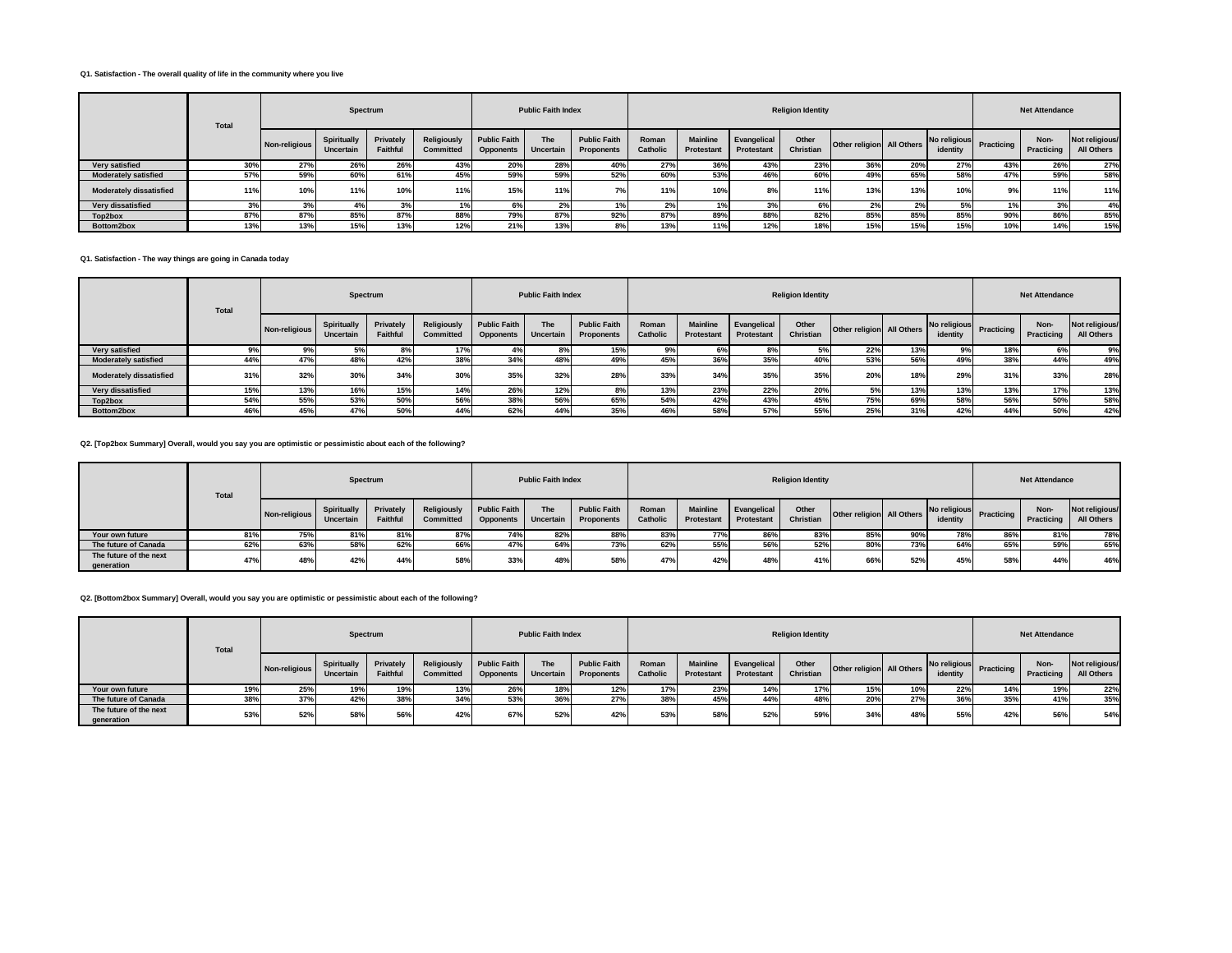#### **Q2. Overall, would you say you are optimistic or pessimistic about- Your own future**

|                               | <b>Total</b> |               |                                 | Spectrum              |                                 |                                         | <b>Public Faith Index</b> |                                          |                          |                               |                                  | <b>Religion Identity</b> |                           |     |                          |                   | <b>Net Attendance</b> |                              |
|-------------------------------|--------------|---------------|---------------------------------|-----------------------|---------------------------------|-----------------------------------------|---------------------------|------------------------------------------|--------------------------|-------------------------------|----------------------------------|--------------------------|---------------------------|-----|--------------------------|-------------------|-----------------------|------------------------------|
|                               |              | Non-religious | <b>Spiritually</b><br>Uncertain | Privately<br>Faithful | <b>Religiously</b><br>Committed | <b>Public Faith</b><br><b>Opponents</b> | <b>The</b><br>Uncertain   | <b>Public Faith</b><br><b>Proponents</b> | Roman<br><b>Catholic</b> | <b>Mainline</b><br>Protestant | Evangelical<br><b>Protestant</b> | Other<br>Christian       | Other religion All Others |     | No religious<br>identity | <b>Practicing</b> | Non-<br>Practicing    | Not religious/<br>All Others |
| <b>Very Optimistic</b>        | 30%          | 27%           | 25%                             | 26%                   | 42%                             | 21%                                     | 28%                       | 38%                                      | 32%                      | 26%                           | 38%                              | 23%                      | 36%                       | 19% | 27%                      | 41%               | 27%                   | 26%                          |
| <b>Moderately Optimistic</b>  | 52%          | 48%           | 56%                             | 55%                   | 44%                             | 52%                                     | 54%                       | 49%                                      | 51%                      | 52%                           | 48%                              | 60%                      | 50%                       | 71% | 51%                      | 45%               | 54%                   | 52%                          |
| <b>Moderately Pessimistic</b> | 15%          | 20%           | 15%                             | 15%                   | 11%                             | 19%                                     | 16%                       | 10%                                      | 15%                      | 18%                           | 9%                               | 14%                      | 12%                       | 4%  | 16%                      | 11%               | 16%                   | 16%                          |
| <b>Very Pessimistic</b>       |              | 5%            | 4%                              | 4%                    | 3%                              |                                         | 27                        | 2%                                       | $\sim$                   | 5%                            | 5%                               | 4%                       | 3%                        | 6%  |                          | 3%                | 3%                    | 6%                           |
| Top2box                       | 81%          | 75%           | 81%                             | 81%                   | 87%                             | 74%                                     | 82%                       | 88%                                      | 83%                      | 77%                           | 86%                              | 83%                      | 85%                       | 90% | 78%                      | 86%               | 81%                   | 78%                          |
| Bottom2box                    | 19%          | 25%           | 19%                             | 19%                   | 13%                             | 26%                                     | 18%                       | 12%                                      | 17%                      | 23%                           | 14%                              | 17%                      | 15%                       | 10% | 22%                      | 14%               | 19%                   | 22%                          |

#### **Q2. Overall, would you say you are optimistic or pessimistic about- The future of Canada**

|                               | <b>Total</b> |               | Spectrum                        |                              |                          |                                         | <b>Public Faith Index</b> |                                   |                   |                               |                           | <b>Religion Identity</b> |                           |     |                          |            | <b>Net Attendance</b> |                              |
|-------------------------------|--------------|---------------|---------------------------------|------------------------------|--------------------------|-----------------------------------------|---------------------------|-----------------------------------|-------------------|-------------------------------|---------------------------|--------------------------|---------------------------|-----|--------------------------|------------|-----------------------|------------------------------|
|                               |              | Non-religious | Spiritually<br><b>Uncertain</b> | Privately<br><b>Faithful</b> | Religiously<br>Committed | <b>Public Faith</b><br><b>Opponents</b> | The<br>Uncertain          | <b>Public Faith</b><br>Proponents | Roman<br>Catholic | <b>Mainline</b><br>Protestant | Evangelical<br>Protestant | Other<br>Christian       | Other religion All Others |     | No religious<br>identity | Practicing | Non-<br>Practicing    | Not religious/<br>All Others |
| <b>Very Optimistic</b>        | 15%          | 14%           | 12%                             | 13%                          | 22%                      | 8%                                      | 13%                       | 21%                               | 16%               | 13%                           | 11%                       | 8%                       | 25%                       | 8%  | 14%                      | 21%        | 13%                   | 14%                          |
| <b>Moderately Optimistic</b>  | 47%          | 50%           | 46%                             | 49%                          | 45%                      | 38%                                     | 51%                       | 51%                               | 46%               | 42%                           | 45%                       | 44%                      | 54%                       | 66% | 51%                      | 44%        | 47%                   | 51%                          |
| <b>Moderately Pessimistic</b> | 25%          | 26%           | 27%                             | 23%                          | 23%                      | 29%                                     | 25%                       | 22%                               | 26%               | 25%                           | 28%                       | 32%                      | 17%                       | 18% | 24%                      | 27%        | 25%                   | 24%                          |
| <b>Very Pessimistic</b>       | 13%          | 11%           | 15%                             | 15%                          | 10%                      | 24%                                     | 11%                       |                                   | 12%               | 20%                           | 16%                       | 16%                      |                           | 9%  | 11%                      | 87         | 16%                   | 11%                          |
| Top2box                       | 62%          | 63%           | 58%                             | 62%                          | 66%                      | 47%                                     | 64%                       | 73%                               | 62%               | 55%                           | 56%                       | 52%                      | 80%                       | 73% | 64%                      | 65%        | 59%                   | 65%                          |
| Bottom2box                    | 38%          | 37%           | 42%                             | 38%                          | 34%                      | 53%                                     |                           | 27 <sup>o</sup>                   | 38%               | 45%                           | 44%                       | 48%                      | 20%                       | 27% | 36%                      | 35%        | 41%                   | 35%                          |

#### **Q2. Overall, would you say you are optimistic or pessimistic about- The future of the next generation**

|                               | <b>Total</b> |               | Spectrum                 |                              |                                 |                                         | <b>Public Faith Index</b> |                                          |                   |                               |                                  | <b>Religion Identity</b> |                           |     |                          |                 | <b>Net Attendance</b> |                              |
|-------------------------------|--------------|---------------|--------------------------|------------------------------|---------------------------------|-----------------------------------------|---------------------------|------------------------------------------|-------------------|-------------------------------|----------------------------------|--------------------------|---------------------------|-----|--------------------------|-----------------|-----------------------|------------------------------|
|                               |              | Non-religious | Spiritually<br>Uncertain | Privately<br><b>Faithful</b> | Religiously<br><b>Committed</b> | <b>Public Faith</b><br><b>Opponents</b> | <b>The</b><br>Uncertain   | <b>Public Faith</b><br><b>Proponents</b> | Roman<br>Catholic | <b>Mainline</b><br>Protestant | Evangelical<br><b>Protestant</b> | Other<br>Christian       | Other religion All Others |     | No religious<br>identity | Practicing      | Non-<br>Practicing    | Not religious/<br>All Others |
| <b>Very Optimistic</b>        | 10%          |               |                          | 9%                           | 19%                             |                                         |                           | 17%                                      | 10%               | 11%                           | 9%                               |                          | 17%                       | 8%  |                          | 19%             |                       |                              |
| <b>Moderately Optimistic</b>  | 37%          | 41%           | 35%                      | 36%                          | 38%                             | 29%                                     |                           |                                          | 36%               | 31%                           | 40%                              | 36%                      | 50%                       | 44% | 37%                      | 39%             | 36%                   | 37%                          |
| <b>Moderately Pessimistic</b> | 35%          | 33%           | 39%                      | 37%                          | 30%                             | 37%                                     | 36 <sup>°</sup>           | 33%                                      | 36%               | 33%                           | 37%                              | 40%                      | 27%                       | 26% | 37%                      | 30 <sup>o</sup> | 37%                   | 37%                          |
| <b>Very Pessimistic</b>       | 18%          | 20%           | 20%                      | 19%                          | 13%                             | 30%                                     | 16%                       |                                          | 17%               | 24%                           | 15%                              | 19%                      |                           | 22% | 18%                      | 12%             | 20%                   | 18%                          |
| Top2box                       | 47%          | 48%           | 42%                      | 44%                          | 58%                             | 33%                                     | 48%                       |                                          | 47%               | 42%                           | 48%                              | 41%                      | 66%                       | 52% | 45%                      | 58%             | 44%                   | 46%                          |
| Bottom2box                    | 53%          | 52%           | 58%                      | 56%                          | 42%                             | 67%                                     | 52%                       |                                          | 53%               | 58%                           | 52%                              | 59%                      | 34%                       | 48% | 55%                      | 42%             | 56%                   | 54%                          |

#### **Q3. What is the best way to live life? Should we be MORE focused on:**

|                                           | Total |               | Spectrum                        |                       |                          |                                         | <b>Public Faith Index</b> |                                   |                   |                               |                           | <b>Religion Identity</b> |                           |     |          |                         | <b>Net Attendance</b> |                              |
|-------------------------------------------|-------|---------------|---------------------------------|-----------------------|--------------------------|-----------------------------------------|---------------------------|-----------------------------------|-------------------|-------------------------------|---------------------------|--------------------------|---------------------------|-----|----------|-------------------------|-----------------------|------------------------------|
|                                           |       | Non-religious | Spiritually<br><b>Uncertain</b> | Privately<br>Faithful | Religiously<br>Committed | <b>Public Faith</b><br><b>Opponents</b> | <b>The</b><br>Uncertain   | <b>Public Faith</b><br>Proponents | Roman<br>Catholic | <b>Mainline</b><br>Protestant | Evangelical<br>Protestant | Other<br>Christian       | Other religion All Others |     | identity | No religious Practicing | Non-<br>Practicing    | Not religious/<br>All Others |
| Achieving our own dreams<br>and happiness | 57%   | 59%           | 60%                             | 57%                   | 51%                      | 64%                                     | 58%                       | 50%                               | 61%               | 55%                           | 40%                       | 56%                      | 59%                       | 43% | 57%      | 50%                     | 60%                   | 57%                          |
| Being concerned about<br>helping others   | 43%   | 41%           | 40%                             | 43%                   | 49%                      | 36%                                     | 42%                       | 50%                               | 39%               | 45%                           | 60 <sup>%</sup>           | 44%                      | 41%                       | 57% | 43%      | 50 <sup>°</sup>         | 40%                   | 43%                          |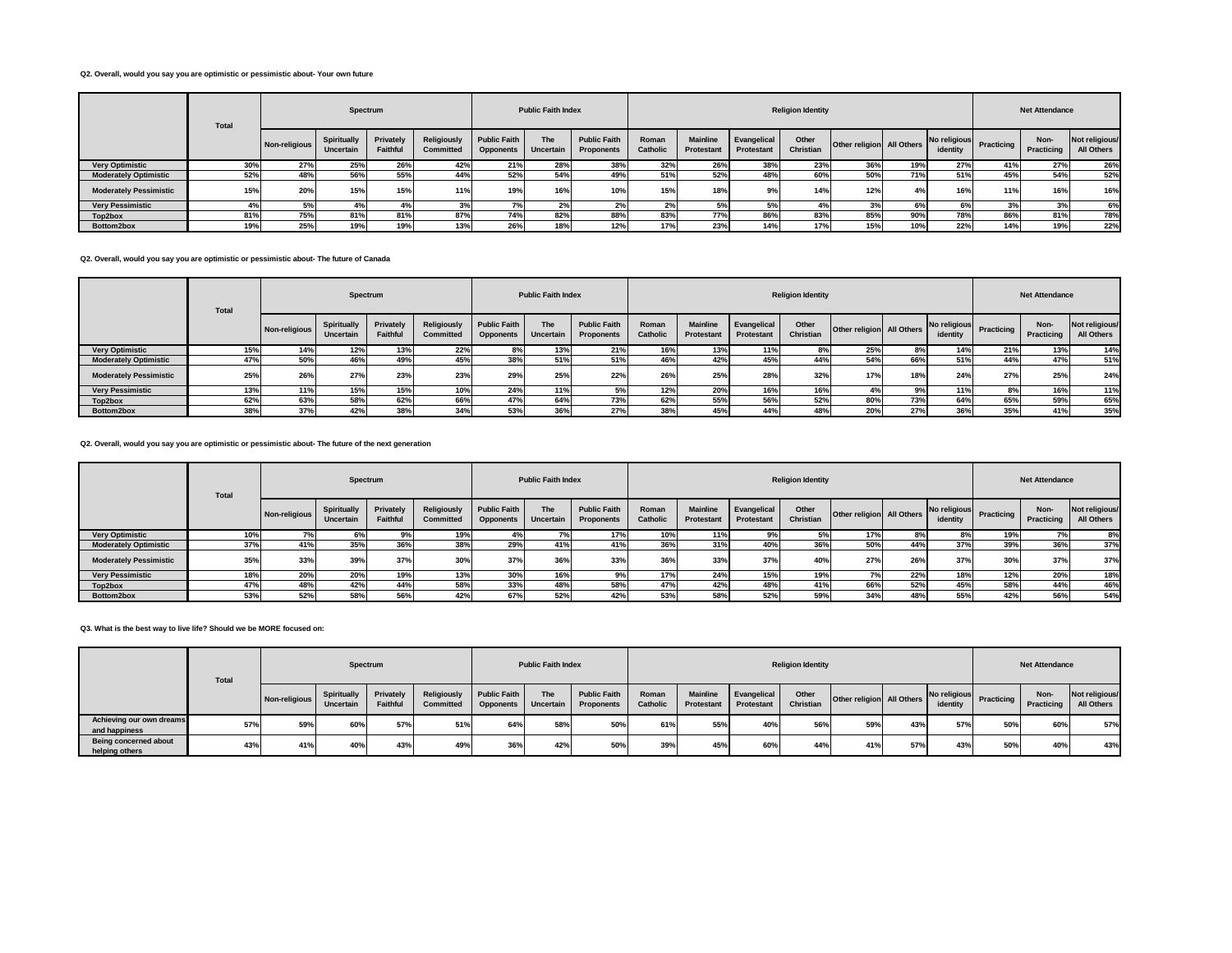### **Q4. How would you describe the overall contribution religious and faith communities are making to Canada and Canadian society today?**

|                       | <b>Total</b> |               |                                 | Spectrum              |                                        |                                         | <b>Public Faith Index</b> |                                          |                          |                               |                           | <b>Religion Identity</b> |                           |     |                          |            | <b>Net Attendance</b> |                              |
|-----------------------|--------------|---------------|---------------------------------|-----------------------|----------------------------------------|-----------------------------------------|---------------------------|------------------------------------------|--------------------------|-------------------------------|---------------------------|--------------------------|---------------------------|-----|--------------------------|------------|-----------------------|------------------------------|
|                       |              | Non-religious | <b>Spiritually</b><br>Uncertain | Privately<br>Faithful | <b>Religiously</b><br><b>Committed</b> | <b>Public Faith</b><br><b>Opponents</b> | <b>The</b><br>Uncertain   | <b>Public Faith</b><br><b>Proponents</b> | Roman<br><b>Catholic</b> | <b>Mainline</b><br>Protestant | Evangelical<br>Protestant | Other<br>Christian       | Other religion All Others |     | No religious<br>identity | Practicing | Non-<br>Practicing    | Not religious/<br>All Others |
| Very good             | 10%          | $2\%$         | 3%                              | 6%                    | 33%                                    |                                         | 20/                       | 25%                                      | 11%                      | 9%                            | 29%                       | 12%                      | 18%                       | 7%  | 2%                       | 31%        | 6%                    | 2%                           |
| More good than bad    | 27%          | 12%           | 23%                             | 32%                   | 37%                                    | 5%                                      | 24%                       | 48%                                      | 28%                      | 33%                           | 34%                       | 32%                      | 38%                       | 12% | 13%                      | 38%        | 28%                   | 13%                          |
| A mix of good and bad | 46%          | 47%           | 55%                             | 49%                   | 28%                                    | 50%                                     | 65%                       | 26%                                      | 44%                      | 48%                           | 32%                       | 45%                      | 37%                       | 42% | 54%                      | 28%        | 49%                   | 53%                          |
| More bad than good    | 12%          | 25%           | 14%                             | 11%                   |                                        | 30%                                     | 8%                        |                                          | 12%                      | 8%                            | 2%                        |                          | 5%                        | 29% | 22%                      | 2%         | 12%                   | 22%                          |
| Very bad              |              | 14%           | 5%                              | 2%                    |                                        | 15%                                     | 1%                        |                                          |                          | 2%                            | 2%                        | 5%                       | 2%                        | 11% |                          |            | 5%                    | 9%                           |
| Top2box               | 37%          | 14%           | 26%                             | 38%                   | 70%                                    | 6%                                      | 27%                       | 73%                                      | 39%                      | 42%                           | 63%                       | 44%                      | 56%                       | 19% | 16%                      | 70%        | 34%                   | 16%                          |
| Bottom2box            | 17%          | 39%           | 19%                             | 13%                   | 2%                                     | 45%                                     | 8%                        |                                          | 17%                      | 10%                           | 5%                        | 10%                      |                           | 39% | 31%                      | 2%         | 17%                   | 31%                          |

**Q5. In your view, should religious and faith communities have:**

|                                                                    | <b>Total</b> |               | Spectrum                 |                       |                                 |                                         | <b>Public Faith Index</b> |                                   |                   |                               |                                  | <b>Religion Identity</b> |                           |     |          |                         | <b>Net Attendance</b> |                              |
|--------------------------------------------------------------------|--------------|---------------|--------------------------|-----------------------|---------------------------------|-----------------------------------------|---------------------------|-----------------------------------|-------------------|-------------------------------|----------------------------------|--------------------------|---------------------------|-----|----------|-------------------------|-----------------------|------------------------------|
|                                                                    |              | Non-religious | Spiritually<br>Uncertain | Privately<br>Faithful | Religiously<br><b>Committed</b> | <b>Public Faith</b><br><b>Opponents</b> | <b>The</b><br>Uncertain   | <b>Public Faith</b><br>Proponents | Roman<br>Catholic | <b>Mainline</b><br>Protestant | Evangelical<br><b>Protestant</b> | Other<br>Christian       | Other religion All Others |     | identity | No religious Practicing | Non-<br>Practicing    | Not religious/<br>All Others |
| A major influence on<br><b>Canadian public life</b>                | 11%          |               | 2%                       | 8%                    | 34%                             | 1%                                      |                           | 24%                               | 12%               | 8%                            | 35%                              | 15%                      | 11%                       | 6%  | 3%       | 33%                     | 6%                    | 3%                           |
| Some influence                                                     | 33%          | 10%           | 28%                      | 44%                   | 48%                             | 10%                                     | 35%                       | 52%                               | 32%               | 48%                           | 47%                              | 46%                      | 46%                       | 13% | 15%      | 47%                     | 36%                   | 15%                          |
| Not much                                                           | 28%          | 29%           | 34%                      | 32%                   | 15%                             | 28%                                     | 39%                       | 20%                               | 31%               | 25%                           | 12%                              | 26%                      | 28%                       | 28% | 32%      | 13%                     | 33%                   | 32%                          |
| No influence at all -<br>religion doesn't belong in<br>public life | 27%          | 60%           | 36%                      | 16%                   | 3%                              | 61%                                     | <b>20%</b>                | 5%                                | 26%               | 19%                           | 5%                               | 13%                      | 15%                       | 52% | 50%      | 6%                      | 26%                   | 51%                          |
| Top2box                                                            | 44%          | 11%           | 30%                      | 52%                   | 82%                             | 11%                                     | 40%                       | 76%                               | 44%               | 56%                           | 83%                              | 61%                      | 57%                       | 20% | 17%      | 81%                     | 42%                   | 17%                          |
| Bottom2box                                                         | 56%          | 89%           | 70%                      | 48%                   | 18%                             | 89%                                     | 60%                       | 24%                               | 56%               | 44%                           | 17%                              | 39%                      | 43%                       | 80% | 83%      | 19%                     | 58%                   | 83%                          |

#### **Q6. To what extent do you think religious communities and faith groups are relevant to addressing these types of social issues and challenges today?**

|                               | <b>Total</b> |               | Spectrum                 |                       |                                 |                                         | <b>Public Faith Index</b> |                                   |                          |                               |                                  | <b>Religion Identity</b> |                           |     |                          |                   | <b>Net Attendance</b> |                              |
|-------------------------------|--------------|---------------|--------------------------|-----------------------|---------------------------------|-----------------------------------------|---------------------------|-----------------------------------|--------------------------|-------------------------------|----------------------------------|--------------------------|---------------------------|-----|--------------------------|-------------------|-----------------------|------------------------------|
|                               |              | Non-religious | Spiritually<br>Uncertain | Privately<br>Faithful | Religiously<br><b>Committed</b> | <b>Public Faith</b><br><b>Opponents</b> | The<br>Uncertain          | <b>Public Faith</b><br>Proponents | Roman<br><b>Catholic</b> | <b>Mainline</b><br>Protestant | Evangelical<br><b>Protestant</b> | Other<br>Christian       | Other religion All Others |     | No religious<br>identity | <b>Practicing</b> | Non-<br>Practicing    | Not religious/<br>All Others |
| More relevant than ever       | 14%          | 3%            | 4%                       | 11%                   | 40%                             | 3%                                      | 5%                        | 30%                               | 14%                      | 14%                           | 36%                              | 20%                      | 17%                       | 13% | 3%                       | 37%               | 9%                    | 4%                           |
| As relevant as ever           | 37%          | 20%           | 33%                      | 46%                   | 45%                             | 14%                                     | 45%                       | 49%                               | 39%                      | 40%                           | 40%                              | 43%                      | 46%                       | 25% | 25%                      | 43%               | 40%                   | 25%                          |
| <b>Becoming less relevant</b> | 35%          | 44%           | 45%                      | 35%                   | 15%                             | 47%                                     | 42%                       | 20%                               | 33%                      | 38%                           | 20%                              | 29%                      | 28%                       | 37% | 44%                      | 19%               | 38%                   | 44%                          |
| No longer relevant at all     | 14%          | 33%           | 18%                      | 8%                    |                                 | 36%                                     | 7%                        | 10/                               | 13%                      | 8%                            |                                  | 8%                       | 9%                        | 25% | 27%                      | 1%                | 14%                   | 27%                          |
| Top2box                       | 51%          | 23%           | 37%                      | 57%                   | 85%                             | 17%                                     | 51%                       | 79%                               | 54%                      | 54%                           | 76%                              | 63%                      | 63%                       | 38% | 28%                      | 81%               | 48%                   | 29%                          |
| Bottom2box                    | 49%          | 77%           | 63%                      | 43%                   | 15%                             | 83%                                     | 49%                       | 21%                               | 46%                      | 46%                           | 24%                              | 37%                      | 37%                       | 62% | 72%                      | 19%               | 52%                   | 71%                          |

**Q7. [Top2box] What kind of contribution would you say religious and faith communities are making in the following areas of Canadian life and society?**

|                                                                        | <b>Total</b> |               | Spectrum                 |                       |                                        |                                         | <b>Public Faith Index</b> |                                   |                   |                               |                                  | <b>Religion Identity</b> |                           |     |          |                         | <b>Net Attendance</b> |                              |
|------------------------------------------------------------------------|--------------|---------------|--------------------------|-----------------------|----------------------------------------|-----------------------------------------|---------------------------|-----------------------------------|-------------------|-------------------------------|----------------------------------|--------------------------|---------------------------|-----|----------|-------------------------|-----------------------|------------------------------|
|                                                                        |              | Non-religious | Spiritually<br>Uncertain | Privately<br>Faithful | <b>Religiously</b><br><b>Committed</b> | <b>Public Faith</b><br><b>Opponents</b> | The<br>Uncertain          | <b>Public Faith</b><br>Proponents | Roman<br>Catholic | <b>Mainline</b><br>Protestant | Evangelical<br><b>Protestant</b> | Other<br>Christian       | Other religion All Others |     | identity | No religious Practicing | Non-<br>Practicing    | Not religious/<br>All Others |
| Healthcare - hospitals,<br>clinics, homes for the<br>elderly, etc      | 38%          | 16%           | 29%                      | 34%                   | 69%                                    | 7%                                      | 31%                       | 69%                               | 40%               | 39%                           | 60%                              | 41%                      | 56%                       | 20% | 19%      | 66%                     | 35%                   | 19%                          |
| Education - schools and<br>colleges                                    | 28%          | 10%           | 18%                      | 29%                   | 55%                                    | 4%                                      | 19%                       | 56%                               | 35%               | 24%                           | 42%                              | 32%                      | 37%                       | 13% | 10%      | 57%                     | 24%                   | 10%                          |
| Social services -- helping<br>people in need                           | 51%          | 36%           | 44%                      | 51%                   | 74%                                    | 15%                                     | 51%                       | 83%                               | 56%               | 47%                           | 73%                              | 56%                      | 66%                       | 32% | 35%      | 74%                     | 50%                   | 35%                          |
| Social justice causes -<br>peace, overseas<br>development, poverty etc | 37%          | 20%           | 26%                      | 37%                   | 68%                                    | 7%                                      | 31%                       | 69%                               | 43%               | 34%                           | 64%                              | 37%                      | 46%                       | 14% | 21%      | 68%                     | 33%                   | 21%                          |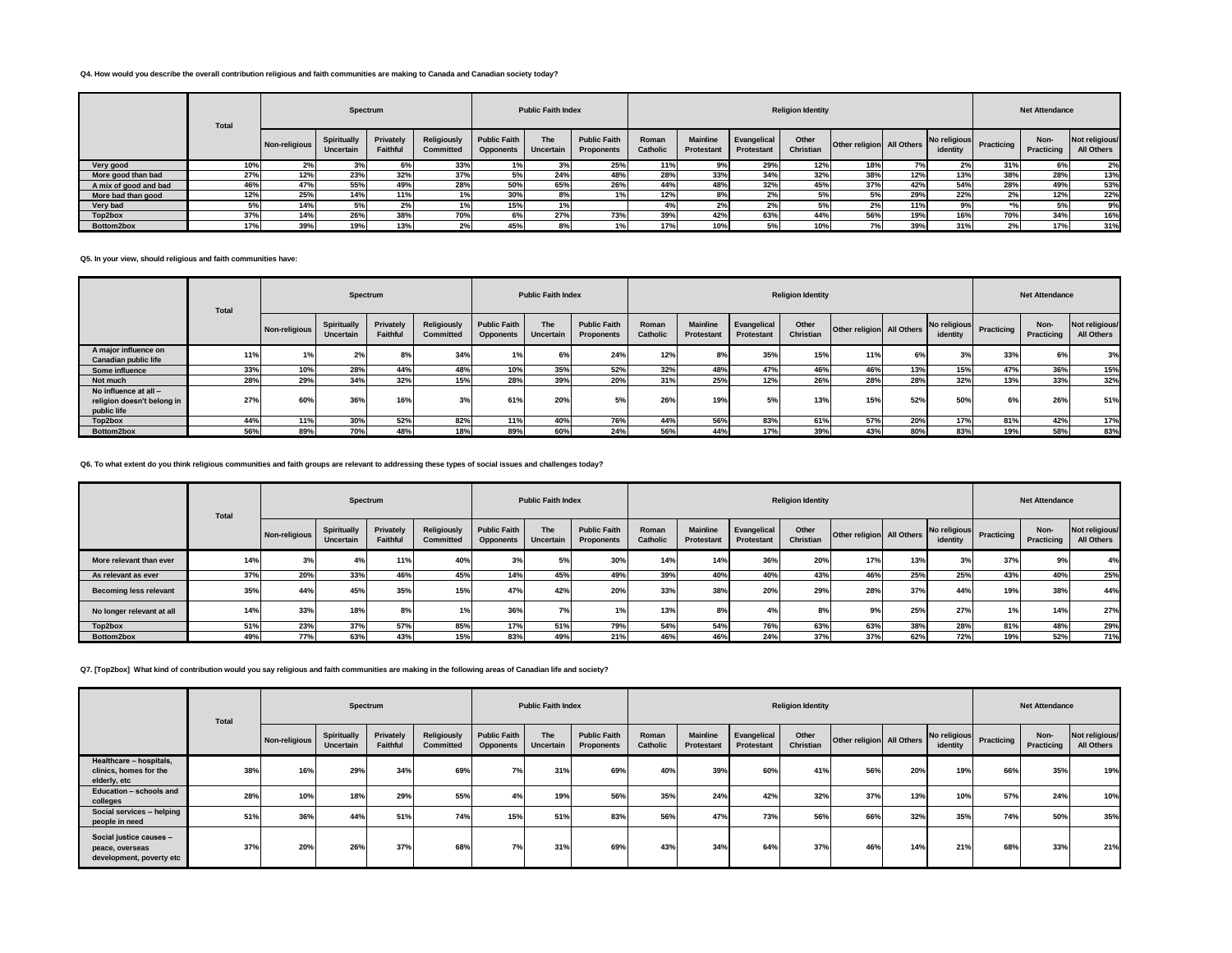### **Q7. [Bottombox] What kind of contribution would you say religious and faith communities are making in the following areas of Canadian life and society?**

|                                                                        | Total |               | Spectrum                 |                       |                                 |                                         | <b>Public Faith Index</b> |                                   |                   |                               |                                  | <b>Religion Identity</b> |                           |     |                          |            | <b>Net Attendance</b> |                              |
|------------------------------------------------------------------------|-------|---------------|--------------------------|-----------------------|---------------------------------|-----------------------------------------|---------------------------|-----------------------------------|-------------------|-------------------------------|----------------------------------|--------------------------|---------------------------|-----|--------------------------|------------|-----------------------|------------------------------|
|                                                                        |       | Non-religious | Spiritually<br>Uncertain | Privately<br>Faithful | Religiously<br><b>Committed</b> | <b>Public Faith</b><br><b>Opponents</b> | The<br>Uncertain          | <b>Public Faith</b><br>Proponents | Roman<br>Catholic | <b>Mainline</b><br>Protestant | Evangelical<br><b>Protestant</b> | Other<br>Christian       | Other religion All Others |     | No religious<br>identity | Practicing | Non-<br>Practicing    | Not religious/<br>All Others |
| Healthcare - hospitals,<br>clinics, homes for the<br>elderly, etc      | 15%   | 27%           | 18%                      | 12%                   | 5%                              | 34%                                     | 11%                       | z.                                | <b>16%</b>        | 12%                           | 5%                               | 10%                      | 8%                        | 17% | 22%                      | 6%         | 16%                   | 21%                          |
| Education - schools and<br>colleges                                    | 25%   | 44%           | 29%                      | 20%                   | 9%                              | 51%                                     | 22%                       | 5%                                | 21%               | 20%                           | 11%                              | 18%                      | 17%                       | 46% | 41%                      | 8%         | 24%                   | 42%                          |
| Social services -- helping<br>people in need                           | 11%   | 16%           | 12%                      | 11%                   | 4%                              | 27%                                     | 5%                        |                                   | 10%               | 10%                           | 7%                               | 11%                      | 7%                        | 18% | 15%                      | 5%         | 11%                   | 15%                          |
| Social justice causes -<br>peace, overseas<br>development, poverty etc | 17%   | 27%           | 20%                      | 17%                   | 5%                              | 39%                                     | 11%                       | 3%                                | 15%               | 20%                           | 8%                               | 12%                      | 11%                       | 22% | 23%                      | 4%         | 19%                   | 23%                          |

# **Q7. What kind of contribution would you say religious and faith communities are making in- Healthcare - hospitals, clinics, homes for the elderly, etc**

|                                  | Total |               |                          | Spectrum              |                                 |                                         | <b>Public Faith Index</b> |                                   |                          |                               |                           | <b>Religion Identity</b> |                           |     |                          |            | <b>Net Attendance</b> |                              |
|----------------------------------|-------|---------------|--------------------------|-----------------------|---------------------------------|-----------------------------------------|---------------------------|-----------------------------------|--------------------------|-------------------------------|---------------------------|--------------------------|---------------------------|-----|--------------------------|------------|-----------------------|------------------------------|
|                                  |       | Non-religious | Spiritually<br>Uncertain | Privately<br>Faithful | Religiously<br><b>Committed</b> | <b>Public Faith</b><br><b>Opponents</b> | The<br>Uncertain          | <b>Public Faith</b><br>Proponents | Roman<br><b>Catholic</b> | <b>Mainline</b><br>Protestant | Evangelical<br>Protestant | Other<br>Christian       | Other religion All Others |     | No religious<br>identity | Practicing | Non-<br>Practicing    | Not religious/<br>All Others |
| Very positive                    |       | 2%            | 3%                       | 5%                    | 24%                             |                                         |                           | 20%                               | 10%                      | 9%                            | 11%                       | 9%                       | 12%                       | 11% |                          | 22%        | 5%                    | 2%                           |
| <b>Positive</b>                  | 29%   | 14%           | 27%                      | 29%                   | 45%                             | 6%                                      | 29%                       | 50%                               | 30%                      | 30%                           | 49%                       | 32%                      | 44%                       | 9%  | 16%                      | 44%        | 30%                   | 16%                          |
| A mix of good and bad            | 32%   | 30%           | 36%                      | 40%                   | 21%                             | 31%                                     | 43%                       | 24%                               | 30%                      | 39%                           | 23%                       | 37%                      | 20%                       | 37% | 37%                      | 22%        | 34%                   | 37%                          |
| <b>Negative</b>                  | 10%   | 18%           | 11%                      | 7%                    | 4%                              | 20%                                     | 8%                        | 2%                                | 10%                      | 7%                            | 4%                        | 7%                       | 7%                        | 15% | 14%                      | 5%         | 9%                    | 14%                          |
| Very negative                    |       | 10%           | 6%                       | 5%                    | 2%                              | 13%                                     | 3%                        | $*$ <sup>o</sup> /                | 6%                       | 5%                            | 1%                        | 4%                       | 2%                        | 2%  | 8%                       | 1%         | 6%                    | 8%                           |
| Not aware of any<br>contribution | 15%   | 27%           | 17%                      | 14%                   |                                 | 28%                                     | 15%                       | 4%                                | 13%                      | 10%                           | 12%                       | 12%                      | 16%                       | 27% | 23%                      | 6%         | 15%                   | 23%                          |
| Top2box                          | 38%   | 16%           | 29%                      | 34%                   | 69%                             |                                         | 31%                       | 69%                               | 40%                      | 39%                           | 60%                       | 41%                      | 56%                       | 20% | 19%                      | 66%        | 35%                   | 19%                          |
| Bottom2box                       | 15%   | 27%           | 18%                      | 12%                   |                                 | 34%                                     | 11%                       | 2%                                | 16%                      | 12%                           | 5%                        | 10%                      | 8%                        | 17% | 22%                      |            | 16%                   | 21%                          |

#### **Q7. What kind of contribution would you say religious and faith communities are making in- Education – schools and colleges**

|                                  | Total |               | Spectrum                 |                       |                          |                                         | <b>Public Faith Index</b> |                                          |                   |                                      |                           | <b>Religion Identity</b> |                           |     |          |                         | <b>Net Attendance</b> |                              |
|----------------------------------|-------|---------------|--------------------------|-----------------------|--------------------------|-----------------------------------------|---------------------------|------------------------------------------|-------------------|--------------------------------------|---------------------------|--------------------------|---------------------------|-----|----------|-------------------------|-----------------------|------------------------------|
|                                  |       | Non-religious | Spiritually<br>Uncertain | Privately<br>Faithful | Religiously<br>Committed | <b>Public Faith</b><br><b>Opponents</b> | <b>The</b><br>Uncertain   | <b>Public Faith</b><br><b>Proponents</b> | Roman<br>Catholic | <b>Mainline</b><br><b>Protestant</b> | Evangelical<br>Protestant | Other<br>Christian       | Other religion All Others |     | identity | No religious Practicing | Non-<br>Practicing    | Not religious/<br>All Others |
| Very positive                    | 7%    | 1%            | 2%                       | 4%                    | 21%                      |                                         | 2%                        | 17%                                      | 8%                | 5%                                   | 13%                       | 8%                       | 12%                       | 11% | 1%       | 21%                     | 4%                    | 2%                           |
| <b>Positive</b>                  | 21%   | 8%            | 16%                      | 25%                   | 34%                      | 4%                                      | 17%                       | 39%                                      | 27%               | 19%                                  | 29%                       | 25%                      | 26%                       | 3%  | 9%       | 36%                     | 21%                   | 8%                           |
| A mix of good and bad            | 36%   | 29%           | 39%                      | 42%                   | 32%                      | 25%                                     | 48%                       | 36%                                      | 34%               | 46%                                  | 37%                       | 39%                      | 37%                       | 36% | 32%      | 32%                     | 40%                   | 32%                          |
| <b>Negative</b>                  | 16%   | 22%           | 20%                      | 14%                   | 8%                       | 26%                                     | 18%                       | 5%                                       | 15%               | 15%                                  | 8%                        | 12%                      | 10%                       | 16% | 23%      | 7%                      | 16%                   | 23%                          |
| Very negative                    | 9%    | 22%           | 10%                      | 6%                    |                          | 24%                                     | 4%                        |                                          | 6%                | 5%                                   | 3%                        | 6%                       | 7%                        | 31% | 18%      | 1%                      | 8%                    | 19%                          |
| Not aware of any<br>contribution | 11%   | 17%           | 14%                      | 10%                   |                          | 21%                                     | 12%                       | $\sim$                                   | 9%                | 10%                                  | 10%                       | 10%                      | 8%                        | 4%  | 17%      | 3%                      | 12%                   | 17%                          |
| Top2box                          | 28%   | 10%           | 18%                      | 29%                   | 55%                      |                                         | 19%                       | 56%                                      | 35%               | 24%                                  | 42%                       | 32%                      | 37%                       | 13% | 10%      | 57%                     | 24%                   | 10%                          |
| Bottom2box                       | 25%   | 44%           | 29%                      | 20%                   | 9%                       | 51%                                     | 22%                       |                                          | 21%               | 20%                                  | 11%                       | 18%                      | 17%                       | 46% | 41%      | 8%                      | 24%                   | 42%                          |

**Q7. What kind of contribution would you say religious and faith communities are making in- Social services -- helping people in need**

|                                  | Total |               | Spectrum                 |                              |                                 |                                         | <b>Public Faith Index</b> |                                   |                          |                               |                                  | <b>Religion Identity</b> |                           |     |                          |                   | <b>Net Attendance</b> |                              |
|----------------------------------|-------|---------------|--------------------------|------------------------------|---------------------------------|-----------------------------------------|---------------------------|-----------------------------------|--------------------------|-------------------------------|----------------------------------|--------------------------|---------------------------|-----|--------------------------|-------------------|-----------------------|------------------------------|
|                                  |       | Non-religious | Spiritually<br>Uncertain | Privately<br><b>Faithful</b> | <b>Religiously</b><br>Committed | <b>Public Faith</b><br><b>Opponents</b> | The<br>Uncertain          | <b>Public Faith</b><br>Proponents | Roman<br><b>Catholic</b> | <b>Mainline</b><br>Protestant | Evangelical<br><b>Protestant</b> | Other<br>Christian       | Other religion All Others |     | No religious<br>identity | <b>Practicing</b> | Non-<br>Practicing    | Not religious/<br>All Others |
| <b>Very positive</b>             | 13%   | 5%            | 4%                       | 9%                           | 36%                             | 1%                                      | 5%                        | 31%                               | 13%                      | 12%                           | 36%                              | 12%                      | 19%                       | 15% | 5%                       | 34%               | 8%                    | 5%                           |
| <b>Positive</b>                  | 38%   | 31%           | 40%                      | 42%                          | 38%                             | 14%                                     | 46%                       | 52%                               | 42%                      | 35%                           | 37%                              | 44%                      | 47%                       | 18% | 31%                      | 40%               | 41%                   | 30%                          |
| A mix of good and bad            | 33%   | 38%           | 38%                      | 35%                          | 21%                             | 45%                                     | 42%                       | 15%                               | 30%                      | 41%                           | 19%                              | 31%                      | 24%                       | 49% | 40%                      | 20%               | 35%                   | 40%                          |
| <b>Negative</b>                  | 70I   | 9%            | 9%                       | 7%                           | 3%                              | 15%                                     | 5%                        | 1%                                | 6%                       | 8%                            | 6%                               | 8%                       | 5%                        | 7%  | 9%                       |                   | 7%                    | 9%                           |
| Very negative                    |       | 8%            | 4%                       | 4%                           |                                 | 12%                                     |                           |                                   |                          | 2%                            |                                  |                          | 2%                        | 11% | 6%                       |                   | 4%                    | 6%                           |
| Not aware of any<br>contribution |       | 10%           | 6%                       | 4%                           |                                 | 13%                                     | 2%                        | 1%                                | 4%                       | 3%                            | 2%                               | 2%                       | 3%                        |     | 10%                      |                   | 4%                    | 10%                          |
| Top2box                          | 51%   | 36%           | 44%                      | 51%                          | 74%                             | 15%                                     | 51%                       | 83%                               | 56%                      | 47%                           | 73%                              | 56%                      | 66%                       | 32% | 35%                      | 74%               | 50%                   | 35%                          |
| Bottom2box                       | 11%   | 16%           | 12%                      | 11%                          |                                 | 27%                                     | 5%                        | 1%                                | 10%                      | 10%                           | 7%                               | 11%                      | 7%                        | 18% | 15%                      | 5%                | 11%                   | 15%                          |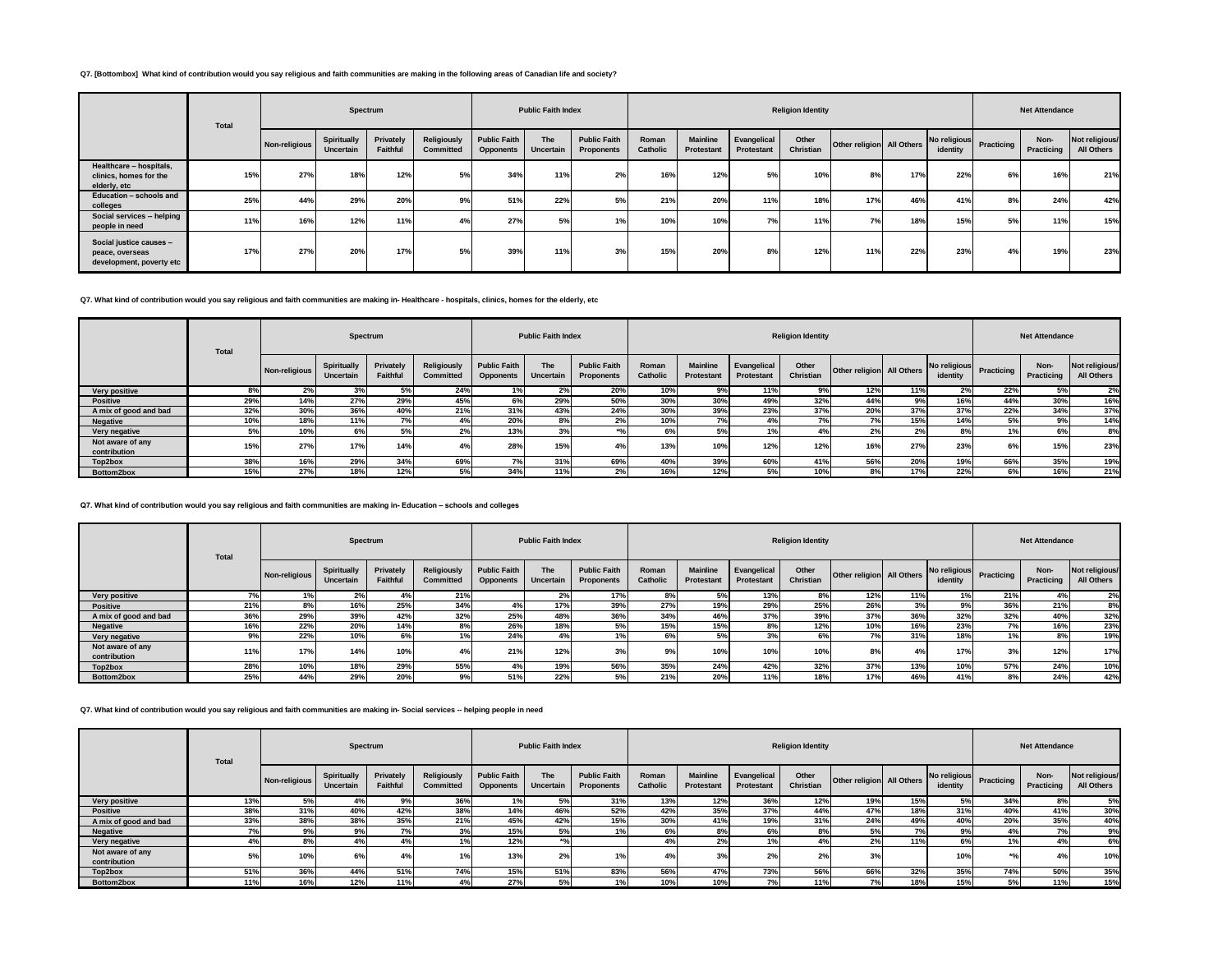#### **Q7. What kind of contribution would you say religious and faith communities are making in- Social justice causes – peace, overseas development, poverty etc**

|                                  | <b>Total</b> |               | Spectrum                 |                       |                          |                                         | <b>Public Faith Index</b> |                                          |                   |                               |                                  | <b>Religion Identity</b> |                           |     |                          |                | <b>Net Attendance</b> |                              |
|----------------------------------|--------------|---------------|--------------------------|-----------------------|--------------------------|-----------------------------------------|---------------------------|------------------------------------------|-------------------|-------------------------------|----------------------------------|--------------------------|---------------------------|-----|--------------------------|----------------|-----------------------|------------------------------|
|                                  |              | Non-religious | Spiritually<br>Uncertain | Privately<br>Faithful | Religiously<br>Committed | <b>Public Faith</b><br><b>Opponents</b> | The<br>Uncertain          | <b>Public Faith</b><br><b>Proponents</b> | Roman<br>Catholic | <b>Mainline</b><br>Protestant | Evangelical<br><b>Protestant</b> | Other<br>Christian       | Other religion All Others |     | No religious<br>identity | Practicing     | Non-<br>Practicing    | Not religious/<br>All Others |
| Very positive                    | 9%           | 2%            | 2%                       | 7%                    | 26%                      | 1%                                      |                           | 22%                                      | 10%               | 9%                            | 21%                              | 11%                      | 13%                       | 11% | 2%                       | 26%            | 5%                    | 3%                           |
| <b>Positive</b>                  | 28%          | 18%           | 24%                      | 29%                   | 42%                      | 6%                                      | 29%                       |                                          | 33%               | 25%                           | 43%                              | 26%                      | 33%                       | 3%  | 19%                      | 42%            | 28%                   | 18%                          |
| A mix of good and bad            | 39%          | 40%           | 45%                      | 42%                   | 25%                      | 38%                                     | 53%                       | 28%                                      | 37%               | 42%                           | 25%                              | 44%                      | 35%                       | 46% | 43%                      | 26%            | 42%                   | 43%                          |
| <b>Negative</b>                  | 10%          | 13%           | 12%                      | 10%                   | 2%                       | 19%                                     |                           |                                          | 8%                | 12%                           | 4%                               | 6%                       | 7%                        | 17% | 14%                      | 3%             | 10%                   | 14%                          |
| Very negative                    |              | 14%           | 8%                       | 7%                    | 2%                       | 20%                                     | 3%                        |                                          | 70/               | 8%                            | 4%                               | 6%                       |                           | 6%  | 10%                      | 2%             | 9%                    | 9%                           |
| Not aware of any<br>contribution | 7%           | 14%           | 9%                       | 4%                    | 2%                       | 16%                                     | EQ                        |                                          | 5%                | 3%                            | 2%                               | 7%                       | 8%                        | 17% | 13%                      | 2 <sup>0</sup> | 6%                    | 13%                          |
| Top2box                          | 37%          | 20%           | 26%                      | 37%                   | 68%                      | 7%                                      | 31%                       | 69%                                      | 43%               | 34%                           | 64%                              | 37%                      | 46%                       | 14% | 21%                      | 68%            | 33%                   | 21%                          |
| Bottom2box                       | 17%          | 27%           | 20%                      | 17%                   | 5%                       | 39%                                     | 11%                       |                                          | 15%               | 20%                           | 8%                               | 12%                      | 11%                       | 22% | 23%                      |                | 19%                   | 23%                          |

**Q8. In your view, does having "freedom of religion" make Canada a better or worse country?**

|                           | <b>Total</b> |               | Spectrum                 |                       |                                 |                                         | <b>Public Faith Index</b> |                                          |                   |                               |                           | <b>Religion Identity</b> |                           |     |                          |            | <b>Net Attendance</b> |                              |
|---------------------------|--------------|---------------|--------------------------|-----------------------|---------------------------------|-----------------------------------------|---------------------------|------------------------------------------|-------------------|-------------------------------|---------------------------|--------------------------|---------------------------|-----|--------------------------|------------|-----------------------|------------------------------|
|                           |              | Non-religious | Spiritually<br>Uncertain | Privately<br>Faithful | Religiously<br><b>Committed</b> | <b>Public Faith</b><br><b>Opponents</b> | The<br>Uncertain          | <b>Public Faith</b><br><b>Proponents</b> | Roman<br>Catholic | <b>Mainline</b><br>Protestant | Evangelical<br>Protestant | Other<br>Christian       | Other religion All Others |     | No religious<br>identity | Practicing | Non-<br>Practicing    | Not religious/<br>All Others |
| <b>Better</b>             | 59%          | 56%           | 55%                      | 52%                   | 72%                             | 31%                                     | 53%                       | 87%                                      | 52%               | 60%                           | 68%                       | 55%                      | 70%                       | 78% | 61%                      | 71%        | 52%                   | 62%                          |
| Worse                     | 14%          | 14%           | 12%                      | 20%                   | 12%                             | 29%                                     | 12%                       |                                          | 18%               | 17%                           | 14%                       | 14%                      |                           |     | 10%                      | 11%        | 17%                   | 10%                          |
| No real impact either way | 21%          | 22%           | 25%                      | 23%                   | 11%                             | 28%                                     | 28%                       |                                          | 24%               | 17%                           | 14%                       | 22%                      | 21%                       | 10% | 19%                      | 13%        | 24%                   | 19%                          |
| Can't say/No idea         | 7%           | 8%            | 8                        | 6%                    | <b>J70</b>                      | 12%                                     | $\gamma$                  | 47                                       | 6%                | 6%                            | 5%                        | 9%                       |                           | 8%  | 10%                      |            | 6%                    | 9%                           |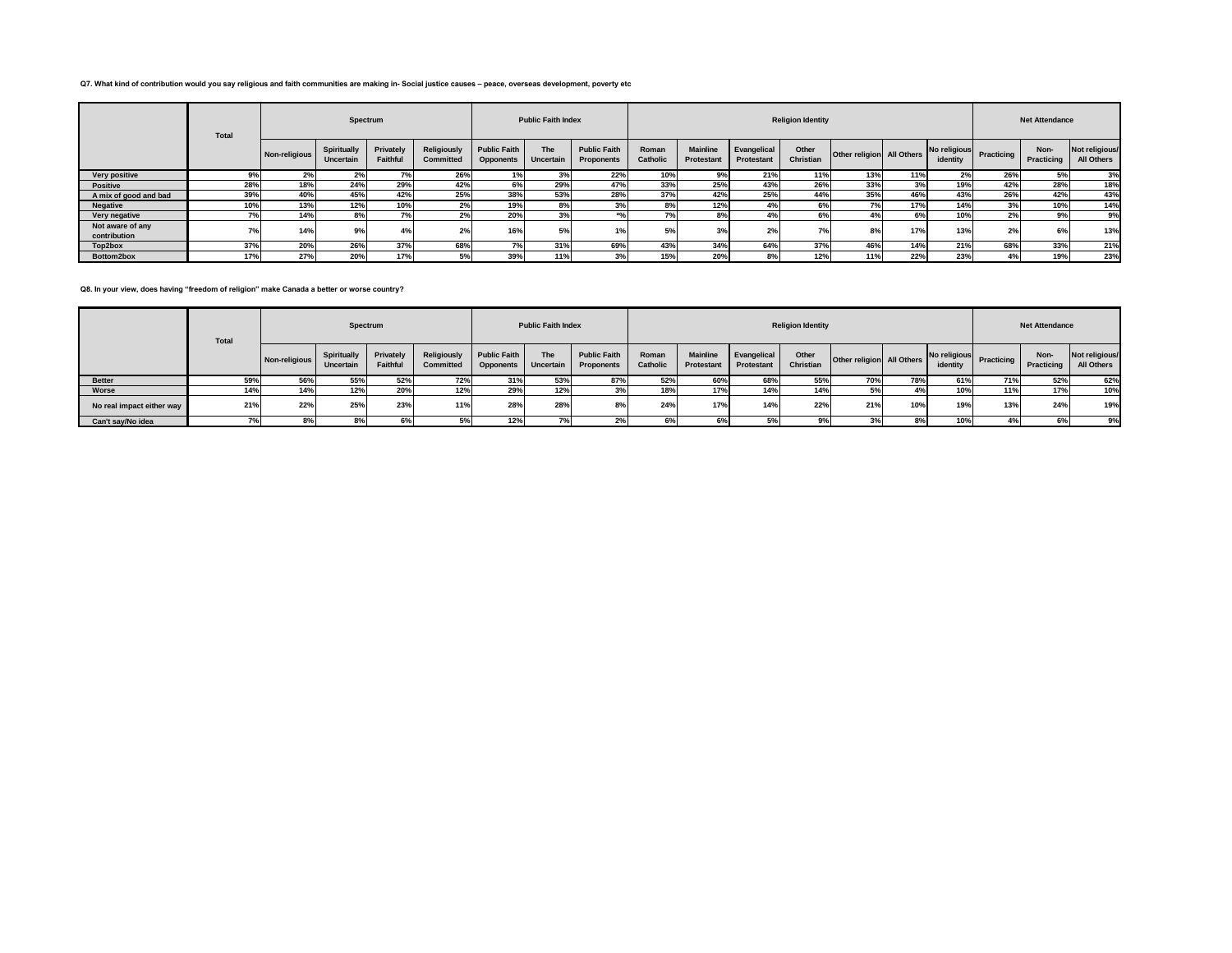# **Q9. [Top2box] Agreement with statements**

|                                                                                                                                      | Total |               | Spectrum                 |                       |                                 |                                         | <b>Public Faith Index</b> |                                   |                   |                               |                           | <b>Religion Identity</b> |                           |     |                          |            | <b>Net Attendance</b> |                              |
|--------------------------------------------------------------------------------------------------------------------------------------|-------|---------------|--------------------------|-----------------------|---------------------------------|-----------------------------------------|---------------------------|-----------------------------------|-------------------|-------------------------------|---------------------------|--------------------------|---------------------------|-----|--------------------------|------------|-----------------------|------------------------------|
|                                                                                                                                      |       | Non-religious | Spiritually<br>Uncertain | Privately<br>Faithful | <b>Religiously</b><br>Committed | <b>Public Faith</b><br><b>Opponents</b> | The<br>Uncertain          | <b>Public Faith</b><br>Proponents | Roman<br>Catholic | <b>Mainline</b><br>Protestant | Evangelical<br>Protestant | Other<br>Christian       | Other religion All Others |     | No religious<br>identity | Practicing | Non-<br>Practicing    | Not religious/<br>All Others |
| The Canadian government<br>respects my own religious<br>tradition or faith<br>community                                              | 73%   | 76%           | 75%                      | 71%                   | 70%                             | 53%                                     | 79%                       | 85%                               | 73%               | 72%                           | 59%                       | 67%                      | 85%                       | 59% | 76%                      | 70%        | 73%                   | 75%                          |
| <b>Religious and faith</b><br>communities strengthen<br>Canadian values such as<br>equality and human rights                         | 60%   | 28%           | 50%                      | 67%                   | 92%                             | 19%                                     | 63%                       | 94%                               | 65%               | 62%                           | 87%                       | 68%                      | 75%                       | 58% | 36%                      | 92%        | 59%                   | 36%                          |
| Having a religious or faith-<br>focused upbringing helps<br>shape good citizenship<br>characteristics                                | 65%   | 27%           | 54%                      | 80%                   | 94%                             | 32%                                     | 66%                       | 92%                               | 73%               | 75%                           | 93%                       | 80%                      | 72%                       | 43% | 31%                      | 91%        | 69%                   | 31%                          |
| I'm public about my<br>religion and faith and don't<br>mind other people<br>knowing I'm a believer                                   | 62%   | 27%           | 48%                      | 78%                   | 92%                             | <b>37%</b>                              | 60%                       | 86%                               | 67%               | 63%                           | 91%                       | 75%                      | 80%                       | 57% | 35%                      | 91%        | 62%                   | 36%                          |
| Reducing the presence of<br>religion in our public life is<br>a sign of progress in our<br>society                                   | 53%   | 83%           | 60%                      | 42%                   | 33%                             | <b>77%</b>                              | 55%                       | 31%                               | 49%               | 43%                           | 21%                       | 44%                      | 59%                       | 85% | 76%                      | 35%        | 50%                   | 76%                          |
| It's important for parents<br>to teach their children<br>religious beliefs                                                           | 64%   | 18%           | 52%                      | 83%                   | 97%                             | 38%                                     | 64%                       | 86%                               | 74%               | 77%                           | 92%                       | 79%                      | 70%                       | 35% | 26%                      | 93%        | 70%                   | 27%                          |
| I'm uncomfortable with<br>people wearing religious<br>garments and symbols in<br>the workplace                                       | 50%   | 49%           | 51%                      | 51%                   | 48%                             | 68%                                     | 49%                       | 35%                               | 57%               | 53%                           | 36%                       | 45%                      | 47%                       | 46% | 42%                      | 48%        | 54%                   | 43%                          |
| I think it's a definite plus to<br>have people from different<br>religious backgrounds and<br>beliefs living here in my<br>community | 75%   | 67%           | 72%                      | 79%                   | 81%                             | 47%                                     | 80%                       | 95%                               | 74%               | 75%                           | 76%                       | 73%                      | 88%                       | 87% | 72%                      | 82%        | 73%                   | 73%                          |
| It doesn't make sense to<br>continue giving organized<br>religions tax-free<br>charitable status in<br>Canada                        | 59%   | 76%           | 68%                      | 54%                   | 36%                             | 80%                                     | 61%                       | 38%                               | 55%               | 58%                           | 25%                       | 48%                      | 56%                       | 88% | 78%                      | 37%        | 58%                   | 78%                          |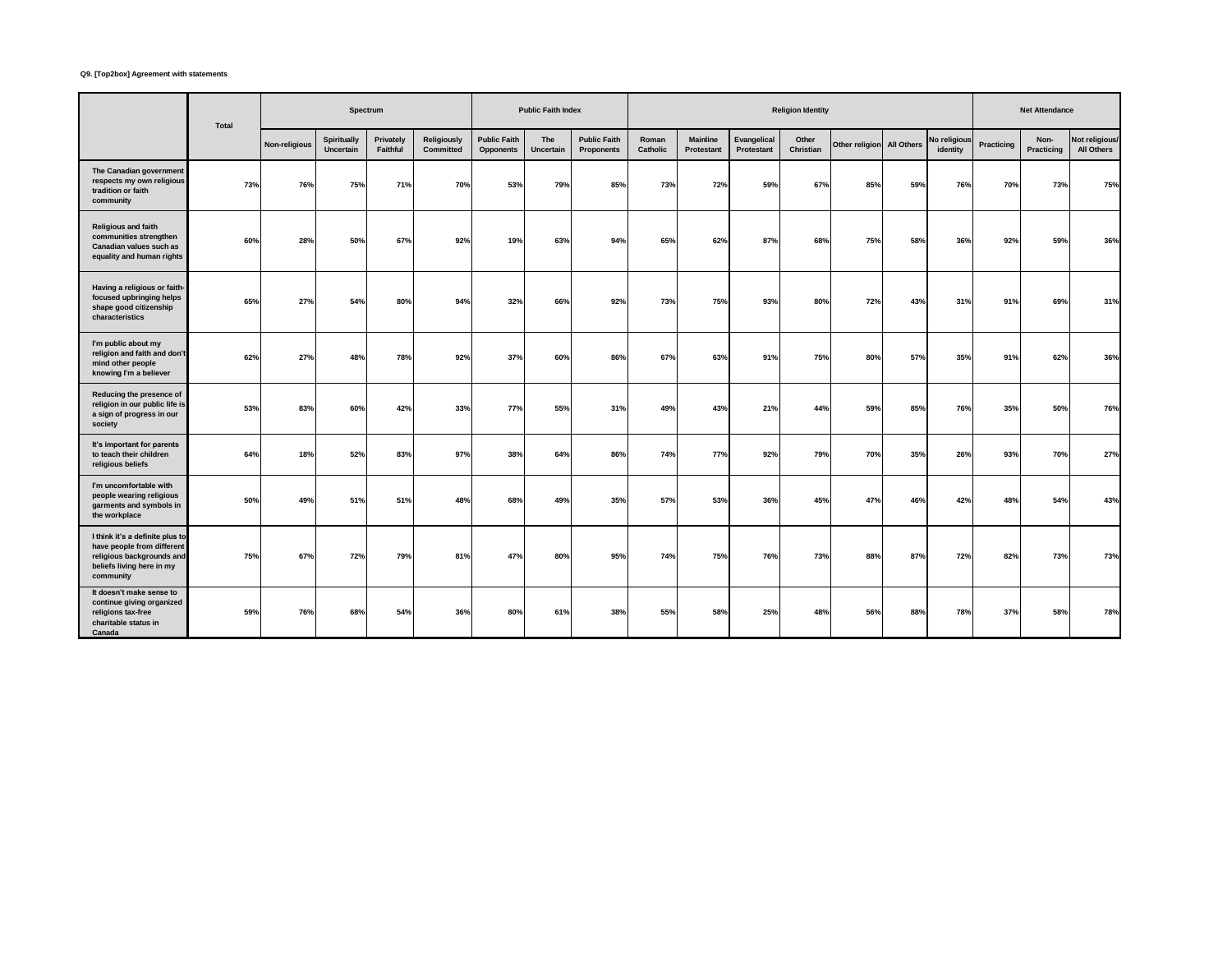# **Q9. [Bottom2box] Agreement with statements**

|                                                                                                                                      | Total |               | Spectrum                 |                       |                          |                                         | <b>Public Faith Index</b> |                                   |                   |                               |                           | <b>Religion Identity</b> |                           |     |                          |            | <b>Net Attendance</b> |                              |
|--------------------------------------------------------------------------------------------------------------------------------------|-------|---------------|--------------------------|-----------------------|--------------------------|-----------------------------------------|---------------------------|-----------------------------------|-------------------|-------------------------------|---------------------------|--------------------------|---------------------------|-----|--------------------------|------------|-----------------------|------------------------------|
|                                                                                                                                      |       | Non-religious | Spiritually<br>Uncertain | Privately<br>Faithful | Religiously<br>Committed | <b>Public Faith</b><br><b>Opponents</b> | The<br>Uncertain          | <b>Public Faith</b><br>Proponents | Roman<br>Catholic | Mainline<br><b>Protestant</b> | Evangelical<br>Protestant | Other<br>Christian       | Other religion All Others |     | lo religious<br>identity | Practicing | Non-<br>Practicing    | Not religious/<br>All Others |
| The Canadian government<br>respects my own religious<br>tradition or faith<br>community                                              | 27%   | 24%           | 25%                      | 29%                   | 30%                      | 47%                                     | 21%                       | 15%                               | 27%               | 28%                           | 41%                       | 33%                      | 15%                       | 41% | 24%                      | 30%        | <b>27%</b>            | 25%                          |
| <b>Religious and faith</b><br>communities strengthen<br>Canadian values such as<br>equality and human rights                         | 40%   | 72%           | 50%                      | 33%                   | 8%                       | 81%                                     | 37%                       | 6%                                | 35%               | 38%                           | 13%                       | 32%                      | 25%                       | 42% | 64%                      | 8%         | 41%                   | 64%                          |
| Having a religious or faith-<br>focused upbringing helps<br>shape good citizenship<br>characteristics                                | 35%   | 73%           | 46%                      | 20%                   | 6%                       | 68%                                     | 34%                       | 8%                                | 27%               | 25%                           | 7%                        | 20%                      | 28%                       | 57% | 69%                      | 9%         | 31%                   | 69%                          |
| I'm public about my<br>religion and faith and don't<br>mind other people<br>knowing I'm a believer                                   | 38%   | 73%           | 52%                      | 22%                   | 8%                       | 63%                                     | 40%                       | 14%                               | 33%               | 37%                           | 9%                        | 25%                      | 20%                       | 43% | 65%                      | 9%         | 38%                   | 64%                          |
| Reducing the presence of<br>religion in our public life is<br>a sign of progress in our<br>society                                   | 47%   | 17%           | 40%                      | 58%                   | 67%                      | 23%                                     | 45%                       | 69%                               | 51%               | 57%                           | 79%                       | 56%                      | 41%                       | 15% | 24%                      | 65%        | 50%                   | 24%                          |
| It's important for parents<br>to teach their children<br>religious beliefs                                                           | 36%   | 82%           | 48%                      | 17%                   | 3%                       | 62%                                     | 36%                       | 14%                               | 26%               | 23%                           | 8%                        | 21%                      | 30%                       | 65% | 74%                      | 7%         | 30%                   | 73%                          |
| I'm uncomfortable with<br>people wearing religious<br>garments and symbols in<br>the workplace                                       | 50%   | 51%           | 49%                      | 49%                   | 52%                      | 32%                                     | 51%                       | 65%                               | 43%               | 47%                           | 64%                       | 55%                      | 53%                       | 54% | 58%                      | 52%        | 46%                   | 57%                          |
| I think it's a definite plus to<br>have people from different<br>religious backgrounds and<br>beliefs living here in my<br>community | 25%   | 33%           | 28%                      | 21%                   | 19%                      | 53%                                     | 20%                       | 5%                                | 26%               | 25%                           | 24%                       | <b>27%</b>               | 12%                       | 13% | 28%                      | 18%        | <b>27%</b>            | 27%                          |
| It doesn't make sense to<br>continue giving organized<br>religions tax-free<br>charitable status in<br>Canada                        | 41%   | 24%           | 32%                      | 46%                   | 64%                      | 20%                                     | 39%                       | 62%                               | 45%               | 42%                           | 75%                       | 52%                      | 44%                       | 12% | 22%                      | 63%        | 42%                   | 22%                          |

**Q9. Agreement- The Canadian government respects my own religious tradition or faith community**

|                            | Total |               | Spectrum                        |                              |                                 |                                         | <b>Public Faith Index</b> |                                          |                   |                               |                                  | <b>Religion Identity</b> |                           |     |                          |            | <b>Net Attendance</b> |                              |
|----------------------------|-------|---------------|---------------------------------|------------------------------|---------------------------------|-----------------------------------------|---------------------------|------------------------------------------|-------------------|-------------------------------|----------------------------------|--------------------------|---------------------------|-----|--------------------------|------------|-----------------------|------------------------------|
|                            |       | Non-religious | Spiritually<br><b>Uncertain</b> | Privately<br><b>Faithful</b> | Religiously<br><b>Committed</b> | <b>Public Faith</b><br><b>Opponents</b> | The<br>Uncertain          | <b>Public Faith</b><br><b>Proponents</b> | Roman<br>Catholic | <b>Mainline</b><br>Protestant | Evangelical<br><b>Protestant</b> | Other<br>Christian       | Other religion All Others |     | No religious<br>identity | Practicing | Non-<br>Practicing    | Not religious/<br>All Others |
| <b>Agree strongly</b>      | 32%   | 38%           | 28%                             | 29%                          | 37%                             | 17%                                     | 29%                       |                                          | 35%               | 29%                           | 26%                              | 16%                      | 42%                       | 27% | 32%                      | 36%        | 31%                   | 32%                          |
| Agree moderately           | 41%   | 38%           | 47%                             | 42%                          | 34%                             | 36%                                     | 50%                       | 38%                                      | 38%               | 43%                           | 32%                              | 51%                      | 43%                       | 31% | 44%                      | 34%        | 42%                   | 43%                          |
| <b>Disagree moderately</b> | 15%   | 13%           | 14%                             | 15%                          | 18%                             | 24%                                     | 12%                       |                                          | 13%               | 15%                           | 22%                              | 18%                      | 14%                       | 30% | 14%                      | 20%        | 13%                   | 15%                          |
| <b>Disagree strongly</b>   | 12%   | 11%           | 11%                             | 14%                          | 12%                             | 24%                                     |                           |                                          | 14%               | 13%                           | 19%                              | 15%                      |                           | 12% | 10%                      | 10%        | 14%                   | 10%                          |
| Top2box                    | 73%   | 76%           | 75%                             | 71%                          | 70%                             | 53%                                     | 700<br>797                | 85%                                      | 73%               | 72%                           | 59%                              | 67%                      | 85%                       | 59% | 76%                      | 70%        | 73%                   | 75%                          |
| Bottom2box                 | 27%   | 24%           | 25%                             | 29%                          | 30%                             | 47%                                     |                           | 15%                                      | 27%               | 28%                           | 41%                              | 33%                      | 15%                       | 41% | 24%                      | 30%        | 27%                   | 25%                          |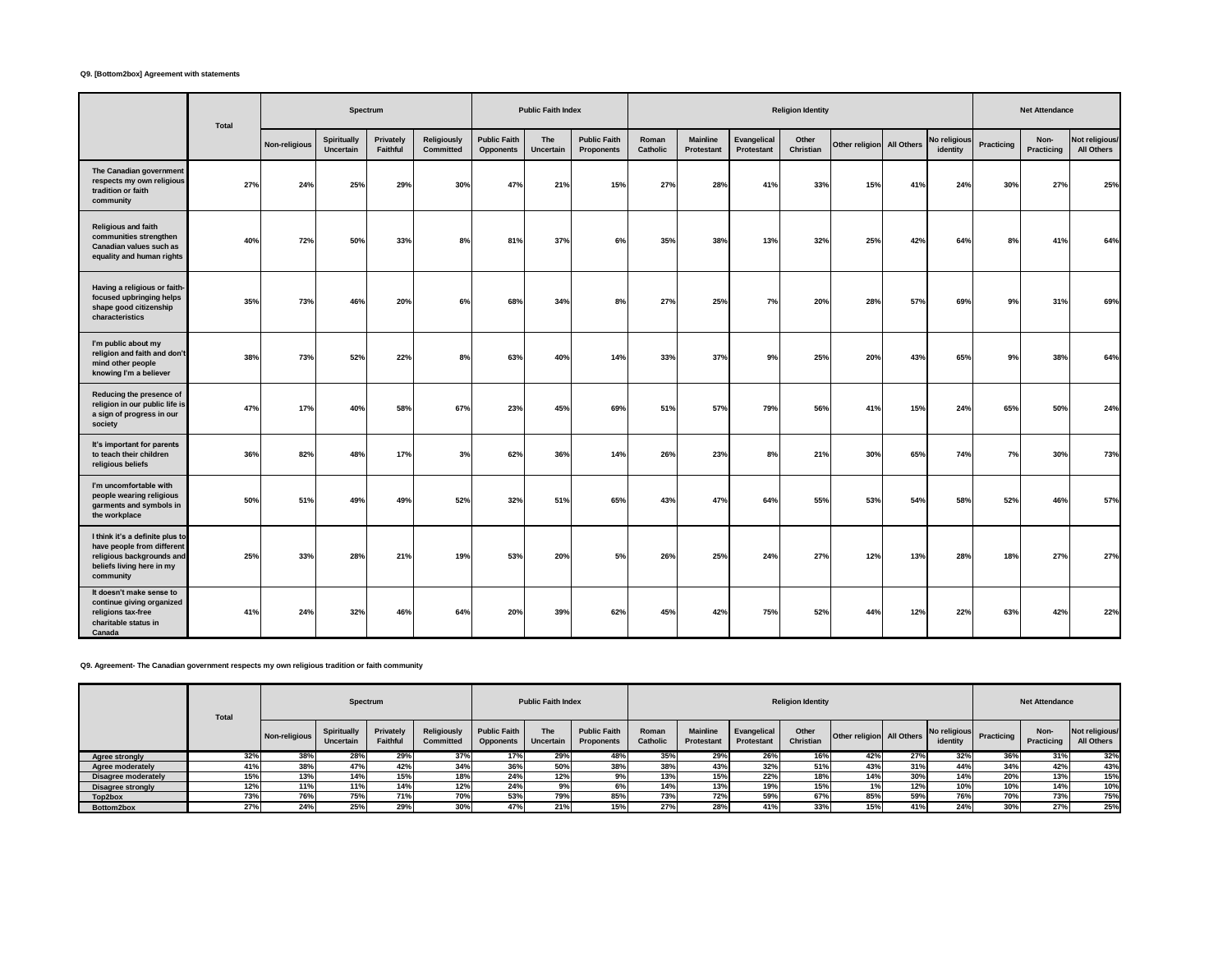#### **Q9. Agreement- Religious and faith communities strengthen Canadian values such as equality and human rights**

|                            | Total |               | Spectrum                        |                       |                                        |                                         | <b>Public Faith Index</b> |                                   |                          |                               |                           | <b>Religion Identity</b> |                           |     |                          |            | <b>Net Attendance</b> |                              |
|----------------------------|-------|---------------|---------------------------------|-----------------------|----------------------------------------|-----------------------------------------|---------------------------|-----------------------------------|--------------------------|-------------------------------|---------------------------|--------------------------|---------------------------|-----|--------------------------|------------|-----------------------|------------------------------|
|                            |       | Non-religious | <b>Spiritually</b><br>Uncertain | Privately<br>Faithful | <b>Religiously</b><br><b>Committed</b> | <b>Public Faith</b><br><b>Opponents</b> | <b>The</b><br>Uncertain   | <b>Public Faith</b><br>Proponents | Roman<br><b>Catholic</b> | <b>Mainline</b><br>Protestant | Evangelical<br>Protestant | Other<br>Christian       | Other religion All Others |     | No religious<br>identity | Practicing | Non-<br>Practicing    | Not religious/<br>All Others |
| Agree strongly             | 20%   |               | $\sim$                          | 19%                   | 54%                                    |                                         |                           | 47%                               | 21%                      | 21%                           | 50%                       | 19%                      | 36%                       | 13% | 69                       | 49%        | 15%                   | 6%                           |
| Agree moderately           | 40%   | 24%           | 43%                             | 48%                   | 38%                                    | 17%                                     | 56%                       | 46%                               | 45%                      | 42%                           | 38%                       | 49%                      | 39%                       | 44% | 29%                      | 42%        | 44%                   | 30%                          |
| <b>Disagree moderately</b> | 26%   | 38%           | 35%                             | 21%                   |                                        | 42%                                     | 31%                       | 6%                                | 22%                      | 29%                           | 8%                        | 20%                      | 22%                       | 20% | 37%                      |            | 28%                   | 37%                          |
| Disagree strongly          | 14%   | 33%           | 15%                             | 11%                   |                                        | 39%                                     | 6%                        |                                   | 13%                      | 9%                            |                           | 12%                      |                           | 23% | 27%                      | $2\%$      | 14%                   | 27%                          |
| Top2box                    | 60%   | 28%           | 50%                             | 67%                   | 92%                                    | 19%                                     | 63%                       | 94%                               | 65%                      | 62%                           | 87%                       | 68%                      | 75%                       | 58% | 36%                      | 92%        | 59%                   | 36%                          |
| Bottom2box                 | 40%   | 72%           | 50%                             | 33%                   |                                        | 81%                                     | 37%                       | 6%                                | 35%                      | 38%                           | 13%                       | 32%                      | 25%                       | 42% | 64%                      | 8%         | 41%                   | 64%                          |

#### **Q9. Agreement- Having a religious or faith-focused upbringing helps shape good citizenship characteristics**

|                            | <b>Total</b> |               | Spectrum                 |                       |                                        |                                  | <b>Public Faith Index</b>      |                                   |                   |                               |                           | <b>Religion Identity</b> |                           |     |                            |            | <b>Net Attendance</b> |                              |
|----------------------------|--------------|---------------|--------------------------|-----------------------|----------------------------------------|----------------------------------|--------------------------------|-----------------------------------|-------------------|-------------------------------|---------------------------|--------------------------|---------------------------|-----|----------------------------|------------|-----------------------|------------------------------|
|                            |              | Non-religious | Spiritually<br>Uncertain | Privately<br>Faithful | <b>Religiously</b><br><b>Committed</b> | <b>Public Faith</b><br>Opponents | <b>The</b><br><b>Uncertain</b> | <b>Public Faith</b><br>Proponents | Roman<br>Catholic | <b>Mainline</b><br>Protestant | Evangelical<br>Protestant | Other<br>Christian       | Other religion All Others |     | No religious R<br>identity | Practicing | Non-<br>Practicing    | Not religious/<br>All Others |
| Agree strongly             | 24%          |               |                          | 27%                   | 61%                                    |                                  | 13%                            | 50%                               | 29%               | 25%                           | 61%                       | 23%                      | 29%                       | 18% | 4%                         | 57%        | 20%                   | 4%                           |
| Agree moderately           | 41%          | 24%           | 46%                      | 53%                   | 33%                                    | 28%                              | 53%                            | 41%                               | 44%               | 49%                           | 32%                       | 57%                      | 43%                       | 25% | 28%                        | 34%        | 49%                   | 27%                          |
| <b>Disagree moderately</b> | 20%          | 31%           | 29%                      | 15%                   |                                        | 33%                              | 24%                            |                                   | 17%               | 19%                           | 5%                        | 16%                      | 16%                       | 24% | 34%                        | 7%         | 20%                   | 34%                          |
| <b>Disagree strongly</b>   | 15%          | 42%           | 17%                      | 5%                    | 2%                                     | 35%                              | 10%                            |                                   | 11%               | 6%                            | 2%                        | 5%                       | 12%                       | 32% | 35%                        | 2%         | 11%                   | 35%                          |
| Top2box                    | 65%          | 27%           | 54%                      | 80%                   | 94%                                    | 32%                              | 66%                            | 92%                               | 73%               | 75%                           | 93%                       | 80%                      | 72%                       | 43% | 31%                        | 91%        | 69%                   | 31%                          |
| Bottom2box                 | 35%          | 73%           | 46%                      | 20%                   |                                        | 68%                              | 34%                            | 8%                                | 27%               | 25%                           |                           | 20%                      | 28%                       | 57% | 69%                        | 9%         | 31%                   | 69%                          |

# **Q9. Agreement- I'm public about my religion and faith and don't mind other people knowing I'm a believer**

|                       | <b>Total</b> |               | Spectrum                 |                              |                          |                                         | <b>Public Faith Index</b> |                                          |                   |                                      |                           | <b>Religion Identity</b> |                           |     |                          |            | <b>Net Attendance</b> |                              |
|-----------------------|--------------|---------------|--------------------------|------------------------------|--------------------------|-----------------------------------------|---------------------------|------------------------------------------|-------------------|--------------------------------------|---------------------------|--------------------------|---------------------------|-----|--------------------------|------------|-----------------------|------------------------------|
|                       |              | Non-religious | Spiritually<br>Uncertain | Privately<br><b>Faithful</b> | Religiously<br>Committed | <b>Public Faith</b><br><b>Opponents</b> | <b>The</b><br>Uncertain   | <b>Public Faith</b><br><b>Proponents</b> | Roman<br>Catholic | <b>Mainline</b><br><b>Protestant</b> | Evangelical<br>Protestant | Other<br>Christian       | Other religion All Others |     | No religious<br>identity | Practicing | Non-<br>Practicing    | Not religious/<br>All Others |
| <b>Agree strongly</b> | 28%          | 11%           | 13%                      | 31%                          | 61%                      | 12%                                     | 19%                       | 50%                                      | 32%               | 24%                                  | 59%                       | 31%                      | 39%                       | 37% | 13%                      | 59%        | 23%                   | 13%                          |
| Agree moderately      | 34%          | 16%           | 35%                      | 46%                          | 31%                      | 25%                                     | 40%                       | 35%                                      | 35%               | 40%                                  | 32%                       | 44%                      | 41%                       | 20% | 22%                      | 32%        | 39%                   | 22%                          |
| Disagree moderately   | 19%          | 20%           | 29%                      | 16%                          |                          | 23%                                     | 25%                       |                                          | 19%               | 25%                                  |                           | 17%                      | 10%                       | 26% | 22%                      |            | 22%                   | 22%                          |
| Disagree strongly     | 19%          | 52%           | 23%                      | 6%                           | 2%                       | 40%                                     | 15%                       |                                          | 14%               | 11%                                  |                           | 8%                       | 10%                       | 17% | 43%                      | 2%         | 15%                   | 42%                          |
| Top2box               | 62%          | 27%           | 48%                      | 78%                          | 92%                      | 37%                                     | 60%                       | 86%                                      | 67%               | 63%                                  | 91%                       | 75%                      | 80%                       | 57% | 35%                      | 91%        | 62%                   | 36%                          |
| Bottom2box            | 38%          | 73%           | 52%                      | 22%                          | 8%                       | 63%                                     | 40%                       | 14%                                      | 33%               | 37%                                  | 9%                        | 25%                      | <b>20%</b>                | 43% | 65%                      |            | 38%                   | 64%                          |

### **Q9. Agreement- Reducing the presence of religion in our public life is a sign of progress in our society**

|                            | Total |               | Spectrum                 |                              |                                 |                                         | <b>Public Faith Index</b> |                                          |                   |                               |                                  | <b>Religion Identity</b> |                           |     |                          |            | <b>Net Attendance</b> |                              |
|----------------------------|-------|---------------|--------------------------|------------------------------|---------------------------------|-----------------------------------------|---------------------------|------------------------------------------|-------------------|-------------------------------|----------------------------------|--------------------------|---------------------------|-----|--------------------------|------------|-----------------------|------------------------------|
|                            |       | Non-religious | Spiritually<br>Uncertain | Privately<br><b>Faithful</b> | Religiously<br><b>Committed</b> | <b>Public Faith</b><br><b>Opponents</b> | The<br>Uncertain          | <b>Public Faith</b><br><b>Proponents</b> | Roman<br>Catholic | <b>Mainline</b><br>Protestant | Evangelical<br><b>Protestant</b> | Other<br>Christian       | Other religion All Others |     | No religious<br>identity | Practicing | Non-<br>Practicing    | Not religious/<br>All Others |
| <b>Agree strongly</b>      | 24%   | 52%           | 24%                      | 15%                          | 15%                             | 45%                                     | 18%                       | 13%                                      | 24%               | 13%                           | 8%                               | 16%                      | 21%                       | 55% | 41%                      | 18%        | 20%                   | 41%                          |
| Agree moderately           | 29%   | 31%           | 36%                      | 27%                          | 17%                             | 32%                                     | 38%                       | 18%                                      | 25%               | 31%                           | 13%                              | 28%                      | 38%                       | 30% | 35%                      | 17%        | 30%                   | 35%                          |
| <b>Disagree moderately</b> | 28%   | 13%           | 32%                      | 35%                          | 24%                             | 15%                                     | 33%                       | 33%                                      | 29%               | 37%                           | 26%                              | 36%                      | 22%                       | 11% | 18%                      | 25%        | 33%                   | 18%                          |
| <b>Disagree strongly</b>   | 19%   |               | 8%                       | 23%                          | 44%                             | 7%1                                     | 11%                       | 37%                                      | 22%               | 19%                           | 54%                              | 20%                      | 20%                       | 4%  | 6%                       | 40%        | 17%                   | 6%                           |
| Top2box                    | 53%   | 83%           | 60%                      | 42%                          | 33%                             | 77%                                     | 55%                       | 31%                                      | 49%               | 43%                           | 21%                              | 44%                      | 59%                       | 85% | 76%                      | 35%        | 50%                   | 76%                          |
| Bottom2box                 | 47%   | 17%           | 40%                      | 58%                          | 67%                             | 23%                                     | 45%                       | 69%                                      | 51%               | 57%                           | 79%                              | 56%                      | 41%                       | 15% | 24%                      | 65%        | 50%                   | 24%                          |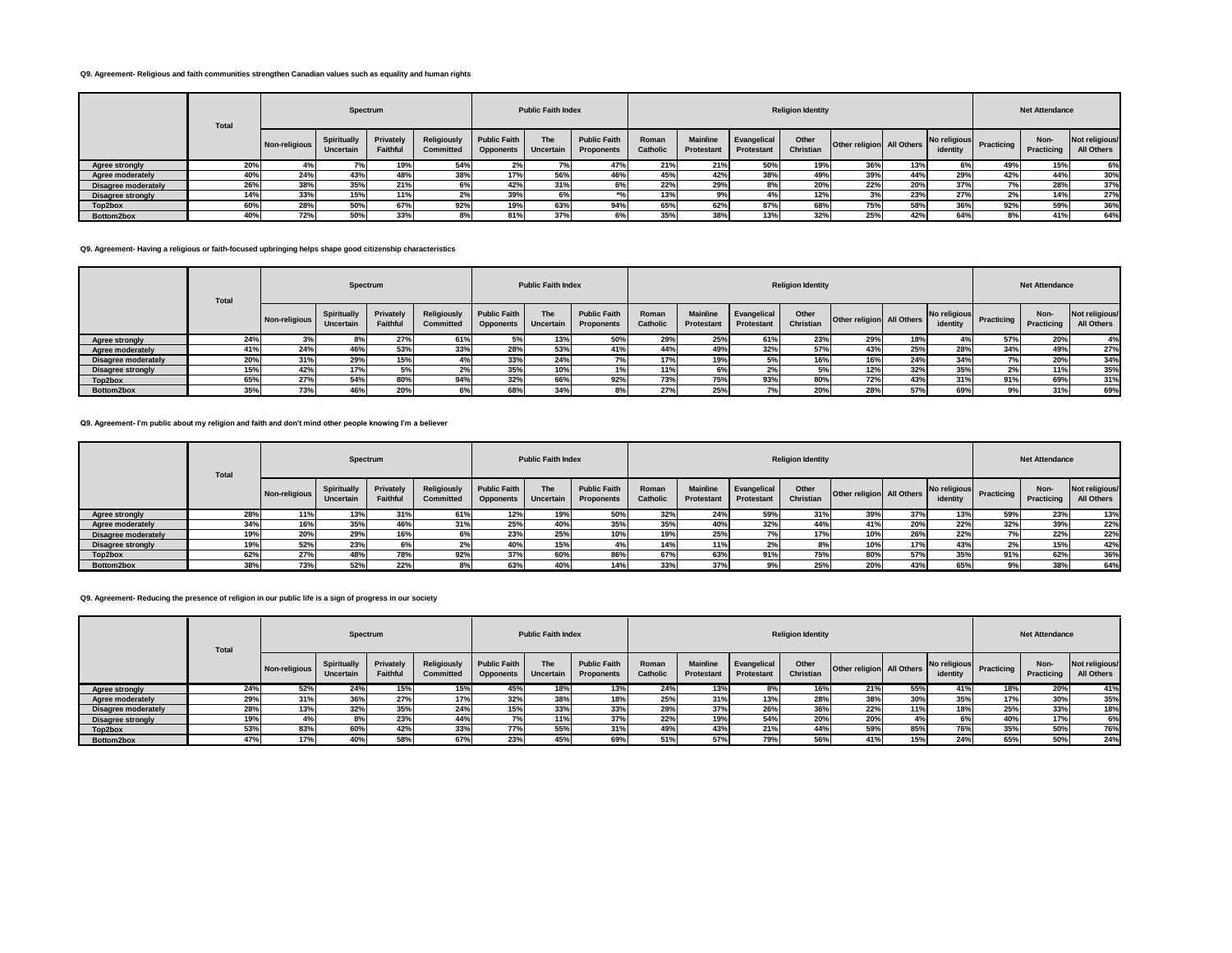#### **Q9. Agreement- It's important for parents to teach their children religious beliefs**

|                          | Total |               | Spectrum                 |                       |                          |                                         | <b>Public Faith Index</b> |                                          |                   |                               |                           | <b>Religion Identity</b> |                           |     |          |                         | <b>Net Attendance</b> |                              |
|--------------------------|-------|---------------|--------------------------|-----------------------|--------------------------|-----------------------------------------|---------------------------|------------------------------------------|-------------------|-------------------------------|---------------------------|--------------------------|---------------------------|-----|----------|-------------------------|-----------------------|------------------------------|
|                          |       | Non-religious | Spiritually<br>Uncertain | Privately<br>Faithful | Religiously<br>Committed | <b>Public Faith</b><br><b>Opponents</b> | <b>The</b><br>Uncertain   | <b>Public Faith</b><br><b>Proponents</b> | Roman<br>Catholic | <b>Mainline</b><br>Protestant | Evangelical<br>Protestant | Other<br>Christian       | Other religion All Others |     | identity | No religious Practicing | Non-<br>Practicing    | Not religious/<br>All Others |
| <b>Agree strongly</b>    | 25%   | 3%            | 6%                       | 30%                   | 64%                      |                                         | 16%                       | 48%                                      | 28%               | 26%                           | 65%                       | 29%                      | 31%                       | 11% | 5%       | 61%                     | 20%                   | 5%                           |
| Agree moderately         | 39%   | 14%           | 46%                      | 53%                   | 33%                      | 31%                                     | 48%                       | 39%                                      | 46%               | 51%                           | 27%                       | 49%                      | 39%                       | 24% | 22%      | 33%                     | 50%                   | 22%                          |
| Disagree moderately      | 20%   | 32%           | 30%                      | 14%                   |                          | 25%                                     | 26%                       | 10%                                      | 15%               | 18%                           | 8%                        | 16%                      | 23%                       | 27% | 33%      | 5%                      | 20%                   | 33%                          |
| <b>Disagree strongly</b> | 16%   | 50%           | 18%                      | 3%                    |                          | 36%                                     | 9%                        | -57                                      | 11%               | 5%                            |                           |                          | 8%                        | 38% | 40%      |                         | 10%                   | 40%                          |
| Top2box                  | 64%   | 18%           | 52%                      | 83%                   | 97%                      | 38%                                     | 64%                       | 86%                                      | 74%               | 77%                           | 92%                       | 79%                      | 70%                       | 35% | 26%      | 93%                     | 70%                   | 27%                          |
| Bottom2box               | 36%   | 82%           | 48%                      | 17%                   |                          | 62%                                     | 200I<br>50%               | 14%                                      | 26%               | 23%                           | 8%                        | 21%                      | 30%                       | 65% | 74%      |                         | 30%                   | 73%                          |

#### **Q9. Agreement- I'm uncomfortable with people wearing religious garments and symbols in the workplace**

|                            | <b>Total</b> |               | Spectrum                        |                       |                          |                                  | <b>Public Faith Index</b> |                                   |                          |                               |                           | <b>Religion Identity</b> |                           |     |                          |            | <b>Net Attendance</b> |                              |
|----------------------------|--------------|---------------|---------------------------------|-----------------------|--------------------------|----------------------------------|---------------------------|-----------------------------------|--------------------------|-------------------------------|---------------------------|--------------------------|---------------------------|-----|--------------------------|------------|-----------------------|------------------------------|
|                            |              | Non-religious | <b>Spiritually</b><br>Uncertain | Privately<br>Faithful | Religiously<br>Committed | <b>Public Faith</b><br>Opponents | The<br>Uncertain          | <b>Public Faith</b><br>Proponents | Roman<br><b>Catholic</b> | <b>Mainline</b><br>Protestant | Evangelical<br>Protestant | Other<br>Christian       | Other religion All Others |     | No religious<br>identity | Practicing | Non-<br>Practicing    | Not religious/<br>All Others |
| Agree strongly             | 25%          | 30%           | 24%                             | 26%                   | 24%                      | 45%                              | 17%                       | 15%                               | 30%                      | 27%                           | 13%                       | 20%                      | 20%                       | 21% | 23%                      | 23%        | 27%                   | 23%                          |
| Agree moderately           | 25%          | 19%           | 27%                             | 26%                   | 24%                      | 23%                              | 32%                       | 20%                               | 27%                      | 26%                           | 23%                       | 25%                      | 27%                       | 25% | 19%                      | 25%        | 27%                   | 19%                          |
| <b>Disagree moderately</b> | 25%          | 23%           | 25%                             | 26%                   | 25%                      | 17%                              | 30%                       | 28%                               | 21%                      | 29%                           | 32%                       | 30%                      | 19%                       | 17% | 28%                      | 26%        | 23%                   | 27%                          |
| <b>Disagree strongly</b>   | 25%          | 28%           | 24%                             | 22%                   | 27%                      | 15%                              | 21%                       | 37%                               | 22%                      | 18%                           | 32%                       | 25%                      | 35%                       | 37% | 30%                      | 25%        | 23%                   | 30%                          |
| Top2box                    | 50%          | 49%           | 51%                             | 51%                   | 48%                      | 68%                              | 49%                       | 35%                               | 57%                      | 53%                           | 36%                       | 45%                      | 47%                       | 46% | 42%                      | 48%        | 54%                   | 43%                          |
| Bottom2box                 | 50%          | 51%           | 49%                             | 49%                   | 52%                      | 32%                              | 51%                       | 65%                               | 43%                      | 47%                           | 64%                       | 55%                      | 53%                       | 54% | 58%                      | 52%        | 46%                   | 57%                          |

### **Q9. Agreement- I think it's a definite plus to have people from different religious backgrounds and beliefs living here in my community**

|                          | <b>Total</b> |               | Spectrum                 |                              |                          |                                         | <b>Public Faith Index</b> |                                   |                   |                               |                           | <b>Religion Identity</b> |                           |     |                          |            | <b>Net Attendance</b> |                              |
|--------------------------|--------------|---------------|--------------------------|------------------------------|--------------------------|-----------------------------------------|---------------------------|-----------------------------------|-------------------|-------------------------------|---------------------------|--------------------------|---------------------------|-----|--------------------------|------------|-----------------------|------------------------------|
|                          |              | Non-religious | Spiritually<br>Uncertain | Privately<br><b>Faithful</b> | Religiously<br>Committed | <b>Public Faith</b><br><b>Opponents</b> | The<br>Uncertain          | <b>Public Faith</b><br>Proponents | Roman<br>Catholic | <b>Mainline</b><br>Protestant | Evangelical<br>Protestant | Other<br>Christian       | Other religion All Others |     | No religious<br>identity | Practicing | Non-<br>Practicing    | Not religious/<br>All Others |
| <b>Agree strongly</b>    | 30%          | 29%           | 25%                      | 29%                          | 38%                      | 10%                                     | 25%                       | 50%                               | 27%               | 24%                           | 27%                       | 28%                      | 50%                       | 63% | 32%                      | 40%        | 24%                   | 33%                          |
| <b>Agree moderately</b>  | 45%          | 38%           | 47 <sup>°</sup>          | 50%                          | 43%                      | 37%                                     | 54%                       | 45 <sup>°</sup>                   | 47%               | 51%                           | 49%                       | 44%                      | 38%                       | 24% | 41%                      | 41%        | 49%                   | 40%                          |
| Disagree moderately      | 15%          | 17%           | 18%                      | 12%                          | 14%                      | 28%                                     | 16%                       |                                   | 15%               | 15%                           | 14%                       | 20%                      |                           | 13% | 18%                      | 14%        | 15%                   | 18%                          |
| <b>Disagree strongly</b> | 10%          | 16%           | 10 <sup>°</sup>          |                              |                          | 25%                                     |                           |                                   | 11%               | 10%                           | 10%                       |                          |                           |     | 10%                      |            | 12%                   | 9%                           |
| Top2box                  | 75%          | 67%           | 72%                      | 79%                          | 81%                      | 47%                                     | 80Y                       | 95%                               | 74%               | 75%                           | 76%                       | 73%                      | 88%                       | 87% | 72%                      | 82%        | 73%                   | 73%                          |
| Bottom2box               | 25%          | 33%           | 28%                      | 21%                          | 19%                      | 53%                                     | 20%                       |                                   | 26%               | 25%                           | 24%                       | 27%                      | 12%                       | 13% | 28%                      | 18%        | 27%                   | 27%                          |

# **Q9. Agreement- It doesn't make sense to continue giving organized religions tax-free charitable status in Canada**

|                            | <b>Total</b> |               | Spectrum                        |                       |                                        |                                  | <b>Public Faith Index</b> |                                          |                   |                               |                           | <b>Religion Identity</b> |                           |     |                          |            | <b>Net Attendance</b> |                              |
|----------------------------|--------------|---------------|---------------------------------|-----------------------|----------------------------------------|----------------------------------|---------------------------|------------------------------------------|-------------------|-------------------------------|---------------------------|--------------------------|---------------------------|-----|--------------------------|------------|-----------------------|------------------------------|
|                            |              | Non-religious | <b>Spiritually</b><br>Uncertain | Privately<br>Faithful | <b>Religiously</b><br><b>Committed</b> | <b>Public Faith</b><br>Opponents | <b>The</b><br>Uncertain   | <b>Public Faith</b><br><b>Proponents</b> | Roman<br>Catholic | <b>Mainline</b><br>Protestant | Evangelical<br>Protestant | Other<br>Christian       | Other religion All Others |     | No religious<br>identity | Practicing | Non-<br>Practicing    | Not religious/<br>All Others |
| Agree strongly             | 30%          | 53%           | 33%                             | 23%                   | 16%                                    | 56%                              | 22%                       |                                          | 26%               | 25%                           |                           | 22%                      | 30%                       | 71% | 48%                      | 15%        | 28%                   | 48%                          |
| Agree moderately           | 29%          | 24%           | 35%                             | 31%                   | 20%                                    | 24%                              | 39%                       | 25%                                      | 29%               | 33%                           | 18%                       | 27%                      | 27%                       | 17% | 30%                      | 23%        | 31%                   | 30%                          |
| <b>Disagree moderately</b> | 25%          | 15%           | 26%                             | 31%                   | 25%                                    | 14%                              | 30%                       | 31%                                      | 28%               | 25%                           | 31%                       | 28%                      | 32%                       | 8%  | 16%                      | 28%        | 28%                   | 16%                          |
| Disagree strongly          | 16%          | 9%            | 5%                              | 15%                   | 38%                                    | 6%                               | 8%                        | 31%                                      | 17%               | 17%                           | 44%                       | 23%                      | 11%                       | 4%  | 6%                       | 34%        | 13%                   | 5%                           |
| Top2box                    | 59%          | 76%           | 68 <sup>%</sup>                 | 54%                   | 36%                                    | 80%                              | 61%                       | 38%                                      | 55%               | 58%                           | 25%                       | 48%                      | 56%                       | 88% | 78%                      | 37%        | 58%                   | 78%                          |
| Bottom2box                 | 41%          | 24%           | 32%                             | 46%                   | 64%                                    | <b>20%</b>                       | 39%                       | 62%                                      | 45%               | 42%                           | 75%                       | 52%                      | 44%                       | 12% | 22%                      | 63%        | 42%                   | 22%                          |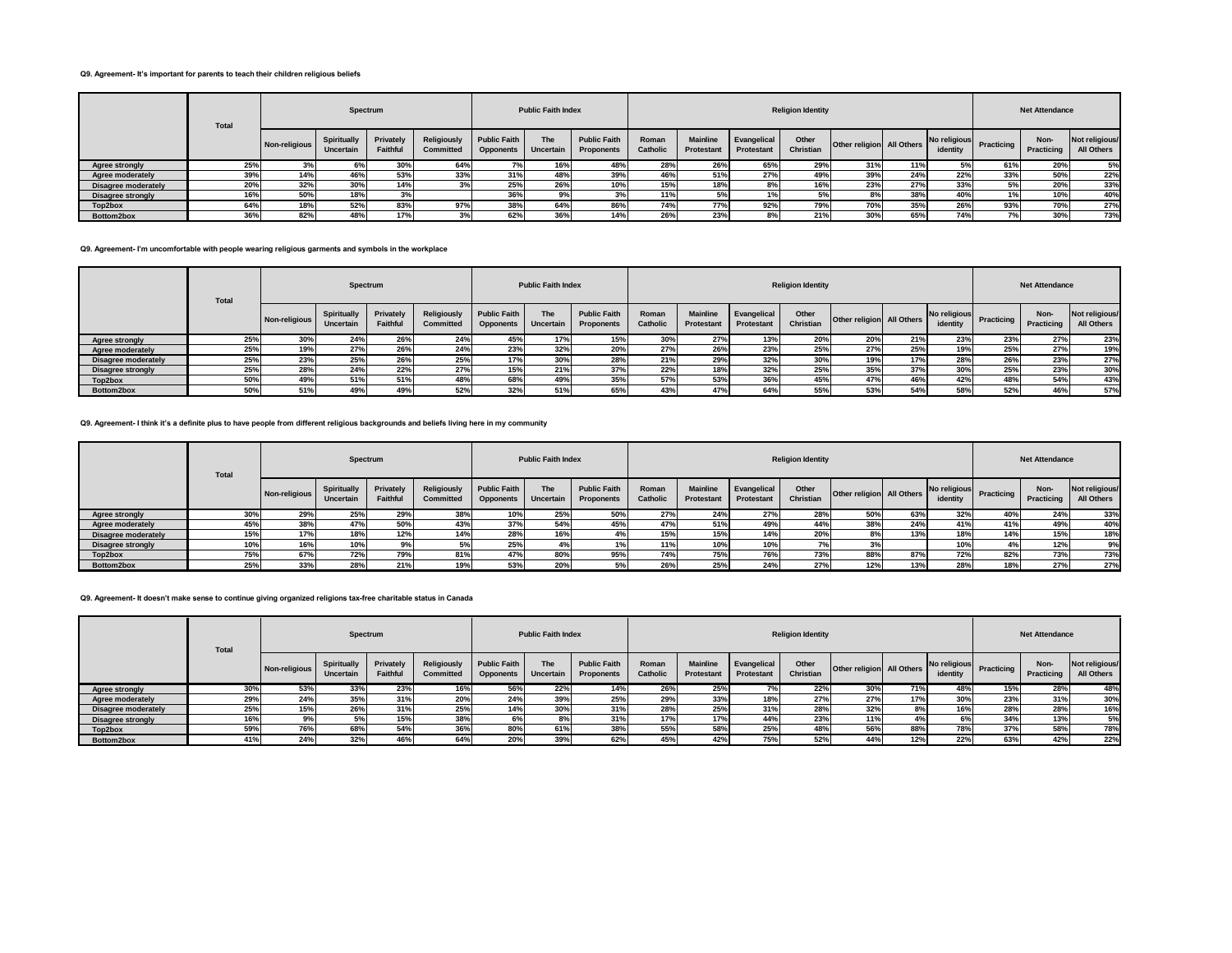### **Q10. Overall, do you feel Canadian society today tends to make room for or shuts out your own personal values and faith?**

|                           | <b>Total</b> |               | Spectrum                        |                       |                          |                                         | <b>Public Faith Index</b> |                                   |                   |                               |                           | <b>Religion Identity</b> |                           |     |                          |            | <b>Net Attendance</b> |                              |
|---------------------------|--------------|---------------|---------------------------------|-----------------------|--------------------------|-----------------------------------------|---------------------------|-----------------------------------|-------------------|-------------------------------|---------------------------|--------------------------|---------------------------|-----|--------------------------|------------|-----------------------|------------------------------|
|                           |              | Non-religious | <b>Spiritually</b><br>Uncertain | Privately<br>Faithful | Religiously<br>Committed | <b>Public Faith</b><br><b>Opponents</b> | The<br>Uncertain          | <b>Public Faith</b><br>Proponents | Roman<br>Catholic | <b>Mainline</b><br>Protestant | Evangelical<br>Protestant | Other<br>Christian       | Other religion All Others |     | No religious<br>identity | Practicing | Non-<br>Practicing    | Not religious/<br>All Others |
| Makes room for            | 32%          | 31%           | 29%                             | 32%                   | 39%                      | 16%                                     | 25%                       | 52%                               | 39%               | 25%                           | 27%                       | 25%                      | 40%                       | 17% | 29%                      | 37%        | 32%                   | 28%                          |
| <b>Shuts out</b>          | 23%          | õ70           | 18%                             | 27%                   | 37%                      | 26%                                     | 21%                       | 22%                               | 21%               | 29%                           | 54%                       | 35%                      | 17%                       | 27% | 11%                      | 36%        | 23%                   | 12%                          |
| No real impact either way | 35%          | 46%           | 42%                             | 32%                   | 17%                      | 40%                                     | 44%                       | 22%                               | 31%               | 39%                           | 16%                       | 27%                      | 31%                       | 43% | 45%                      | 19%        | 36%                   | 45%                          |
| Don't know/can't sav      | 10%          | 15%           | 12%                             | ୪%                    |                          | 18%                                     | 11%                       |                                   | 10%               |                               |                           | 12%                      | 12%                       | 13% | 15%                      |            | 9%                    | 15%                          |

#### **Q11. Do you believe - That God or a higher power exists**

|                                    | <b>Total</b> |               | Spectrum                 |                       |                                 |                                         | <b>Public Faith Index</b> |                                   |                   |                               |                                  | <b>Religion Identity</b> |                           |     |                          |            | <b>Net Attendance</b> |                              |
|------------------------------------|--------------|---------------|--------------------------|-----------------------|---------------------------------|-----------------------------------------|---------------------------|-----------------------------------|-------------------|-------------------------------|----------------------------------|--------------------------|---------------------------|-----|--------------------------|------------|-----------------------|------------------------------|
|                                    |              | Non-religious | Spiritually<br>Uncertain | Privately<br>Faithful | Religiously<br><b>Committed</b> | <b>Public Faith</b><br><b>Opponents</b> | The<br>Uncertain          | <b>Public Faith</b><br>Proponents | Roman<br>Catholic | <b>Mainline</b><br>Protestant | Evangelical<br><b>Protestant</b> | Other<br>Christian       | Other religion All Others |     | No religious<br>identity | Practicing | Non-<br>Practicing    | Not religious/<br>All Others |
| Yes, I definitely do believe       | 44%          |               | 13%                      | 73%                   | 93%                             | 23%                                     | 36%                       | 69%                               | 50%               | 51%                           | 87%                              | 58%                      | 47%                       | 43% | 13%                      | 85%        | 42%                   | 14%                          |
| Yes. I think so                    | 26%          |               | 52%                      | 25%                   | 6%                              | 27%                                     | 35%                       | 18%                               | 29%               | 30%                           | 10%                              | 31%                      | 32%                       | 32% | 20%                      | 12%        | 34%                   | 20%                          |
| No. I don't think so               | 17%          | 34%           | 31%                      | 2%                    |                                 | 26%                                     | 17%                       | 10%                               | 16%               | 17%                           | 3%                               | 10%                      | 17%                       | 6%  | 27%                      |            | 19%                   | 26%                          |
| No, I definitely do not<br>believe | 12%          | 66%           | 3%                       |                       |                                 | 24%                                     | 12%                       |                                   | 5%                | 2%                            |                                  | 1% <sub>1</sub>          | 4%                        | 19% | 41%                      |            | 5%                    | 40%                          |
| Top2box                            | 70%          |               | 66%                      | 98%                   | 100%                            | 50%                                     | 71%                       | 87%                               | 79%               | 81%                           | 97%                              | 89%                      | 79%                       | 75% | 33%                      | 97%        | 76%                   | 34%                          |
| Bottom2box                         | 30%          | 100%          | 34%                      | 2%                    | $*$ <sup>o</sup> / $\sim$       | 50%                                     | 29%                       | 13%                               | 21%               | 19%                           | 3%                               | 11%                      | 21%                       | 25% | 67%                      | 3%         | 24%                   | 66%                          |

# **Q11. Do you believe - In life after death**

|                                    | Total |               | Spectrum                 |                       |                          |                                         | <b>Public Faith Index</b>      |                                          |                          |                                      |                           | <b>Religion Identity</b> |                           |     |                          |            | <b>Net Attendance</b> |                              |
|------------------------------------|-------|---------------|--------------------------|-----------------------|--------------------------|-----------------------------------------|--------------------------------|------------------------------------------|--------------------------|--------------------------------------|---------------------------|--------------------------|---------------------------|-----|--------------------------|------------|-----------------------|------------------------------|
|                                    |       | Non-religious | Spiritually<br>Uncertain | Privately<br>Faithful | Religiously<br>Committed | <b>Public Faith</b><br><b>Opponents</b> | <b>The</b><br><b>Uncertain</b> | <b>Public Faith</b><br><b>Proponents</b> | Roman<br><b>Catholic</b> | <b>Mainline</b><br><b>Protestant</b> | Evangelical<br>Protestant | Other<br>Christian       | Other religion All Others |     | No religious<br>identity | Practicing | Non-<br>Practicing    | Not religious/<br>All Others |
| Yes, I definitely do believe       | 34%   |               | 11%                      | 46%                   | 76%                      | 16%                                     | 28%                            | 54%                                      | 35%                      | 36%                                  | 77%                       | 49%                      | 33%                       | 55% | 12%                      | 68%        | 29%                   | 14%                          |
| Yes. I think so                    | 30%   | 9%            | 42%                      | 40%                   | 18%                      | 30%                                     | 35%                            | 26%                                      | 34%                      | 32%                                  | 16%                       | 26%                      | 38%                       | 28% | 26%                      | 21%        | 36%                   | 26%                          |
| No. I don't think so               | 25%   | 36%           | 41%                      | 12%                   | 4%                       | 32%                                     | 27%                            | 17%                                      | 26%                      | 26%                                  | 4%                        | 19%                      | 25%                       | 16% | 30%                      | 8%         | 29%                   | 29%                          |
| No, I definitely do not<br>believe | 12%   | 51%           | 6%                       | 1%                    | 2%                       | 22%                                     | 11%                            |                                          | 6%                       | 6%                                   | 4%                        | 6%                       |                           |     | 33%                      | 3%         | 7%                    | 32%                          |
| Top2box                            | 64%   | 13%           | 52%                      | 86%                   | 94%                      | 46%                                     | 62%                            | 80%                                      | 69%                      | 68%                                  | 92%                       | 75%                      | 71%                       | 84% | 38%                      | 89%        | 64%                   | 39%                          |
| Bottom2box                         | 36%   | 87%           | 48%                      | 14%                   |                          | 54%                                     | 38%                            | 20%                                      | 31%                      | 32%                                  |                           | 25%                      | 29%                       | 16% | 62%                      | 11%        | 36%                   | 61%                          |

#### **Q12. How often, if at all, do you: -Pray to God or some higher power**

|                       | <b>Total</b> |               | Spectrum                 |                       |                                        |                                         | <b>Public Faith Index</b>      |                                   |                          |                               |                                  | <b>Religion Identity</b> |                           |     |                          |                   | <b>Net Attendance</b> |                              |
|-----------------------|--------------|---------------|--------------------------|-----------------------|----------------------------------------|-----------------------------------------|--------------------------------|-----------------------------------|--------------------------|-------------------------------|----------------------------------|--------------------------|---------------------------|-----|--------------------------|-------------------|-----------------------|------------------------------|
|                       |              | Non-religious | Spiritually<br>Uncertain | Privately<br>Faithful | <b>Religiously</b><br><b>Committed</b> | <b>Public Faith</b><br><b>Opponents</b> | <b>The</b><br><b>Uncertain</b> | <b>Public Faith</b><br>Proponents | Roman<br><b>Catholic</b> | <b>Mainline</b><br>Protestant | Evangelical<br><b>Protestant</b> | Other<br>Christian       | Other religion All Others |     | No religious<br>identity | <b>Practicing</b> | Non-<br>Practicing    | Not religious/<br>All Others |
| Everyday              | 24%          |               |                          | 27%                   | 73%                                    | 10%                                     | 16%                            | 44%                               | 27%                      | 22%                           | 60%                              | 33%                      | 33%                       | 26% | 6%                       | 63%               | 17%                   | 6%                           |
| A few times a week    | 10%          |               |                          | 21%                   | 19%                                    |                                         |                                | 13%                               | 12%                      | 11%                           | 17%                              | 11%                      | 10%                       | 8%  |                          | 16%               | 11%                   | 3%                           |
| Once a week or so     |              |               |                          | 14%                   |                                        |                                         |                                | 5%                                | 6%                       | 7%                            | 6%                               |                          | 9%                        | 5%  | 2%                       | 10%               | 5%                    | 2%                           |
| Once or twice a month | 6%           |               | 5%                       | 17%                   | 1%                                     | 4%                                      |                                | 7%                                | 8%                       | 9%                            | 3%                               | 11%                      | 4%                        | 5%  | 2%                       |                   | 9%                    | 2%                           |
| A few times a year    |              |               | 14%                      | 15%                   |                                        | 5%                                      | 12%                            | 10%                               | 11%                      | 12%                           | 5%                               | 11%                      | 9%                        | 9%  |                          |                   | 13%                   | 4%                           |
| Only rarely           | 19%          | 9%            | 44%                      | 6%                    |                                        | 22%                                     | 23%                            | 11%                               | 18%                      | 23%                           | 9%                               | 21%                      | 14%                       | 23% | 20%                      | $2\%$             | 24%                   | 20%                          |
| <b>Never</b>          | 27%          | 90%           | 32%                      | 1%                    |                                        | 47%                                     | 26%                            | 10%                               | 18%                      | 17%                           |                                  | 6%                       | 20%                       | 25% | 64%                      | 40/               | 21%                   | 63%                          |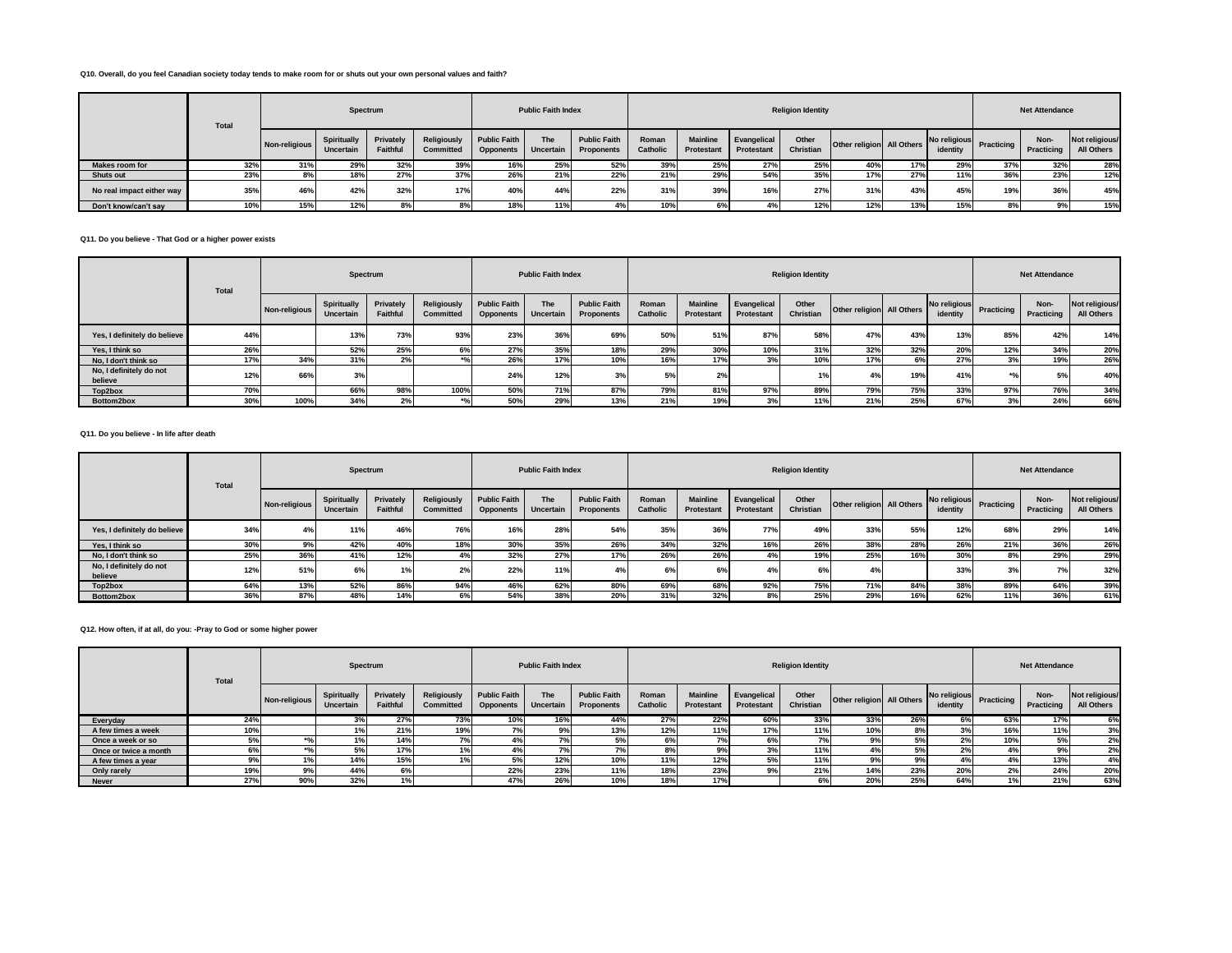#### **Q12. How often, if at all, do you: -Attend religious services (other than weddings or funerals)**

|                       | Total |               | Spectrum                 |                       |                                 |                                         | <b>Public Faith Index</b>      |                                          |                   |                               |                                  | <b>Religion Identity</b> |                           |     |          |                         | <b>Net Attendance</b> |                              |
|-----------------------|-------|---------------|--------------------------|-----------------------|---------------------------------|-----------------------------------------|--------------------------------|------------------------------------------|-------------------|-------------------------------|----------------------------------|--------------------------|---------------------------|-----|----------|-------------------------|-----------------------|------------------------------|
|                       |       | Non-religious | Spiritually<br>Uncertain | Privately<br>Faithful | <b>Religiously</b><br>Committed | <b>Public Faith</b><br><b>Opponents</b> | <b>The</b><br><b>Uncertain</b> | <b>Public Faith</b><br><b>Proponents</b> | Roman<br>Catholic | <b>Mainline</b><br>Protestant | Evangelical<br><b>Protestant</b> | Other<br>Christian       | Other religion All Others |     | identity | No religious Practicing | Non-<br>Practicing    | Not religious/<br>All Others |
| Everyday              | 3%    |               |                          | 1%                    | 14%                             |                                         | 2%                             | $-$<br>17a                               | 4%                | 3%                            | $\sim$                           | 2%                       | 9%                        | 4%  |          | 16%                     |                       |                              |
| A few times a week    | 4%    |               |                          |                       | 17%                             |                                         | 2%                             | 9%                                       | 3%                | 2%                            | 17%                              | 7%                       | 11%                       |     | 1%       | 19%                     |                       |                              |
| Once a week or so     | 9%    |               | $+0$                     |                       | 35%                             |                                         |                                | 20%                                      | 11%               | 8%                            | 34%                              | 13%                      | 8%                        |     | 1%       | 43%                     |                       |                              |
| Once or twice a month | 5%    | 1%            | 1%                       |                       | 11%                             |                                         | $\overline{a}$                 |                                          | 5%                | 5%                            |                                  | 5%                       | 14%                       |     |          | 22%                     |                       |                              |
| A few times a year    | 13%   | 1%            | 8%                       | 25%                   | 18%                             |                                         |                                | 18%                                      | 19%               | 13%                           | 11%                              | 18%                      | 13%                       | 19% | 2%       |                         | 23%                   | 3%                           |
| Only rarely           | 28%   | 16%           | 36%                      | 45%                   | 5%                              | 25%                                     | 34%                            | 24%                                      | 30%               | 37%                           | 16%                              | 37%                      | 26%                       | 15% | 19%      |                         | 42%                   | 19%                          |
| <b>Never</b>          | 37%   | 82%           | 54%                      | 18%                   |                                 | 64%                                     | 38%                            | 15%                                      | 28%               | 32%                           | 8%                               | 17%                      | 20%                       | 62% | 77%      |                         | 35%                   | 76%                          |

#### **Q12. How often, if at all, do you: -Feel you experience God's presence**

|                       | <b>Total</b> |               | Spectrum                 |                              |                          |                                         | <b>Public Faith Index</b> |                                   |                   |                               |                                  | <b>Religion Identity</b> |                           |     |          |                         | <b>Net Attendance</b> |                              |
|-----------------------|--------------|---------------|--------------------------|------------------------------|--------------------------|-----------------------------------------|---------------------------|-----------------------------------|-------------------|-------------------------------|----------------------------------|--------------------------|---------------------------|-----|----------|-------------------------|-----------------------|------------------------------|
|                       |              | Non-religious | Spiritually<br>Uncertain | Privately<br><b>Faithful</b> | Religiously<br>Committed | <b>Public Faith</b><br><b>Opponents</b> | The<br><b>Uncertain</b>   | <b>Public Faith</b><br>Proponents | Roman<br>Catholic | <b>Mainline</b><br>Protestant | Evangelical<br><b>Protestant</b> | Other<br>Christian       | Other religion All Others |     | identity | No religious Practicing | Non-<br>Practicing    | Not religious/<br>All Others |
| Everyday              | 23%          |               |                          | 29%                          | 67%                      | 8%                                      | 17%                       | 41%                               | 27%               | 21%                           | 52%                              | 31%                      | 33%                       | 22% | 4%       | 57%                     | 18%                   | 5%I                          |
| A few times a week    | 6%           |               | $+0$                     | 11%                          | 15%                      | 2%                                      |                           |                                   | 6%                | 8%                            | 15%                              | 10%                      |                           | 5%  | 2%       | 13%                     | 5%                    | 3%                           |
| Once a week or so     | 4%           |               | 1%                       | 7%                           | 9%                       | 2%                                      |                           |                                   | 5%                | 5%                            | 7%                               | 5%                       | 3%                        |     |          | 8%                      |                       | 1%                           |
| Once or twice a month | 4%           |               |                          | 13%                          | 4%                       |                                         |                           | E94                               | 5%                | 7%                            | 4%                               | 6%                       |                           | 12% |          |                         | 5%                    | 1%                           |
| A few times a vear    | 7%           |               |                          | 16%                          | 3%                       | 5%                                      |                           |                                   |                   | 11%                           | 7%                               | 10%                      | 8%                        | 3%  | 3%       |                         | 10%                   | 3%                           |
| Only rarely           | 20%          |               | 39%                      | 19%                          | 2%                       | 20%                                     | 22%                       | 17%                               | 23%               | 24%                           | 13%                              | 23%                      | 13%                       | 8%  | 14%      |                         | 26%                   | 14%                          |
| <b>Never</b>          | 35%          | 95%           | 52%                      | 4%                           |                          | 59%                                     | 37%                       | 14%                               | 26%               | 25%                           | 2%                               | 16%                      | 29%                       | 50% | 75%      | 2%                      | 32%                   | 74%                          |

# **Q12. How often, if at all, do you: -Read the Bible, Quran, or other sacred text**

|                       | <b>Total</b> |               | Spectrum                 |                       |                                 |                                         | <b>Public Faith Index</b> |                                   |                   |                               |                                  | <b>Religion Identity</b> |                           |     |                          |            | <b>Net Attendance</b> |                                 |
|-----------------------|--------------|---------------|--------------------------|-----------------------|---------------------------------|-----------------------------------------|---------------------------|-----------------------------------|-------------------|-------------------------------|----------------------------------|--------------------------|---------------------------|-----|--------------------------|------------|-----------------------|---------------------------------|
|                       |              | Non-religious | Spiritually<br>Uncertain | Privately<br>Faithful | Religiously<br><b>Committed</b> | <b>Public Faith</b><br><b>Opponents</b> | The<br>Uncertain          | <b>Public Faith</b><br>Proponents | Roman<br>Catholic | <b>Mainline</b><br>Protestant | Evangelical<br><b>Protestant</b> | Other<br>Christian       | Other religion All Others |     | No religious<br>identity | Practicing | Non-<br>Practicing    | Not religious/<br>All Others    |
| Everyday              | 8%           |               |                          | 1%                    | 32%                             | 1%                                      |                           | 17%                               | 5%                | 6%                            | 41%                              | 11%                      | 15%                       |     |                          | 30%        | 2%                    | 1%                              |
| A few times a week    | 5%           |               |                          |                       | 21%                             | 1%                                      |                           | 10%                               | 4%                | 4%                            | 22%                              | 9%                       | 9%                        |     |                          | 20%        | 2%                    | $*$ <sup>o</sup> / <sub>0</sub> |
| Once a week or so     |              |               |                          | 2%                    | 14%                             |                                         |                           |                                   | 3%                | 4%                            | 9%                               | 4%                       | 8%                        |     |                          | 14%        |                       |                                 |
| Once or twice a month | 4%           |               |                          | 5%                    | 10%                             | 2%                                      | 47                        |                                   | 4%                | 4%                            | 3%                               | 6%                       |                           |     |                          | 9%         |                       | 1%                              |
| A few times a year    |              |               | 3%                       | 13%                   | 11%                             | 3%                                      |                           |                                   | 9%                | 6%                            | 6%                               | 8%                       | 9%                        |     | 3%                       |            |                       | 3%                              |
| Only rarely           | 23%          | 10%           | 25%                      | 44%                   |                                 | 19%                                     | 267                       | 25%                               | 27%               | 30%                           | 12%                              | 32%                      | 20%                       | 40% | 13%                      | 13%        | 31%                   | 14%                             |
| <b>Never</b>          | 50%          | 89%           | 72%                      | 35%                   | 4%                              | 74%                                     |                           | <b>25%</b>                        | 48%               | 45%                           | 7%                               | 29%                      | 33%                       | 52% | 81%                      |            | 54%                   | 80%                             |

|           | Do not believe God                |               | Spectrum                        |                       |                                              |                     | <b>Public Faith Index</b> |                                          |                   |                        |                           | <b>Religion Identity</b> |                           |          |                                    | <b>Net Attendance</b> |                                     |
|-----------|-----------------------------------|---------------|---------------------------------|-----------------------|----------------------------------------------|---------------------|---------------------------|------------------------------------------|-------------------|------------------------|---------------------------|--------------------------|---------------------------|----------|------------------------------------|-----------------------|-------------------------------------|
|           | or another higher<br>power exists | Non-religious | Spiritually<br><b>Uncertain</b> | Privately<br>Faithful | Religiously Public Faith<br><b>Committed</b> | Opponents Uncertain | The                       | <b>Public Faith</b><br><b>Proponents</b> | Roman<br>Catholic | Mainline<br>Protestant | Evangelical<br>Protestant | Other<br>Christian       | Other religion All Others | identity | No religious Practicing Practicing | Practicing            | Not religious/<br><b>All Others</b> |
| mple size | 650                               |               | ∠ບວ                             |                       |                                              |                     | ້                         |                                          |                   |                        |                           |                          |                           |          |                                    | 200                   | 347                                 |

**Q13. How would you describe yourself when it comes to the whole area of personal faith or spirituality?**

|                                                                  | Total |               |                          | Spectrum              |                                        |                                         | <b>Public Faith Index</b> |                                   |                          |                               |                           | <b>Religion Identity</b> |                           |     |                          |                   | <b>Net Attendance</b> |                              |
|------------------------------------------------------------------|-------|---------------|--------------------------|-----------------------|----------------------------------------|-----------------------------------------|---------------------------|-----------------------------------|--------------------------|-------------------------------|---------------------------|--------------------------|---------------------------|-----|--------------------------|-------------------|-----------------------|------------------------------|
|                                                                  |       | Non-religious | Spiritually<br>Uncertain | Privately<br>Faithful | <b>Religiously</b><br><b>Committed</b> | <b>Public Faith</b><br><b>Opponents</b> | The<br>Uncertain          | <b>Public Faith</b><br>Proponents | Roman<br><b>Catholic</b> | <b>Mainline</b><br>Protestant | Evangelical<br>Protestant | Other<br>Christian       | Other religion All Others |     | No religious<br>identity | <b>Practicing</b> | Non-<br>Practicing    | Not religious/<br>All Others |
| You do not have any<br>feelings of faith or<br>spirituality      | 49%   | 85%           |                          |                       |                                        | 56%                                     | 41%                       | 38%                               | 38%                      | 32%                           |                           | 25%                      | 34%                       |     | 61%                      | 27%               | 35%                   | 61%                          |
| Have some/at some times                                          | 37%   | 8%            | 75%                      | 42%                   | 100%                                   | 32%                                     | 40%                       | 45%                               | 45%                      | 57%                           | 88%                       | 60%                      | 52%                       | 42% | 24%                      | 63%               | 50%                   | 25%                          |
| You do have feelings of<br>faith or spirituality in your<br>life | 15%   | 7%            | 25%                      | 58%                   |                                        | 12%                                     | 19%                       | 17%                               | 17%                      | 11%                           | 12%                       | 14%                      | 13%                       | 58% | 14%                      | 10%               | 15%                   | 15%                          |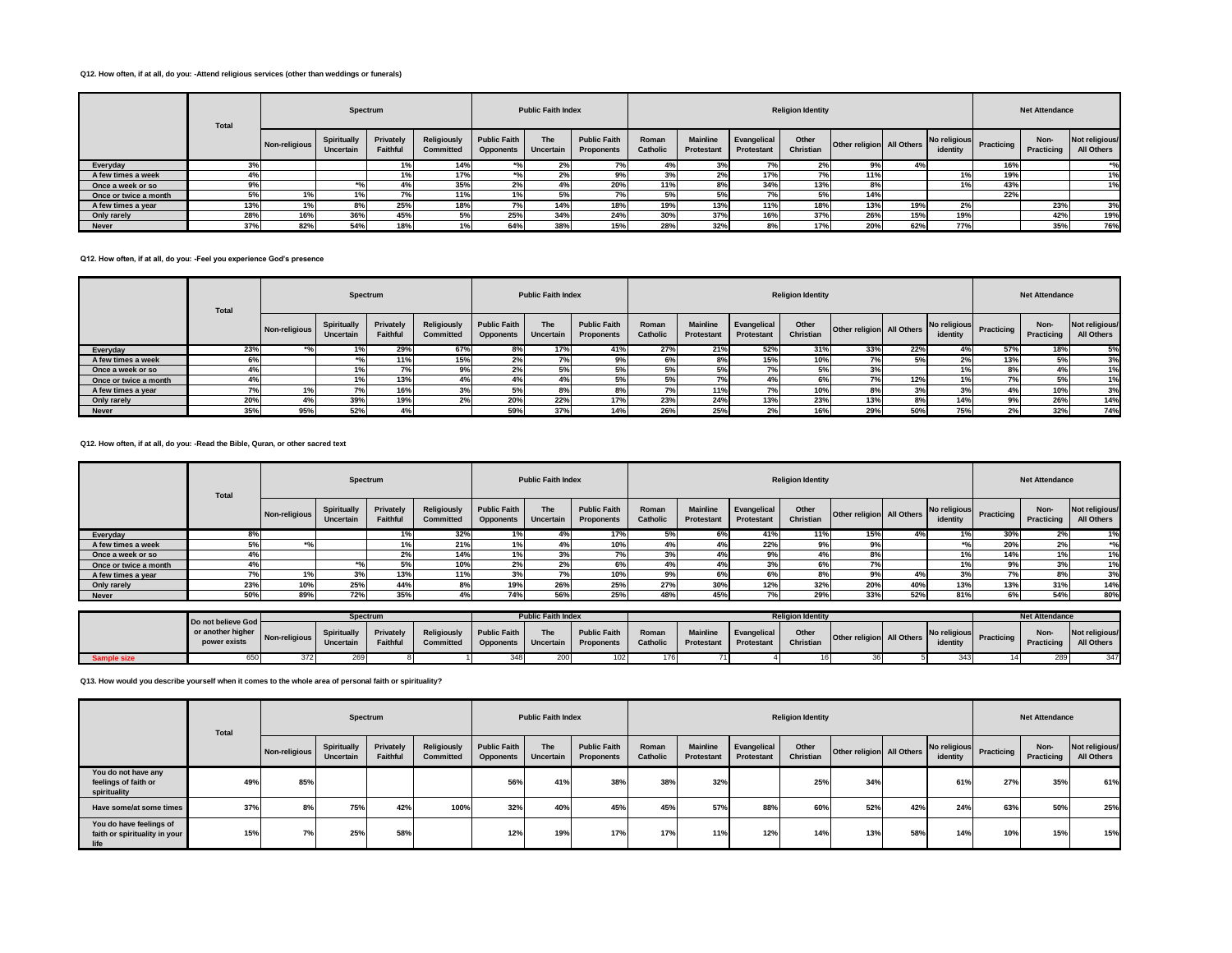|            |              |               |                                 | Spectrum                |                          | <b>Public Faith Index</b> |                                                                                        |       |      |                                           | <b>Religion Identity</b> |                           |          |                         | <b>Net Attendance</b>     |                              |
|------------|--------------|---------------|---------------------------------|-------------------------|--------------------------|---------------------------|----------------------------------------------------------------------------------------|-------|------|-------------------------------------------|--------------------------|---------------------------|----------|-------------------------|---------------------------|------------------------------|
|            | <b>Total</b> | Non-religious | <b>Spiritually</b><br>Uncertain | Privately  <br>Faithful | Religiously Public Faith | <b>The</b>                | Public Faith<br>Committed   Opponents   Uncertain   Proponents   Catholic   Protestant | Roman |      | Mainline Evangelical<br><b>Protestant</b> | Other<br>Christian       | Other religion All Others | identity | No religious Practicing | Non-<br><b>Practicing</b> | Not religious/<br>All Others |
| ample size | 2200         | 3721          |                                 | 532                     |                          | 696                       |                                                                                        | 836   | 3671 |                                           | 148                      |                           |          | CC                      | 1207                      | 528                          |

**Q13. [Rebase To all Respondents] How would you describe yourself when it comes to the whole area of personal faith or spirituality?**

|                                                                  | Total |               | Spectrum                 |                       |                          |                                         | <b>Public Faith Index</b> |                                          |                   |                               |                           | <b>Religion Identity</b> |                           |     |                          |            | <b>Net Attendance</b> |                              |
|------------------------------------------------------------------|-------|---------------|--------------------------|-----------------------|--------------------------|-----------------------------------------|---------------------------|------------------------------------------|-------------------|-------------------------------|---------------------------|--------------------------|---------------------------|-----|--------------------------|------------|-----------------------|------------------------------|
|                                                                  |       | Non-religious | Spiritually<br>Uncertain | Privately<br>Faithful | Religiously<br>Committed | <b>Public Faith</b><br><b>Opponents</b> | The<br>Uncertain          | <b>Public Faith</b><br><b>Proponents</b> | Roman<br>Catholic | <b>Mainline</b><br>Protestant | Evangelical<br>Protestant | Other<br>Christian       | Other religion All Others |     | No religious<br>identity | Practicing | Non-<br>Practicing    | Not religious/<br>All Others |
| You do not have any<br>feelings of faith or<br>spirituality      | 14%   | 85%           |                          |                       |                          | 28%                                     | 12%                       | 5%                                       | 8%                | 6%                            |                           | 3%                       | 7%                        |     | 41%                      | 1%         | 8%                    | 40%                          |
| Have some/at some times                                          | 11%   | 8%            | 26%                      | 1%                    | $\bullet$ n              | 16%                                     | 12%                       | 6%                                       | 10%               | 11%                           | 2%                        | 7%                       | 11%                       | 11% | 16%                      | 2%         | 12%                   | 16%                          |
| You do have feelings of<br>faith or spirituality in your<br>life | 4%    | 7%            | 9%                       | 1%                    |                          | 6%                                      | 5%                        | 2%                                       | 40                | 2%                            | $+01$                     | 2%                       | 3%                        | 15% | 10%                      | $+0.$      | 4%                    | 10%                          |
| Believe God or a high<br>power exists                            | 70%   |               | 66%                      | 98%                   | 100%                     | 50%                                     | 71%                       | 87%                                      | 79%               | 81%                           | 97%                       | 89%                      | 79%                       | 75% | 33%                      | 97%        | 76%                   | 34%                          |

# **Q14A. Do you consider yourself to be:**

|                     | <b>Total</b> |               | Spectrum                 |                       |                          |                                         | <b>Public Faith Index</b> |                                   |                   |                               |                           | <b>Religion Identity</b> |                           |     |                          |                   | <b>Net Attendance</b> |                                 |
|---------------------|--------------|---------------|--------------------------|-----------------------|--------------------------|-----------------------------------------|---------------------------|-----------------------------------|-------------------|-------------------------------|---------------------------|--------------------------|---------------------------|-----|--------------------------|-------------------|-----------------------|---------------------------------|
|                     |              | Non-religious | Spiritually<br>Uncertain | Privately<br>Faithful | Religiously<br>Committed | <b>Public Faith</b><br><b>Opponents</b> | The<br>Uncertain          | <b>Public Faith</b><br>Proponents | Roman<br>Catholic | <b>Mainline</b><br>Protestant | Evangelical<br>Protestant | Other<br>Christian       | Other religion All Others |     | No religious<br>identity | <b>Practicing</b> | Non-<br>Practicing    | Not religious/<br>All Others    |
| Christian           | 65%          | 30%           | 63%                      | 77%                   | 82%                      | 51%                                     | 67%                       | 76%                               | 91%               | 83%                           | 98%                       | 93%                      | 5%                        |     | 16%                      | 81%               | 81%                   | 15%                             |
| Jewish              |              | 3%            |                          |                       |                          |                                         | 1%                        |                                   |                   | 1%                            |                           |                          | 21%                       |     |                          |                   | 2%                    | $*$ <sup>0</sup> / <sub>0</sub> |
| <b>Muslim</b>       |              |               |                          | 2%                    |                          |                                         | 1%                        |                                   |                   | $*0/$                         |                           |                          | 22%                       |     |                          |                   | 10                    | $*$ <sup>o</sup> /              |
| Other non-Christian |              |               | 5%                       | 6%                    | 2%                       | $+$ %                                   |                           | 3%                                |                   | 5%                            |                           |                          | 16%                       | 37% |                          |                   | 4%                    | 4%                              |
| No, none of these   | 27%          | 65%           | 31%                      | 14%                   |                          | 43%                                     | 26%                       | 13%                               |                   | 10%                           |                           |                          | 37%                       | 58% | 81%                      |                   | 12%                   | 80%                             |
|                     |              |               |                          |                       |                          |                                         |                           |                                   |                   |                               |                           |                          |                           |     |                          |                   |                       |                                 |

|             |                                     |                                             |                    | <b>Spectrum</b> |                                       |            | <b>Public Faith Index</b> |                                                                |       |                        |                           | <b>Religion Identity</b> |                           |                                                   |     | <b>Net Attendance</b> |                              |
|-------------|-------------------------------------|---------------------------------------------|--------------------|-----------------|---------------------------------------|------------|---------------------------|----------------------------------------------------------------|-------|------------------------|---------------------------|--------------------------|---------------------------|---------------------------------------------------|-----|-----------------------|------------------------------|
|             | Selected 'none of<br>these' in Q14A | The O14A Non-religious Uncertain   Falument | <b>Spiritually</b> | Privately       | Religiously Public Faith<br>Committed |            | The                       | <b>Public Faith</b><br>Opponents Uncertain Proponents Catholic | Roman | Mainline<br>Protestant | Evangelical<br>Protestant | Other<br>Christian       | Other religion All Others | No religious Practicing Practicing   All Our Case |     |                       | Not religious/<br>All Others |
| Sample size | 2200                                | 3721                                        | 783                | 532             |                                       | <b>GOA</b> |                           |                                                                | 836   |                        |                           |                          | 1761                      | $E\cap\Omega$                                     | 165 | 1207                  | 528                          |

### **Q14B. Would you say you are:**

|                 |                       | Total |               |                          | Spectrum                     |                          |                                         | <b>Public Faith Index</b> |                                   |                   |                               |                           | <b>Religion Identity</b> |                           |     |                          |            | <b>Net Attendance</b>     |                              |
|-----------------|-----------------------|-------|---------------|--------------------------|------------------------------|--------------------------|-----------------------------------------|---------------------------|-----------------------------------|-------------------|-------------------------------|---------------------------|--------------------------|---------------------------|-----|--------------------------|------------|---------------------------|------------------------------|
|                 |                       |       | Non-religious | Spiritually<br>Uncertain | Privately<br><b>Faithful</b> | Religiously<br>Committed | <b>Public Faith</b><br><b>Opponents</b> | The<br>Uncertain          | <b>Public Faith</b><br>Proponents | Roman<br>Catholic | <b>Mainline</b><br>Protestant | Evangelical<br>Protestant | Other<br>Christian       | Other religion All Others |     | No religious<br>identity | Practicing | <b>Non-</b><br>Practicing | Not religious/<br>All Others |
| <b>Agnostic</b> |                       |       | 15%           | 19%                      |                              |                          | 15%                                     | 17%                       | 12%                               |                   | 23%                           |                           |                          |                           | 2%  |                          |            | 11%                       | 17%                          |
| Atheist         |                       | 26%   | 47%           | 12%                      |                              | 17%                      | 33%                                     | 21%                       | 12%                               | 11%               | 5%                            |                           | 10 <sup>o</sup>          |                           |     | -347                     | 16%        | 7%                        | 33%                          |
|                 | Nothing in particular |       | 35%           | 48%                      | 37%                          | 17%                      | 37%                                     | 39%                       | 48%                               | 62%               | 51%                           | 67%                       | 38%                      | 25%                       |     | 38°                      | 14%        | 49%                       | 37%                          |
|                 | Something else        | 20%   |               | 21%                      | 56%                          | 60%                      | 15%                                     | 23%                       | 28%                               | 18%               | 22%                           | 33%                       | 51%                      | 59%                       | 98% |                          | 63%        | 32%                       | 13%                          |

|                    |       |               | <b>Spectrum</b>                 |                       |                                              |                     | <b>Public Faith Index</b> |                                          |                   |                               |                           | <b>Religion Identity</b> |                           |                                       | <b>Net Attendance</b> |                              |
|--------------------|-------|---------------|---------------------------------|-----------------------|----------------------------------------------|---------------------|---------------------------|------------------------------------------|-------------------|-------------------------------|---------------------------|--------------------------|---------------------------|---------------------------------------|-----------------------|------------------------------|
|                    | Total | Non-religious | Spiritually<br><b>Uncertain</b> | Privately<br>Faithful | Religiously Public Faith<br><b>Committed</b> | Opponents Uncertain | The                       | <b>Public Faith</b><br><b>Proponents</b> | Roman<br>Catholic | <b>Mainline</b><br>Protestant | Evangelical<br>Protestant | Other<br>Christian       | Other religion All Others | No religious Practicing I<br>identity | Non-<br>Practicing    | Not religious/<br>All Others |
| <b>Sample size</b> | 2200  | 372           |                                 |                       |                                              | 694                 |                           |                                          |                   | 367                           |                           |                          |                           |                                       | 1207                  | 528                          |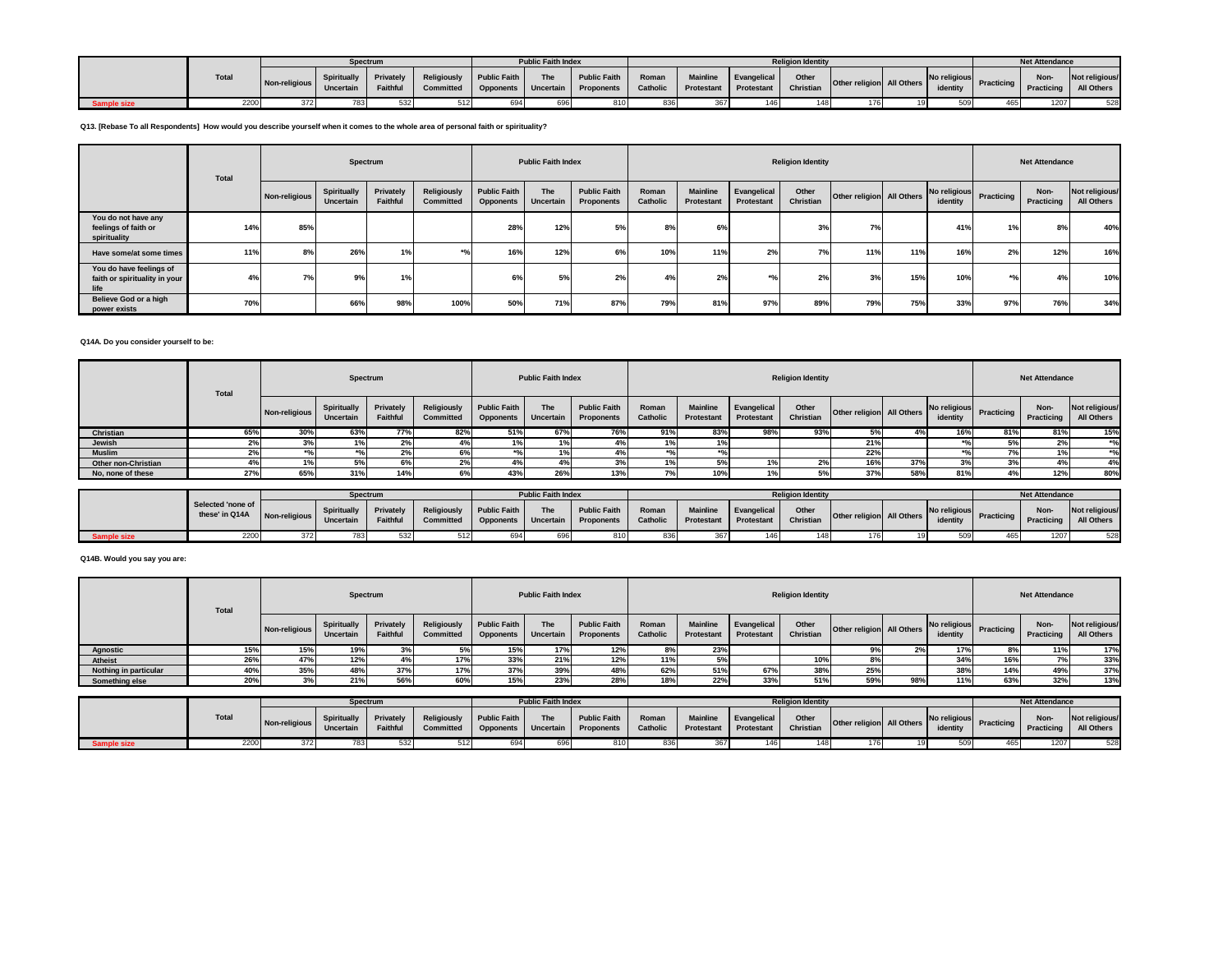#### **Q14A/Q14B. Do you consider yourself to be:**

|                       | Total |               | Spectrum                 |                       |                                 |                                         | <b>Public Faith Index</b> |                                   |                    |                               |                                  | <b>Religion Identity</b> |                           |              |                          |               | <b>Net Attendance</b> |                                 |
|-----------------------|-------|---------------|--------------------------|-----------------------|---------------------------------|-----------------------------------------|---------------------------|-----------------------------------|--------------------|-------------------------------|----------------------------------|--------------------------|---------------------------|--------------|--------------------------|---------------|-----------------------|---------------------------------|
|                       |       | Non-religious | Spiritually<br>Uncertain | Privately<br>Faithful | Religiously<br><b>Committed</b> | <b>Public Faith</b><br><b>Opponents</b> | The<br>Uncertain          | <b>Public Faith</b><br>Proponents | Roman<br>Catholic  | <b>Mainline</b><br>Protestant | Evangelical<br><b>Protestant</b> | Other<br>Christian       | Other religion All Others |              | No religious<br>identity | Practicing    | Non-<br>Practicing    | Not religious/<br>All Others    |
| Christian             | 65%   | 30%           | 63%                      | 77%                   | 82%                             | 51%                                     | 67%                       | <b>76%</b>                        | 91%                | 83%                           | 98%                              | 93%                      | 5%                        | 401<br>$4\%$ | 16%                      | 81%           | 81%                   | 15%                             |
| Jewish                | 2%    | 3%            |                          | 2%                    | 4%                              | 1%                                      |                           | $4\%$                             | 1%                 | 1%                            |                                  |                          | 21%                       |              |                          | 5%            | 2%                    | $*$ <sup>o</sup> / <sub>0</sub> |
| <b>Muslim</b>         | 2%    |               | $*$ 0                    | 2%                    | 6%                              |                                         |                           | 4%                                | $*$ <sup>0</sup> / | $*0/2$                        |                                  |                          | 22%                       |              |                          | $\frac{7}{6}$ |                       | $*$ %                           |
| Other non-Christian   | 4%    |               | 5%                       | 6%                    | 2%                              | 4%                                      |                           | 3%                                |                    | 5%                            |                                  | 2%                       | 16%                       | 37%          | 3%                       | 3%            | 4%                    | 4%                              |
| Agnostic              | 4%    | 10%           | 6%                       | $*$ %                 | $*$ <sup>o</sup> /              | 7%                                      |                           | 2%                                | 10/2               | 2%                            |                                  |                          | 3%                        | 1%           | 14%                      |               |                       | 13%                             |
| Atheist               |       | 31%           | 4%                       | 1%                    | 1%                              | 14%                                     |                           | 27                                |                    | 1%                            |                                  |                          |                           |              | 27%                      |               |                       | 26%                             |
| Nothing in particular | 11%   | 23%           | 15%                      | 5%                    | 1%                              | 16%                                     | 10%                       |                                   |                    | 5%                            | 1%                               | 2%                       | 9%                        |              | 31%                      |               | 6%                    | 30%                             |
| Something else        | 5%    | no<br>27      | 6%                       | 8%                    | 3%                              | 6%                                      |                           |                                   | 10L                | 2%                            | $*$ %                            | 3%                       | 21%                       | 57%          | 9%                       |               | $A^{0}$               | 11%                             |

**Q15. How important is it for government decision makers to be personally knowledgeable about the basic beliefs of the world's major religions?**

|                         | <b>Total</b> |               | Spectrum                 |                       |                                 |                                         | <b>Public Faith Index</b> |                                   |                   |                               |                                  | <b>Religion Identity</b> |                           |     |                          |            | <b>Net Attendance</b> |                              |
|-------------------------|--------------|---------------|--------------------------|-----------------------|---------------------------------|-----------------------------------------|---------------------------|-----------------------------------|-------------------|-------------------------------|----------------------------------|--------------------------|---------------------------|-----|--------------------------|------------|-----------------------|------------------------------|
|                         |              | Non-religious | Spiritually<br>Uncertain | Privately<br>Faithful | Religiously<br><b>Committed</b> | <b>Public Faith</b><br><b>Opponents</b> | <b>The</b><br>Uncertain   | <b>Public Faith</b><br>Proponents | Roman<br>Catholic | <b>Mainline</b><br>Protestant | Evangelical<br><b>Protestant</b> | Other<br>Christian       | Other religion All Others |     | No religious<br>identity | Practicing | Non-<br>Practicing    | Not religious/<br>All Others |
| Very important          | 29%          | 18%           | 17%                      | 29%                   | 55%                             | 14%                                     | 24%                       |                                   | 30%               | 28%                           | 56%                              | 31%                      | 31%                       | 33% | 18%                      | 51%        | 25%                   | 18%                          |
| <b>Fairly important</b> | 41%          | 36%           | 45%                      | 44%                   | 37%                             | 35%                                     |                           |                                   | 41%               | 42%                           | 30%                              | 49%                      | 45%                       | 38% | 41%                      | 38%        | 43%                   | 41%                          |
| Not that important      | 19%          | 23%           | 25%                      | 18%                   | 7%                              | 26%                                     | 21%                       | 10%                               | 18%               | 23%                           | 11%                              | 13%                      | 16%                       | 18% | 21%                      | 10%        | 21%                   | 21%                          |
| Not important at all    | 11%          | 23%           | 13%                      | 9%                    | 2%                              | 26%                                     | $\frac{7}{6}$             | 47                                | 11%               | 7%                            | 3%                               | 7%                       | 8%                        | 12% | 20%                      | $2\%$      | 11%                   | 19%                          |
| Top2box                 | 70%          | 54%           | 62%                      | 73%                   | 91%                             | 49%                                     | 71%                       | 87%                               | 71%               | 70%                           | 86%                              | 80%                      | 76%                       | 70% | 59%                      | 88%        | 68%                   | 59%                          |
| Bottom2box              | 30%          | 46%           | 38%                      | 27%                   | 9%                              | 51%                                     | 29%                       | 13%                               | 29%               | 30%                           | 14%                              | 20%                      | 24%                       | 30% | 41%                      | 12%        | 32%                   | 41%                          |

**Q16. Do you think the basic beliefs of the world's major religions should be taught in Canadian public high schools?**

|                          | Total |               | Spectrum                 |                       |                                 |                                         | <b>Public Faith Index</b> |                                   |                   |                               |                           | <b>Religion Identity</b> |                           |     |                          |            | <b>Net Attendance</b> |                              |
|--------------------------|-------|---------------|--------------------------|-----------------------|---------------------------------|-----------------------------------------|---------------------------|-----------------------------------|-------------------|-------------------------------|---------------------------|--------------------------|---------------------------|-----|--------------------------|------------|-----------------------|------------------------------|
|                          |       | Non-religious | Spiritually<br>Uncertain | Privately<br>Faithful | Religiously<br><b>Committed</b> | <b>Public Faith</b><br><b>Opponents</b> | The<br>Uncertain          | <b>Public Faith</b><br>Proponents | Roman<br>Catholic | <b>Mainline</b><br>Protestant | Evangelical<br>Protestant | Other<br>Christian       | Other religion All Others |     | No religious<br>identity | Practicing | Non-<br>Practicing    | Not religious/<br>All Others |
| Yes, definitely          | 25%   | 10%           | 14%                      | 25%                   | 54%                             |                                         | 21%                       | 44%                               | 32%               | 19%                           | 47%                       | 30%                      | 26%                       | 34% | 10%                      | 51%        | 21%                   | 11%                          |
| Just the very basics     | 43%   | 40%           | 47%                      | 46%                   | 38%                             | 36%                                     | 50%                       | 44%                               | 39%               | 47%                           | 36%                       | 43%                      | 57%                       | 27% | 46%                      | 40%        | 44%                   | 45%                          |
| No, should not be taught | 31%   | 50%           | 39%                      | 29%                   | 9%                              | 57%                                     | 29%                       | 12%                               | 29%               | 34%                           | 17%                       | 27%                      | 17%                       | 39% | 44%                      |            | 35%                   | 44%                          |

**Q17. Acceptable - Teasing or making fun of someone's religious beliefs**

|                                          | Total |               | Spectrum                 |                              |                          |                                         | <b>Public Faith Index</b> |                                          |                   |                               |                           | <b>Religion Identity</b> |                           |     |                          |            | <b>Net Attendance</b> |                              |
|------------------------------------------|-------|---------------|--------------------------|------------------------------|--------------------------|-----------------------------------------|---------------------------|------------------------------------------|-------------------|-------------------------------|---------------------------|--------------------------|---------------------------|-----|--------------------------|------------|-----------------------|------------------------------|
|                                          |       | Non-religious | Spiritually<br>Uncertain | Privately<br><b>Faithful</b> | Religiously<br>Committed | <b>Public Faith</b><br><b>Opponents</b> | The<br>Uncertain          | <b>Public Faith</b><br><b>Proponents</b> | Roman<br>Catholic | <b>Mainline</b><br>Protestant | Evangelical<br>Protestant | Other<br>Christian       | Other religion All Others |     | No religious<br>identity | Practicing | Non-<br>Practicing    | Not religious/<br>All Others |
| Acceptable – as long as<br>it's not mean | 11%   | 10%           | 9%                       | 9%                           | 19%                      | 12%                                     | 11%                       | 12%                                      | 12%               | 10%                           | 9%                        | 13%                      | 16%                       | 16% | 10%                      | 19%        | 9%                    | 10%                          |
| Sometimes okay/Depends                   | 17%   | 18%           | 17%                      | 16%                          | 16%                      | 20%                                     | 18%                       | 13%                                      | 15%               | 15%                           | 17%                       | 11%                      | 23%                       | 38% | 19%                      | 18%        | 15%                   | 20%                          |
| <b>Unacceptable/off limits</b>           | 72%   | 73%           | 75%                      | 75%                          | 65%                      | 69%                                     | 71%                       | 75%                                      | 72%               | 76%                           | 74%                       | 75%                      | 62%                       | 46% | 72%                      | 62%        | 76%                   | 71%                          |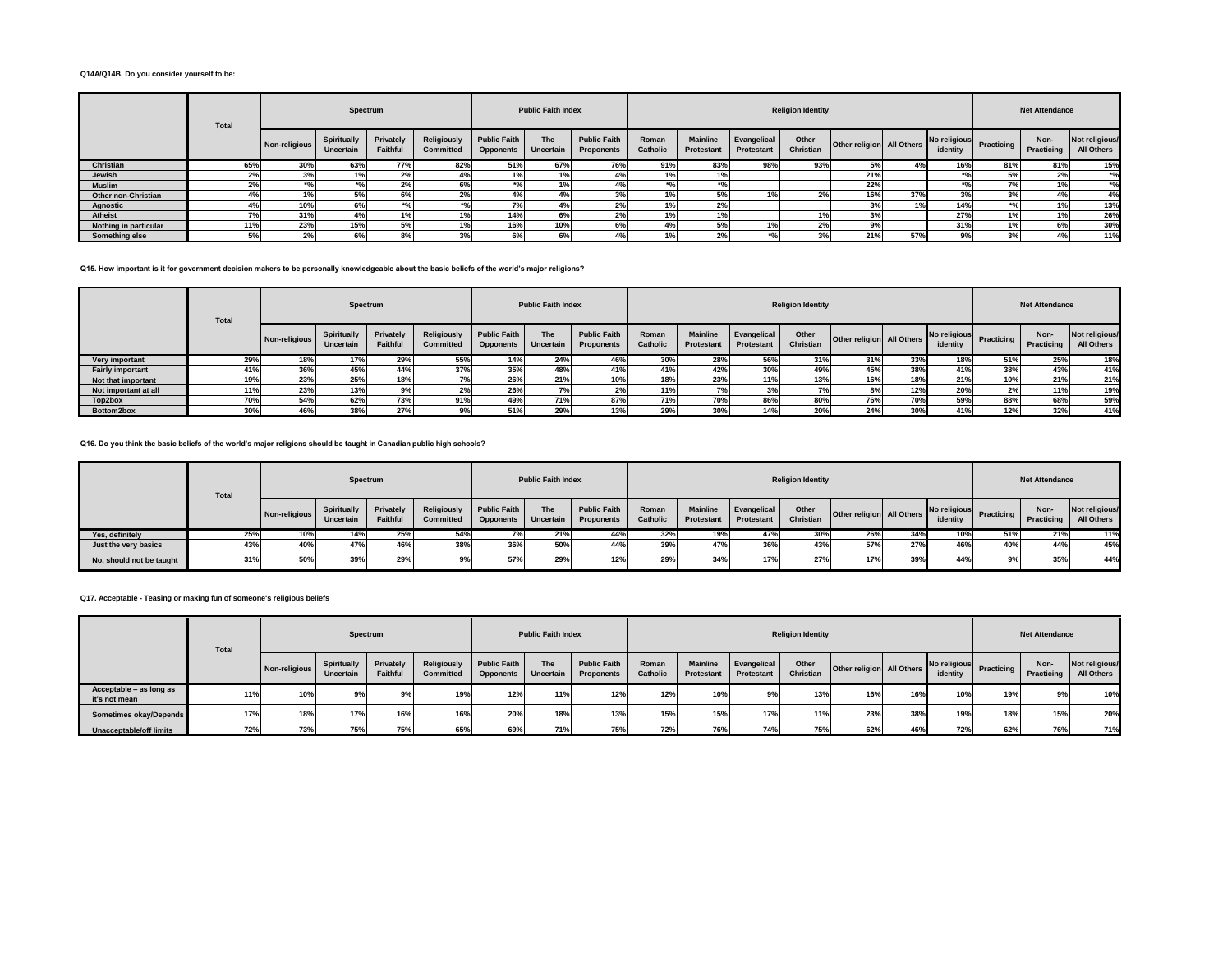#### **Q17. Acceptable - Teasing or making fun of someone for not having religious beliefs**

|                                          | <b>Total</b> |               |                          | Spectrum              |                          |                                         | <b>Public Faith Index</b>      |                                          |                          |                               |                           | <b>Religion Identity</b> |                           |     |                          |                   | <b>Net Attendance</b> |                              |
|------------------------------------------|--------------|---------------|--------------------------|-----------------------|--------------------------|-----------------------------------------|--------------------------------|------------------------------------------|--------------------------|-------------------------------|---------------------------|--------------------------|---------------------------|-----|--------------------------|-------------------|-----------------------|------------------------------|
|                                          |              | Non-religious | Spiritually<br>Uncertain | Privately<br>Faithful | Religiously<br>Committed | <b>Public Faith</b><br><b>Opponents</b> | <b>The</b><br><b>Uncertain</b> | <b>Public Faith</b><br><b>Proponents</b> | Roman<br><b>Catholic</b> | <b>Mainline</b><br>Protestant | Evangelical<br>Protestant | Other<br>Christian       | Other religion All Others |     | No religious<br>identity | <b>Practicing</b> | Non-<br>Practicing    | Not religious/<br>All Others |
| Acceptable - as long as<br>it's not mean | 11%          | 10%           | 10 <sup>%</sup>          | 10%                   | 16%                      | 10%                                     | 11%                            | 12%                                      | 13%                      | 9%                            | 9%                        | 11%                      | 14%                       | 11% | 10%                      | 17%               | 9%                    | 10%                          |
| Sometimes okay/Depends                   | 15%          | 14%           | 14%                      | 15%                   | 16%                      | 16%                                     | 14%                            | 14%                                      | 12%                      | 15%                           | 17%                       | 14%                      | 20%                       | 33% | 16%                      | 18%               | 12%                   | 16%                          |
| <b>Unacceptable/off limits</b>           | 74%          | 76%           | 77%                      | 76%                   | 68%                      | 74%                                     | 75%                            | 74%                                      | 75%                      | 76%                           | 75%                       | 75%                      | 66%                       | 56% | 75%                      | 65%               | 78%                   | 74%                          |

**Q17. Acceptable - Trying to convince someone to change their religious beliefs (or lack of)**

|                                          | Total |               | Spectrum                        |                       |                                 |                                         | <b>Public Faith Index</b> |                                          |                   |                                      |                           | <b>Religion Identity</b> |                           |     |          |                         | <b>Net Attendance</b> |                              |
|------------------------------------------|-------|---------------|---------------------------------|-----------------------|---------------------------------|-----------------------------------------|---------------------------|------------------------------------------|-------------------|--------------------------------------|---------------------------|--------------------------|---------------------------|-----|----------|-------------------------|-----------------------|------------------------------|
|                                          |       | Non-religious | Spiritually<br><b>Uncertain</b> | Privately<br>Faithful | Religiously<br><b>Committed</b> | <b>Public Faith</b><br><b>Opponents</b> | The<br>Uncertain          | <b>Public Faith</b><br><b>Proponents</b> | Roman<br>Catholic | <b>Mainline</b><br><b>Protestant</b> | Evangelical<br>Protestant | Other<br>Christian       | Other religion All Others |     | identity | No religious Practicing | Non-<br>Practicing    | Not religious/<br>All Others |
| Acceptable - as long as<br>it's not mean | 10%   | 6%            | 5%                              | 8                     | 23%                             | 7%                                      | 70/                       | 14%                                      | 9%                | 9%                                   | 23%                       | 11%                      | 13%                       | 14% | 6%       | 24%                     | 6%                    | 6%                           |
| Sometimes okay/Depends                   | 23%   | 17%           | 18%                             | 21%                   | 36%                             | 14%                                     | 23%                       | 31%                                      | 20%               | 21%                                  | 50%                       | 31%                      | 25%                       | 5%  | 19%      | 39%                     | 19%                   | 19%                          |
| Unacceptable/off limits                  | 67%   | 77%           | 77%                             |                       | 41%                             | 79%                                     | 70%                       | 55%                                      | 71%               | 70%                                  | 27%                       |                          | 62%                       | 81% | 75%      | 37%                     | 75%                   | 75%                          |

|           |                                 |               | Spectrum                        |                       |                          |                                            | <b>Public Faith Index</b> |                                          |                   |                               |                           | <b>Religion Identity</b> |                           |                             | <b>Net Attendance</b> |                                                    |
|-----------|---------------------------------|---------------|---------------------------------|-----------------------|--------------------------|--------------------------------------------|---------------------------|------------------------------------------|-------------------|-------------------------------|---------------------------|--------------------------|---------------------------|-----------------------------|-----------------------|----------------------------------------------------|
|           | <b>Has religious</b><br>beliefs | Non-religious | <b>Spiritually</b><br>Uncertain | Privately<br>Faithful | Religiously<br>Committed | <b>Public Faith</b><br>Opponents Uncertain | The                       | <b>Public Faith</b><br><b>Proponents</b> | Roman<br>Catholic | <b>Mainline</b><br>Protestant | Evangelical<br>Protestant | Other<br>Christian       | Other religion All Others | No religious Br<br>identity | <b>Non-</b>           | Not religious/<br>Practicing Practicing All Others |
| mple size | 1525                            |               | 528                             |                       | 482                      |                                            |                           |                                          |                   |                               |                           |                          |                           |                             | 1010                  |                                                    |

**Q18. How comfortable - Your personal faith beliefs and practises**

|                                                       | Total |               |                          | Spectrum              |                                 |                                         | <b>Public Faith Index</b> |                                   |                   |                                      |                                  | <b>Religion Identity</b> |                           |     |                          |            | <b>Net Attendance</b> |                              |
|-------------------------------------------------------|-------|---------------|--------------------------|-----------------------|---------------------------------|-----------------------------------------|---------------------------|-----------------------------------|-------------------|--------------------------------------|----------------------------------|--------------------------|---------------------------|-----|--------------------------|------------|-----------------------|------------------------------|
|                                                       |       | Non-religious | Spiritually<br>Uncertain | Privately<br>Faithful | Religiously<br><b>Committed</b> | <b>Public Faith</b><br><b>Opponents</b> | The<br>Uncertain          | <b>Public Faith</b><br>Proponents | Roman<br>Catholic | <b>Mainline</b><br><b>Protestant</b> | Evangelical<br><b>Protestant</b> | Other<br>Christian       | Other religion All Others |     | No religious<br>identity | Practicing | Non-<br>Practicing    | Not religious/<br>All Others |
| Always feel comfortable<br>expressing views on that   | 27%   | 11%           | 16%                      | 25%                   | 43%                             | 18%                                     | 22%                       | 35%                               | 30%               | 20%                                  | 32%                              | 24%                      | 29%                       | 29% | 18%                      | 42%        | 21%                   | 19%                          |
| <b>Usually comfortable</b>                            | 42%   | 46%           | 39%                      | 50%                   | 37%                             | 40%                                     | 40%                       | 44%                               | 42%               | 38%                                  | 49%                              | 40%                      | 42%                       | 41% | 39%                      | 41%        | 42%                   | 39%                          |
| <b>Usually uncomfortable</b>                          | 12%   | 8%            | 16%                      | 11%                   | 9%                              | 15%                                     | 13%                       | 10%                               | 11%               | 12%                                  | 10%                              | 20%                      | 12%                       |     | 11%                      | 8%         | 14%                   | 10%                          |
| Always feel uncomfortable<br>expressing views on that | 7%    | 18%           | 10%                      | 5%                    | 3%                              | 11%                                     | 9%                        | 3%                                | 5%                | 11%                                  | 3%                               | 7%                       | 4%                        | 13% | 12%                      | 4%         | 7%                    | 12%                          |
| Really depends - could be<br>either                   | 13%   | 16%           | 20%                      | 10%                   | 7%                              | 17%                                     | 16%                       | 8%                                | 12%               | 18%                                  | 7%                               | 9%                       | 13%                       | 17% | 20%                      | 6%         | 15%                   | 20%                          |
| Top2box                                               | 69%   | 58%           | 54%                      | 74%                   | 81%                             | 58%                                     | 62%                       | 79%                               | 73%               | 58%                                  | 81%                              | 64%                      | 70%                       | 70% | 58%                      | 83%        | 63%                   | 59%                          |
| Bottom2box                                            | 19%   | 27%           | 26%                      | 15%                   | 12%                             | 26%                                     | 22%                       | 13%                               | 16%               | 24%                                  | 12%                              | 27%                      | 17%                       | 13% | 22%                      | 12%        | 21%                   | 22%                          |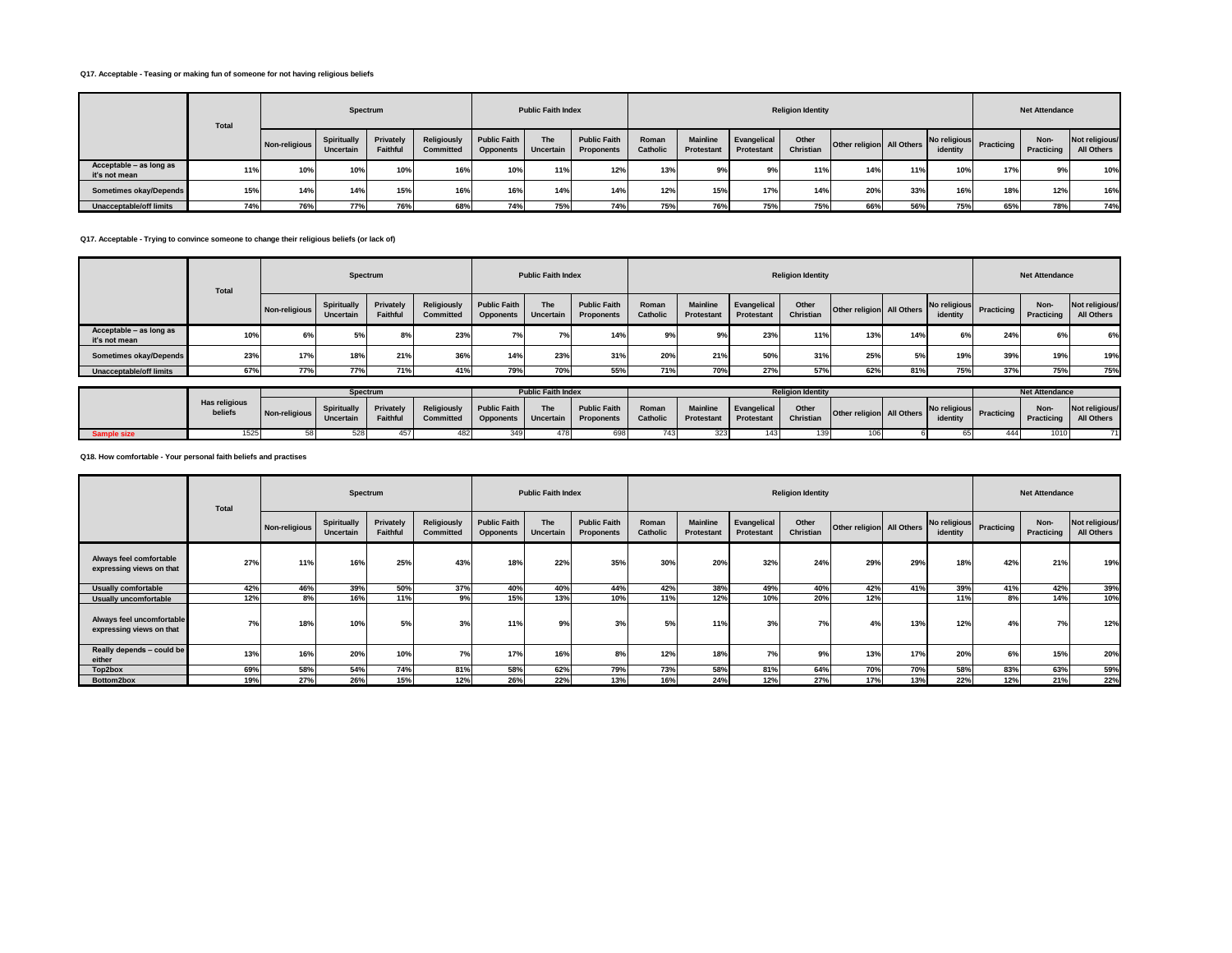### **Q18. How comfortable - Views on issues like abortion or assisted dying that may not be shared by the majority of public opinion**

|                                                       | Total |               | Spectrum                               |                       |                                        |                                         | <b>Public Faith Index</b> |                                          |                   |                                      |                           | <b>Religion Identity</b> |                           |     |                          |            | <b>Net Attendance</b> |                              |
|-------------------------------------------------------|-------|---------------|----------------------------------------|-----------------------|----------------------------------------|-----------------------------------------|---------------------------|------------------------------------------|-------------------|--------------------------------------|---------------------------|--------------------------|---------------------------|-----|--------------------------|------------|-----------------------|------------------------------|
|                                                       |       | Non-religious | Spiritually<br><b>Uncertain</b>        | Privately<br>Faithful | <b>Religiously</b><br>Committed        | <b>Public Faith</b><br><b>Opponents</b> | The<br><b>Uncertain</b>   | <b>Public Faith</b><br><b>Proponents</b> | Roman<br>Catholic | <b>Mainline</b><br><b>Protestant</b> | Evangelical<br>Protestant | Other<br>Christian       | Other religion All Others |     | No religious<br>identity | Practicing | Non-<br>Practicing    | Not religious/<br>All Others |
| Always feel comfortable<br>expressing views on that   | 32%   | 26%           | 29%                                    | 30%                   | 37%                                    | 28%                                     | 27%                       | 36%                                      | 35%               | 27%                                  | 30%                       | 31%                      | 29%                       | 17% | 22%                      | 37%        | 30%                   | 22%                          |
| Usually comfortable                                   | 37%   | 50%           | 37%                                    | 36%                   | 36%                                    | 38%                                     | 36%                       | 37%                                      | 35%               | 39%                                  | 43%                       | 32%                      | 35%                       | 50% | 40%                      | 39%        | 36%                   | 41%                          |
| Usually uncomfortable                                 | 16%   | 12%           | 18%                                    | 16%                   | 13%                                    | 15%                                     | 20%                       | 14%                                      | 16%               | 14%                                  | 14%                       | 20%                      | 16%                       | 8%  | 15%                      | 13%        | 17%                   | 14%                          |
| Always feel uncomfortable<br>expressing views on that | 5%    | 4%            | 6%                                     | 8%                    | 3%                                     | 9%                                      | 6%                        | 2%                                       | 5%                | 7%                                   | 2%                        | 6%                       | 5%                        | 12% | 4%                       | 2%         | 6%                    | 5%                           |
| Really depends - could be<br>either                   | 10%   | 8%            | 11%                                    | 10%                   | 11%                                    | 9%                                      | 11%                       | 11%                                      | 8%                | 12%                                  | 11%                       | 11%                      | 15%                       | 13% | 18%                      | 9%         | 10%                   | 18%                          |
| Top2box                                               | 69%   | 76%           | 65%                                    | 66%                   | 73%                                    | 66%                                     | 63%                       | 74%                                      | 71%               | 67%                                  | 74%                       | 63%                      | 63%                       | 67% | 63%                      | 76%        | 66%                   | 63%                          |
| Bottom2box                                            | 21%   | 16%           | 24%                                    | 24%                   | 16%                                    | 25%                                     | 26%                       | 16%                                      | 21%               | 21%                                  | 16%                       | 26%                      | 21%                       | 20% | 19%                      | 15%        | 24%                   | 19%                          |
|                                                       |       |               |                                        | Spectrum              |                                        |                                         | <b>Public Faith Index</b> |                                          |                   |                                      |                           | <b>Religion Identity</b> |                           |     |                          |            | <b>Net Attendance</b> |                              |
|                                                       | Total | Non-religious | <b>Spiritually</b><br><b>Uncertain</b> | Privately<br>Faithful | <b>Religiously</b><br><b>Committed</b> | <b>Public Faith</b><br><b>Opponents</b> | The<br>Uncertain          | <b>Public Faith</b><br>Proponents        | Roman<br>Catholic | <b>Mainline</b><br>Protestant        | Evangelical<br>Protestant | Other<br>Christian       | Other religion All Others |     | No religious<br>identity | Practicing | Non-<br>Practicing    | Not religious/<br>All Others |
| Sample size                                           | 2200  | 372           | 783                                    | 532                   | 512                                    | 694                                     | 696                       | 810                                      | 836               | 367                                  | 146                       | 148                      | 176                       | 19  | 509                      | 465        | 1207                  | 528                          |

**Q18. [Rebase to all Respondents] How comfortable - Your personal faith beliefs and practises**

|                                                       | Total |               |                          | Spectrum              |                                 |                                         | <b>Public Faith Index</b> |                                          |                   |                                      |                                  | <b>Religion Identity</b> |                           |     |                          |              | <b>Net Attendance</b> |                              |
|-------------------------------------------------------|-------|---------------|--------------------------|-----------------------|---------------------------------|-----------------------------------------|---------------------------|------------------------------------------|-------------------|--------------------------------------|----------------------------------|--------------------------|---------------------------|-----|--------------------------|--------------|-----------------------|------------------------------|
|                                                       |       | Non-religious | Spiritually<br>Uncertain | Privately<br>Faithful | Religiously<br><b>Committed</b> | <b>Public Faith</b><br><b>Opponents</b> | <b>The</b><br>Uncertain   | <b>Public Faith</b><br><b>Proponents</b> | Roman<br>Catholic | <b>Mainline</b><br><b>Protestant</b> | Evangelical<br><b>Protestant</b> | Other<br>Christian       | Other religion All Others |     | No religious<br>identity | Practicing I | Non-<br>Practicing    | Not religious/<br>All Others |
| Always feel comfortable<br>expressing views on that   | 19%   | 2%            | 10%                      | 21%                   | 41%                             | 9%                                      | 15%                       | 30%                                      | 27%               | 17%                                  | 31%                              | 23%                      | 17%                       | 10% | 2%                       | 40%          | 18%                   | 3%                           |
| <b>Usually comfortable</b>                            | 29%   | 7%            | 26%                      | 43%                   | 35%                             | 20%                                     | 28%                       | 38%                                      | 38%               | 34%                                  | 49%                              | 37%                      | 25%                       | 14% | 5%                       | 39%          | 35%                   | 5%                           |
| <b>Usually uncomfortable</b>                          | 8%    | 1%            | 11%                      | 9%                    | 9%                              | 7%                                      | 9%                        | 8%                                       | 10%               | 11%                                  | 10%                              | 19%                      | 7%                        |     | 1%                       | 7%           | 12%                   | 1%                           |
| Always feel uncomfortable<br>expressing views on that | 5%    | 3%            | 7%                       | 4%                    | 3%                              | 6%                                      | 6%                        | 3%                                       | 4%                | 10%                                  | 3%                               | 6%                       | 3%                        | 4%  | 1%                       | 4%           | 6%                    | 2%                           |
| Really depends - could be<br>either                   | 9%    | 2%            | 13%                      | 9%                    | 7%                              | 8%                                      | 11%                       | 7%                                       | 10%               | 16%                                  | 6%                               | 9%                       | 8%                        | 6%  | 3%                       | 5%           | 13%                   | 3%                           |
| Top2box                                               | 48%   | 9%            | 37%                      | 64%                   | 76%                             | 29%                                     | 43%                       | 68%                                      | 65%               | 51%                                  | 80%                              | 60%                      | 42%                       | 23% | 7%                       | 79%          | 53%                   | 8%                           |
| Bottom2box                                            | 13%   | 4%            | 18%                      | 13%                   | 12%                             | 13%                                     | 15%                       | 11%                                      | 14%               | 21%                                  | 12%                              | 25%                      | 10%                       | 4%  | 3%                       | 11%          | 18%                   | 3%                           |
| No Religious beliefs                                  | 31%   | 84%           | 33%                      | 14%                   | 6%                              | 50%                                     | 31%                       | 14%                                      | 11%               | 12%                                  | 1%                               | 6%                       | 40%                       | 67% | 87%                      | 4%           | 16%                   | 87%                          |

**Q18. [Rebase to all Respondents] How comfortable - Views on issues like abortion or assisted dying that may not be shared by the majority of public opinion**

|                                                       | <b>Total</b> |                | Spectrum                 |                       |                                 |                                         | <b>Public Faith Index</b> |                                          |                   |                               |                                  | <b>Religion Identity</b> |                           |     |                          |            | <b>Net Attendance</b> |                              |
|-------------------------------------------------------|--------------|----------------|--------------------------|-----------------------|---------------------------------|-----------------------------------------|---------------------------|------------------------------------------|-------------------|-------------------------------|----------------------------------|--------------------------|---------------------------|-----|--------------------------|------------|-----------------------|------------------------------|
|                                                       |              | Non-religious  | Spiritually<br>Uncertain | Privately<br>Faithful | Religiously<br><b>Committed</b> | <b>Public Faith</b><br><b>Opponents</b> | The<br>Uncertain          | <b>Public Faith</b><br><b>Proponents</b> | Roman<br>Catholic | <b>Mainline</b><br>Protestant | Evangelical<br><b>Protestant</b> | Other<br>Christian       | Other religion All Others |     | No religious<br>identity | Practicing | Non-<br>Practicing    | Not religious/<br>All Others |
| Always feel comfortable<br>expressing views on that   | 22%          | 4%             | 19%                      | 26%                   | 35%                             | 14%                                     | 19%                       | 31%                                      | 31%               | 24%                           | 30%                              | 29%                      | 17%                       | 6%  | 3%                       | 35%        | 25%                   | 3%                           |
| <b>Usually comfortable</b>                            | 26%          | 8%             | 25%                      | 31%                   | 34%                             | 19%                                     | 25%                       | 32%                                      | 31%               | 35%                           | 43%                              | 30%                      | 21%                       | 17% | 5%                       | 37%        | 30%                   | 6%                           |
| Usually uncomfortable                                 | 11%          | 2%             | 12%                      | 14%                   | 12%                             | 8%                                      | 13%                       | 12%                                      | 15%               | 12%                           | 14%                              | 19%                      | 10%                       | 3%  | 2%                       | 12%        | 15%                   | 2%                           |
| Always feel uncomfortable<br>expressing views on that | 4%           | $\overline{a}$ | 4%                       | 7%                    | 2%                              | 5%                                      |                           | 2%                                       | 4%                | 7%                            | 2%                               | 6%                       | 3%                        | 4%  | 1%                       | 2%         | 5%                    | 1%                           |
| Really depends - could be<br>either                   | 7%           |                | 7%                       | 8%                    | 10%                             | 5%                                      | 8%                        | 9%                                       | 7%                | 11%                           | 11%                              | 11%                      | 9%                        | 4%  | 2%                       | 9%         | 9%                    | 2%                           |
| Top2box                                               | 48%          | 12%            | 44%                      | 57%                   | 69%                             | 33%                                     | 43%                       | 63%                                      | 63%               | 59%                           | 73%                              | 59%                      | 38%                       | 22% | 8%                       | 72%        | 55%                   | 8%                           |
| Bottom2box                                            | 15%          | 2%             | 16%                      | 21%                   | 15%                             | 12%                                     | 18%                       | 14%                                      | 19%               | 19%                           | 15%                              | 24%                      | 13%                       | 7%  | 2%                       | 14%        | 20%                   | 3%                           |
| No Religious beliefs                                  | 31%          | 84%            | 33%                      | 14%                   | 6%                              | 50%                                     | 31%                       | 14%                                      | 11%               | 12%                           | 1%                               | 6%                       | 40%                       | 67% | 87%                      | 4%         | 16%                   | 87%                          |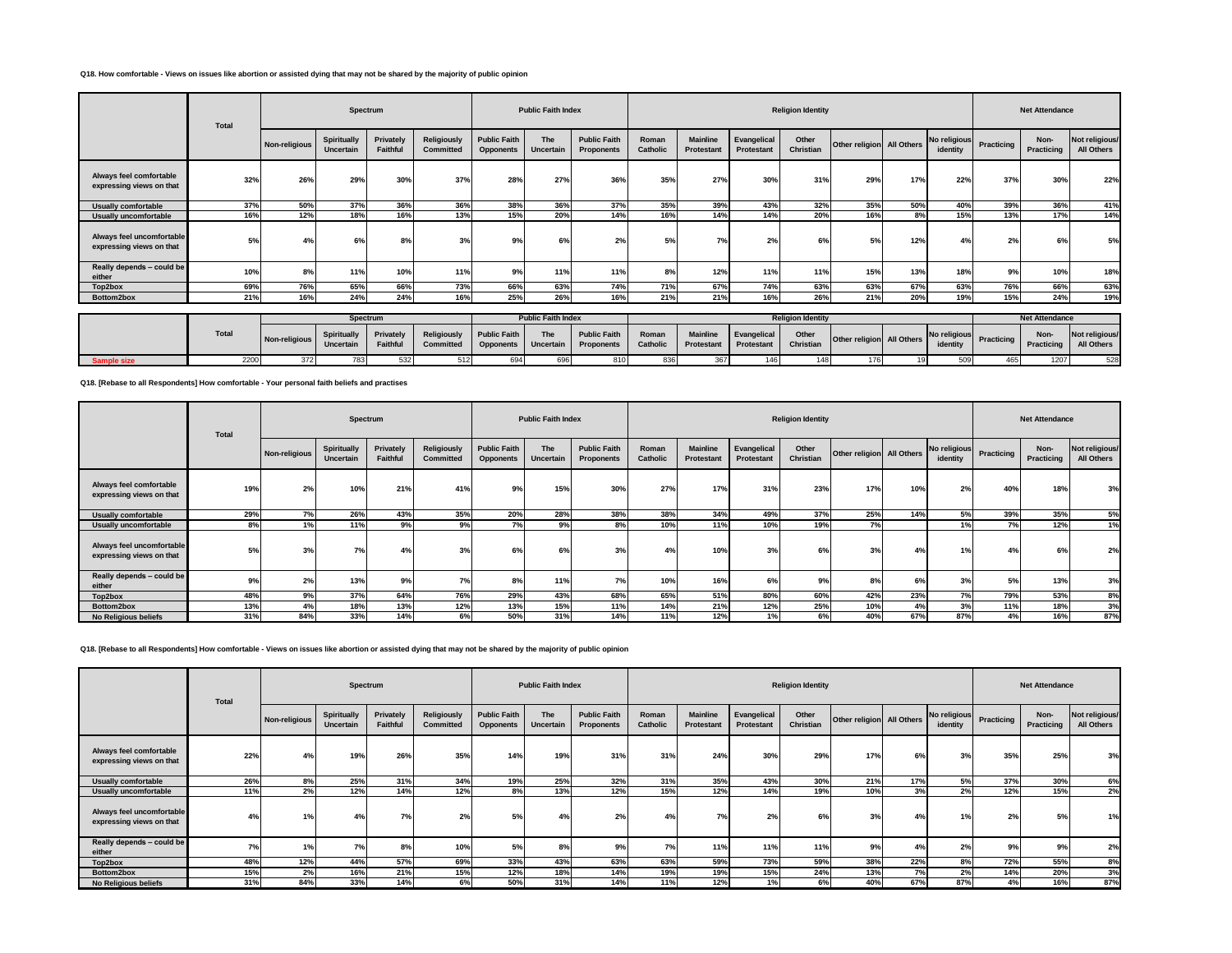|                    |                          |                         |                    | Spectrum |                                                                                                        | <b>Public Faith Index</b> |                    |     |                                    | <b>Religion Identity</b> |  |  | <b>Net Attendance</b> |  |
|--------------------|--------------------------|-------------------------|--------------------|----------|--------------------------------------------------------------------------------------------------------|---------------------------|--------------------|-----|------------------------------------|--------------------------|--|--|-----------------------|--|
|                    | Has religious<br>beliefs | Non-religious Uncertain | <b>Spiritually</b> | Faithful | Privately Religiously Public Faith The<br>Committed Opponents Uncertain Proponents Catholic Protestant |                           | Public Faith Roman |     | Mainline Evangelical<br>Frotestant |                          |  |  |                       |  |
| <b>Sample size</b> | 525                      |                         |                    | 457      |                                                                                                        |                           |                    | 743 |                                    |                          |  |  | 1010                  |  |

**Q19. And how comfortable do you or would you feel asking co-workers or others for donations for a cause sponsored by a religious group you belong to or support?**

|                                     | <b>Total</b> | Spectrum      |                          |                       |                                        |                                         |                           | <b>Public Faith Index</b><br><b>Religion Identity</b> |                   |                                      |                                  |                    |                           |     |          |                         | <b>Net Attendance</b> |                              |
|-------------------------------------|--------------|---------------|--------------------------|-----------------------|----------------------------------------|-----------------------------------------|---------------------------|-------------------------------------------------------|-------------------|--------------------------------------|----------------------------------|--------------------|---------------------------|-----|----------|-------------------------|-----------------------|------------------------------|
|                                     |              | Non-religious | Spiritually<br>Uncertain | Privately<br>Faithful | <b>Religiously</b><br><b>Committed</b> | <b>Public Faith</b><br><b>Opponents</b> | The<br>Uncertain          | <b>Public Faith</b><br>Proponents                     | Roman<br>Catholic | <b>Mainline</b><br><b>Protestant</b> | Evangelical<br><b>Protestant</b> | Other<br>Christian | Other religion All Others |     | identity | No religious Practicing | Non-<br>Practicing    | Not religious/<br>All Others |
| Always comfortable with<br>that     | 10%          | 3%            | 4%                       | 7%                    | 21%                                    |                                         | 5%                        | 17 <sup>°</sup>                                       | 11%               | 6%                                   | 13%                              | 10%                | 16%                       | 12% | 9%       | 22%                     | 5%                    | 9%                           |
| Usually comfortable                 | 17%          | 9%            | 10%                      | 18%                   | 25%                                    | 7%                                      | 15%                       | 24%                                                   | 16%               | 17%                                  | 26%                              | 17%                | 20%                       |     | 10%      | 26%                     | 14%                   | 9%                           |
| <b>Usually uncomfortable</b>        | 19%          | 10%           | 19%                      | 23%                   | 18%                                    | 13%                                     | 22%                       | 21%                                                   | 17%               | 22%                                  | 22%                              | 24%                | 23%                       |     | 9%       | 19%                     | 21%                   | 8%                           |
| Always uncomfortable<br>with that   | 34%          | 69%           | 47%                      | 34%                   | 16%                                    | 59%                                     | 37%                       | <b>20%</b>                                            | 37%               | 40%                                  | 18%                              | 29%                | 23%                       | 44% | 47%      | 17%                     | 41%                   | 46%                          |
| Really depends - could be<br>either | 19%          | 9%            | 19%                      | 19%                   | 19%                                    | 17%                                     | 20%                       | 18%                                                   | 19%               | 15%                                  | 22%                              | 19%                | 18%                       | 44% | 25%      | 17%                     | 19%                   | 27%                          |
| Top2box                             | 28%          | 12%           | 15%                      | 24%                   | 46%                                    | 11%                                     | <b>20%</b>                | 41%                                                   | 27%               | 23%                                  | 38%                              | 28%                | 36%                       | 12% | 19%      | 48%                     | 19%                   | 18%                          |
| Bottom2box                          | 54%          | 79%           | 66%                      | 57%                   | 34%                                    | 72%                                     | 59%                       | 41%                                                   | 54%               | 62%                                  | 40%                              | 53%                | 46%                       | 44% | 56%      | 36%                     | 62%                   | 55%                          |
|                                     |              |               |                          |                       |                                        |                                         |                           |                                                       |                   |                                      |                                  |                    |                           |     |          |                         |                       |                              |
|                                     |              |               | Spectrum                 |                       |                                        |                                         | <b>Public Faith Index</b> |                                                       |                   |                                      | <b>Net Attendance</b>            |                    |                           |     |          |                         |                       |                              |

|           |              |               | <b>Spectrum</b> |          |                                                                                                                                                       | Public Faith Index |  |                    |  |                            | Religion lgentity |                           |  | <b>Net Attendance</b> |                                               |
|-----------|--------------|---------------|-----------------|----------|-------------------------------------------------------------------------------------------------------------------------------------------------------|--------------------|--|--------------------|--|----------------------------|-------------------|---------------------------|--|-----------------------|-----------------------------------------------|
|           | <b>Total</b> | Non-religious | Uncertain       | Faithful | Spiritually Privately Religiously Public Faith The<br>Committed   Opponents   Uncertain   Proponents   Catholic   Protestant   Protestant   Christian |                    |  | Public Faith Roman |  | Mainline Evangelical Other |                   | Other religion All Others |  |                       | No religious Practicing Practicing All Others |
| mple size | 2200         |               |                 |          |                                                                                                                                                       |                    |  |                    |  |                            |                   |                           |  | 1207                  |                                               |

**Q19. [Rebase to All Respondents] And how comfortable do you or would you feel asking co-workers or others for donations for a cause sponsored by a religious group you belong to or support?**

|                                     | Total | Spectrum      |                          |                       |                          |                                         | <b>Public Faith Index</b> |                                          |                          |                                      |                           |                    | <b>Net Attendance</b>     |     |                          |            |                    |                              |
|-------------------------------------|-------|---------------|--------------------------|-----------------------|--------------------------|-----------------------------------------|---------------------------|------------------------------------------|--------------------------|--------------------------------------|---------------------------|--------------------|---------------------------|-----|--------------------------|------------|--------------------|------------------------------|
|                                     |       | Non-religious | Spiritually<br>Uncertain | Privately<br>Faithful | Religiously<br>Committed | <b>Public Faith</b><br><b>Opponents</b> | The<br>Uncertain          | <b>Public Faith</b><br><b>Proponents</b> | Roman<br><b>Catholic</b> | <b>Mainline</b><br><b>Protestant</b> | Evangelical<br>Protestant | Other<br>Christian | Other religion All Others |     | No religious<br>identity | Practicing | Non-<br>Practicing | Not religious/<br>All Others |
| Always comfortable with<br>that     | 7%    | ÷n.           | 3%                       |                       | 20%                      | 2%                                      | 4°                        | 14%                                      | 10%                      | 5%                                   | 12%                       | 10%                | 10%                       | 4%  | 1%                       | 21%        | 4%                 | 1%                           |
| <b>Usually comfortable</b>          | 12%   | 1%            | 7%                       | 15%                   | 24%                      | 3%                                      | 10%                       | 21%                                      | 15%                      | 15%                                  | 25%                       | 16%                | 12%                       |     | 1%                       | 25%        | 12%                | 1%                           |
| <b>Usually uncomfortable</b>        | 13%   | 1%            | 13%                      | 19%                   | 17%                      | 70/                                     | 15%                       | 18%                                      | 15%                      | 20%                                  | 22%                       | 23%                | 14%                       |     | 1%                       | 18%        | 17%                | 1%                           |
| Always uncomfortable<br>with that   | 24%   | 11%           | 32%                      | 29%                   | 15%                      | 29%                                     | 25%                       | 17%                                      | 32%                      | 35%                                  | 17%                       | 27%                | 14%                       | 15% | 6%                       | 16%        | 34%                | 6%                           |
| Really depends - could be<br>either | 13%   | 1%            | 13%                      | 16%                   | 18%                      | 9%                                      | 14%                       | 16%                                      | 17%                      | 13%                                  | 22%                       | 18%                | 11%                       | 15% | 3%                       | 16%        | 16%                | 4%                           |
| Top2box                             | 19%   | 2%            | 10%                      | 21%                   | 44%                      | 5%                                      | 14%                       | 35%                                      | 24%                      | 20%                                  | 38%                       | 26%                | 22%                       | 4%  | 2%                       | 46%        | 16%                | 2%                           |
| Bottom2box                          | 37%   | 12%           | 45%                      | 49%                   | 32%                      | 36%                                     | 41%                       | 35%                                      | 48%                      | 55%                                  | 39%                       | 50%                | 28%                       | 15% | 7%                       | 34%        | 52%                | 7%                           |
| <b>No Religious beliefs</b>         | 31%   | 84%           | 33%                      | 14%                   | 6%                       | 50%                                     | 31%                       | 14%                                      | 11%                      | 12%                                  |                           | 6%                 | 40%                       | 67% | 87%                      | 4%         | 16%                | 87%                          |